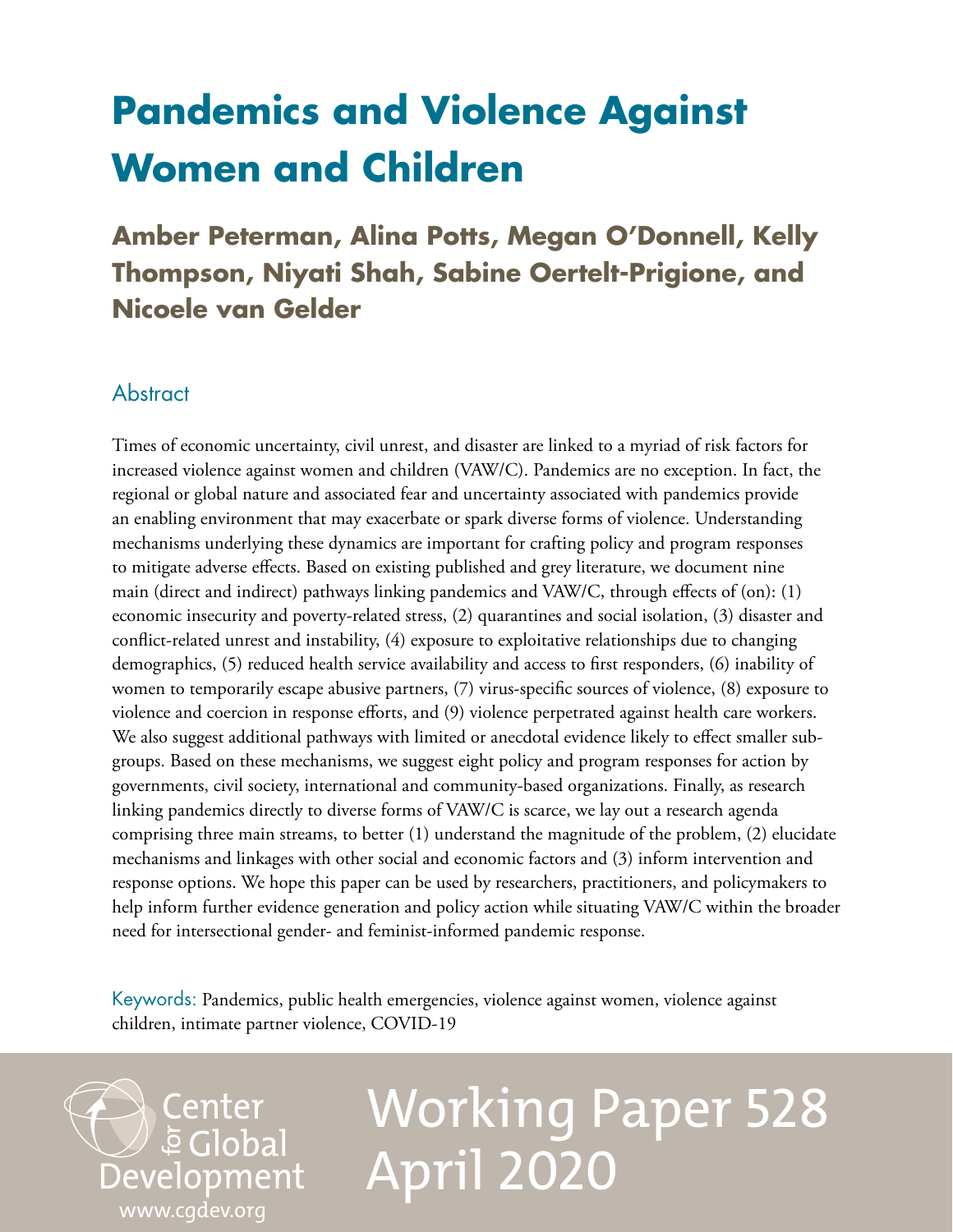#### **Pandemics and Violence Against Women and Children**

Amber Peterman University of North Carolina at Chapel Hill

Alina Potts The Global Women's Institute at the George Washington University

> Megan O'Donnell Center for Global Development

> > Kelly Thompson Independent Consultant

Niyati Shah United States Agency for International Development

> Sabine Oertelt-Prigione Radboud University

Nicole van Gelder Radboud University

*On behalf of the Gender and COVID-19 Working Group*

Peterman, Potts, O'Donnell, Thompson, Shah, Oertelt-Prigione, and van Gelder, 2020. "Pandemics and Violence Against Women and Children." CGD Working Paper 528. Washington, DC: Center for Global Development. [https://www.cgdev.org/publication/](https://www.cgdev.org/publication/pandemics-and-violence-against-women-and-children) [pandemics-and-violence-against-women-and-children](https://www.cgdev.org/publication/pandemics-and-violence-against-women-and-children)

|                                      | pandemics-and-violence-against-women-and-children                                                                                                                                                                        |
|--------------------------------------|--------------------------------------------------------------------------------------------------------------------------------------------------------------------------------------------------------------------------|
| <b>Center for Global Development</b> | The Center for Global Development works to reduce global poverty                                                                                                                                                         |
| 2055 L Street NW                     | and improve lives through innovative economic research that drives                                                                                                                                                       |
| Washington, DC 20036                 | better policy and practice by the world's top decision makers. Use and                                                                                                                                                   |
|                                      | dissemination of this Working Paper is encouraged; however, reproduced                                                                                                                                                   |
| 202.416.4000                         | copies may not be used for commercial purposes. Further usage is                                                                                                                                                         |
| (f) $202.416.4050$                   | permitted under the terms of the Creative Commons License.                                                                                                                                                               |
| www.cgdev.org                        | The views expressed in CGD Working Papers are those of the authors and<br>should not be attributed to the board of directors, funders of the Center<br>for Global Development, or the authors' respective organizations. |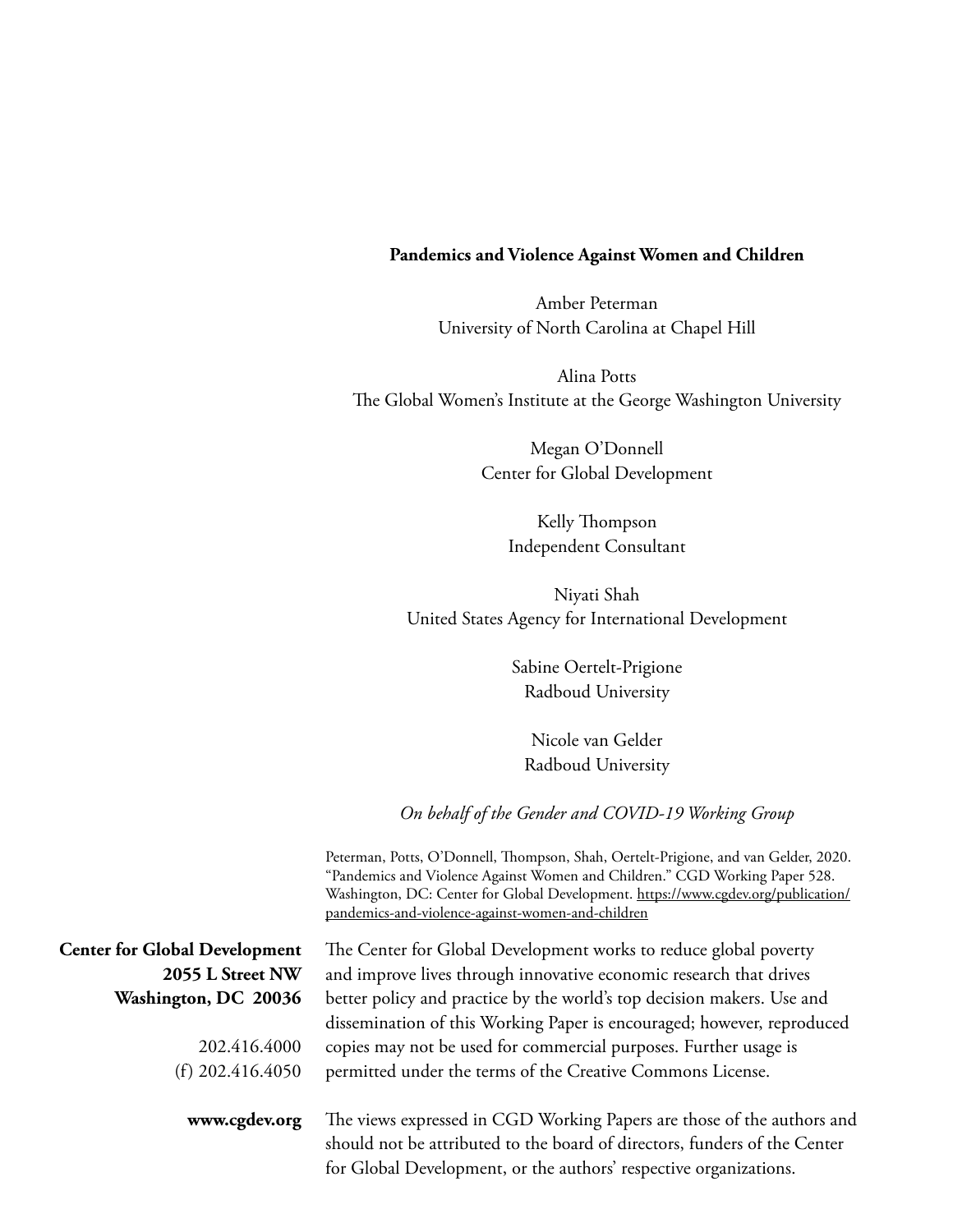The Gender and COVID-19 Working Group is a network of interdisciplinary stakeholders interested in advancing research and practice related to COVID-19 coordinated by Clare Wenham (London School of Economics), Rosemary Morgan (John Hopkins University) and Julia Smith (Simon Fraser University). Other members (at the time of drafting) include Arne Ruckert (University of Ottawa), Sabra Klein and Michele Decker (John Hopkins University), Madeline Johnson and Chris Berzins (Global Affairs Canada), Sulzhan Bali (World Bank), Karen Grepin (University of Hong Kong), Susan Mackay (GAVI), Denise Nacif Pimenta (Oswaldo Cruz Foundation), Niyati Shah (USAID), Kelly Thompson (Independent Consultant), Sabine Oertelt-Prigione (Radboud University), Amber Peterman (University of North Carolina and UNICEF Office of Research-- Innocenti), Ruth Kutalek (Medizinischen Universität Wien), Sophie Harman (QMUL), Ilana Lowy (French National Centre for Scientific Research), Nazeen Damji (UN Women), Ann Keeling (Women in Global Health), Kate Hawkins (Pamoja Communications), Petra Verdonk (Amsterdam UMC-VUmc), Evelyne Bischof (Shanghai University of Medicine and Health Sciences and Federico II University, Napoli, Italy), Manasee Mishra (IIHMR University, India), Laura Mamo (San Francisco State University), Myra Betron (Jhpiego), Susan Bell (Drexel University), Sean Hillier (York University), Tamaryn Crankshaw (HEARD, University of KwaZulu-Natal), Sarah Davies (Griffith University).

In addition to the Gender and COVID-19 Working Group, we thank David Evans, Emily Esplen, Alessandra Guedes, and Rocio Aznar Daban for helpful comments on an earlier version. We thank Shelby Bourgault at CGD for excellent research assistance on estimates of pandemics on VAW/C.

Corresponding author: Amber Peterman, Department of Public Pol[icy, Abernathy Hall CB #3435](mailto:amberpeterman@gmail.com), University of North Carolina at Chapel Hill, 27599 Chapel Hill, USA; amberpeterman@gmail.com.

Disclaimer: The authors declare no competing interests. The views expressed in this article are those of the authors and not the policies or views of affiliated institutions.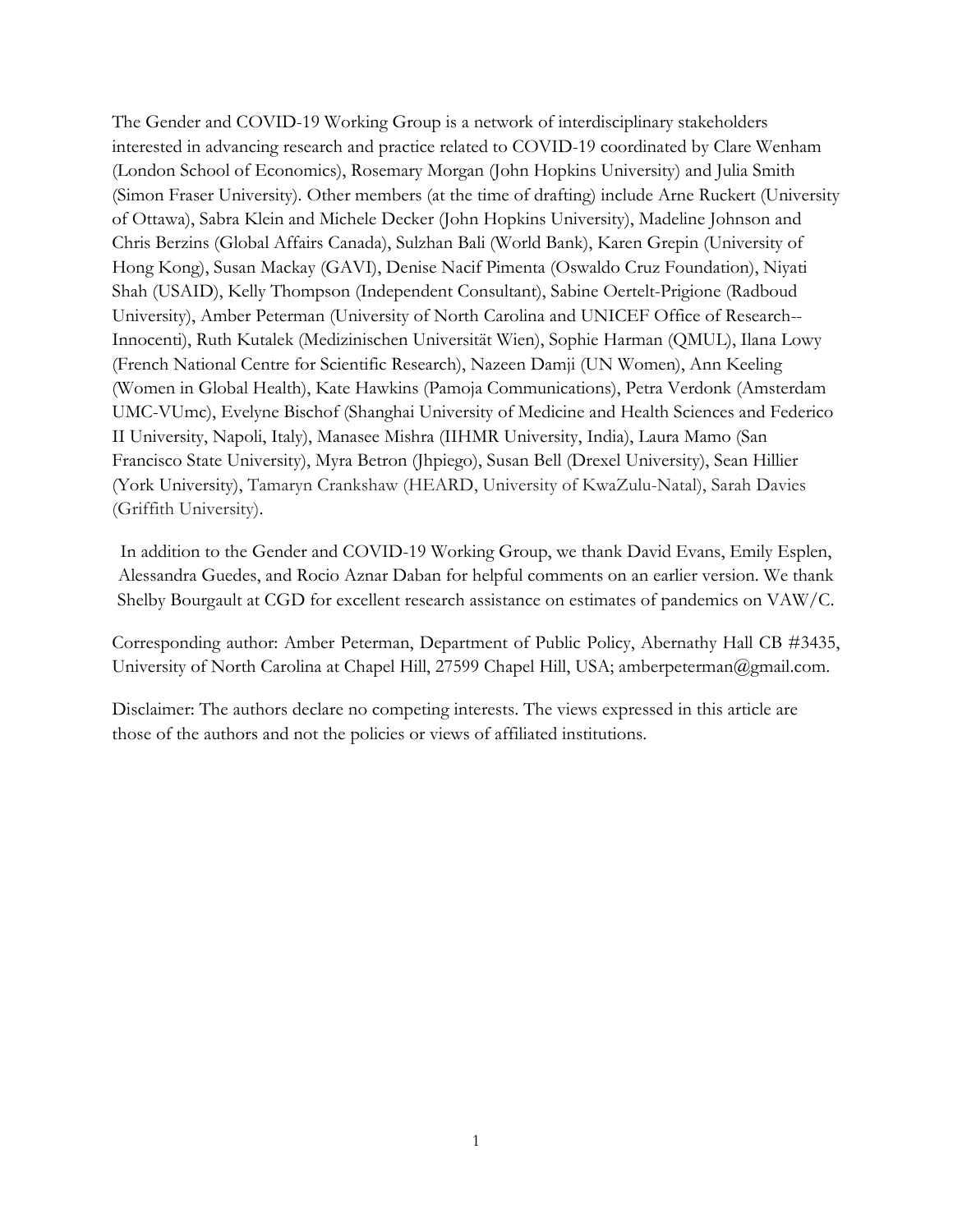## **Contents**

| 1. |                                                                                |  |
|----|--------------------------------------------------------------------------------|--|
| 2. |                                                                                |  |
|    |                                                                                |  |
|    |                                                                                |  |
|    |                                                                                |  |
|    |                                                                                |  |
|    |                                                                                |  |
|    |                                                                                |  |
|    |                                                                                |  |
|    |                                                                                |  |
|    |                                                                                |  |
|    |                                                                                |  |
| 3. |                                                                                |  |
| 4. |                                                                                |  |
|    |                                                                                |  |
|    | 4.2 Elucidate Mechanisms and Linkages with Other Social and Economic Factors24 |  |
|    |                                                                                |  |
|    |                                                                                |  |
|    |                                                                                |  |
|    |                                                                                |  |
|    |                                                                                |  |
|    |                                                                                |  |
|    |                                                                                |  |
|    |                                                                                |  |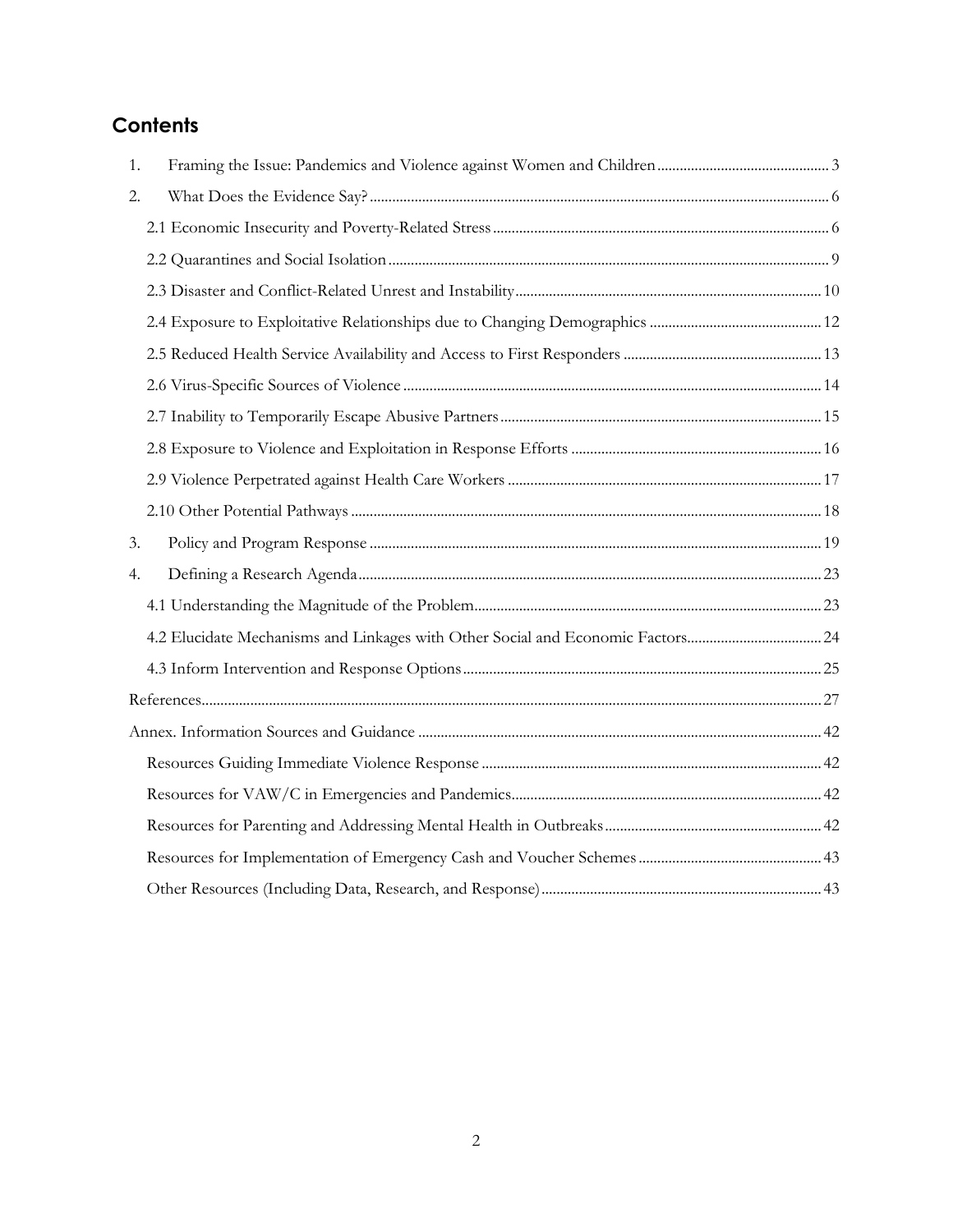*"We are in uncharted territories in terms of what survivors are going to experience."*— Katie Ray-Jones, CEO of the US National Domestic Violence Hotline, speaking about COVID-19 (Bowerman, 2020)

## <span id="page-4-0"></span>**1. Framing the Issue: Pandemics and Violence against Women and Children**

Crises and times of unrest have been linked to increased interpersonal violence, including incidence of violence against women and children (VAW/C) (Fraser, 2020; Palermo and Peterman, 2011). Pandemics are no exception. In fact, the regional or global nature and associated fear and uncertainty of pandemics provide an enabling environment that may exacerbate or spark diverse forms of VAW/C. While rigorous studies estimating increases in reporting of VAW/C during or post-pandemic are scarce, media reports and anecdotal evidence are widespread. For example, when the Ebola outbreak hit West Africa, an "epidemic" of "rape, sexual assault and violence against women and girls" was reported to have been largely undocumented as collateral damage (Yasmin, 2016). In the current novel coronavirus outbreak (COVID-19), as of mid-March 2020, there are already reports from Australia, Brazil, China and the United States suggesting an increase in VAW/C. In China's Jianli County (central Hubei province), the police station reported receiving 162 reports of intimate partner violence (IPV) in February—which was three times the number reported in February 2019 (Wanqing, 2020). According to Wan Fei, the founder of an IPV non-profit, "90 percent of the[se] cases of violence are related to the COVID-19 epidemic." In the United States, the National Domestic Violence hotline issued a statement in early March 2020 on "Staying Safe" during COVID-19, including anecdotal evidence of how perpetrators were using the virus as a scare tactic to threaten or isolate victims, and urging those at risk to make a safety plan, practice self-care and reach out for help (National Domestic Violence Hotline, 2020). In Australia, a survey of 400 frontline workers indicated that 40 percent reported an increase in "pleas for help" and 70 percent indicated an increase in complexity of cases (Lattouf, 2020).<sup>[1](#page-4-1)</sup>

While all pandemics are unique in their level of transmission and breadth of impact, the severity and recent policy attention to the COVID-19 pandemic, which has affected nearly every country globally, offers an opportunity to revisit the literature linking pandemics to VAW/C. While VAW/C comprises a wide range of distinct violence typologies, for the purpose of this paper, we focus primarily on interpersonal violence, including IPV, sexual violence and exploitation (including violence experienced by adolescent girls), and violence against children (including violent discipline, abuse and maltreatment).[2](#page-4-2) Though evidence directly

<span id="page-4-1"></span><sup>1</sup> The survey was reportedly conducted by Women's Safety New South Wales, however note that New South Wales Police and Bureau of Crime Statistics noted "it's too early to have statistical evidence of any shifts in arrest or police call outs."

<span id="page-4-2"></span><sup>2</sup> The main categories we focus on in this review are: IPV, including economic, emotional, physical or sexual violence between married, cohabiting or dating partners; Sexual violence and exploitation, including coerced or forced sex or sexual acts, rape or transactional sex (while recognizing that the latter can have multiple interpretations); Violence against children, including psychological or physical violent discipline or other forms of child abuse and maltreatment. For IPV and adolescent sexual violence, we primarily characterize this as male perpetrated towards a female victim, however we acknowledge that men and boys can be victims. We also acknowledge the wider range of VAW/C experiences vulnerable populations may experience, including but not limited to child marriage, child labor and harassment or public violence, increased criminal activity and hate crimes with related drivers to those we discuss here. These are all important to address during crises, however fall outside the scope of this specific review. Finally, reviewed articles often define and measure violence in different ways, and we aim to make our discussion consistent with original research, whenever possible. We acknowledge that by nature of a review article covering many types of violence, we will be unable to explore all the cross-cutting perspectives and specific risk factors justified for each type of violence.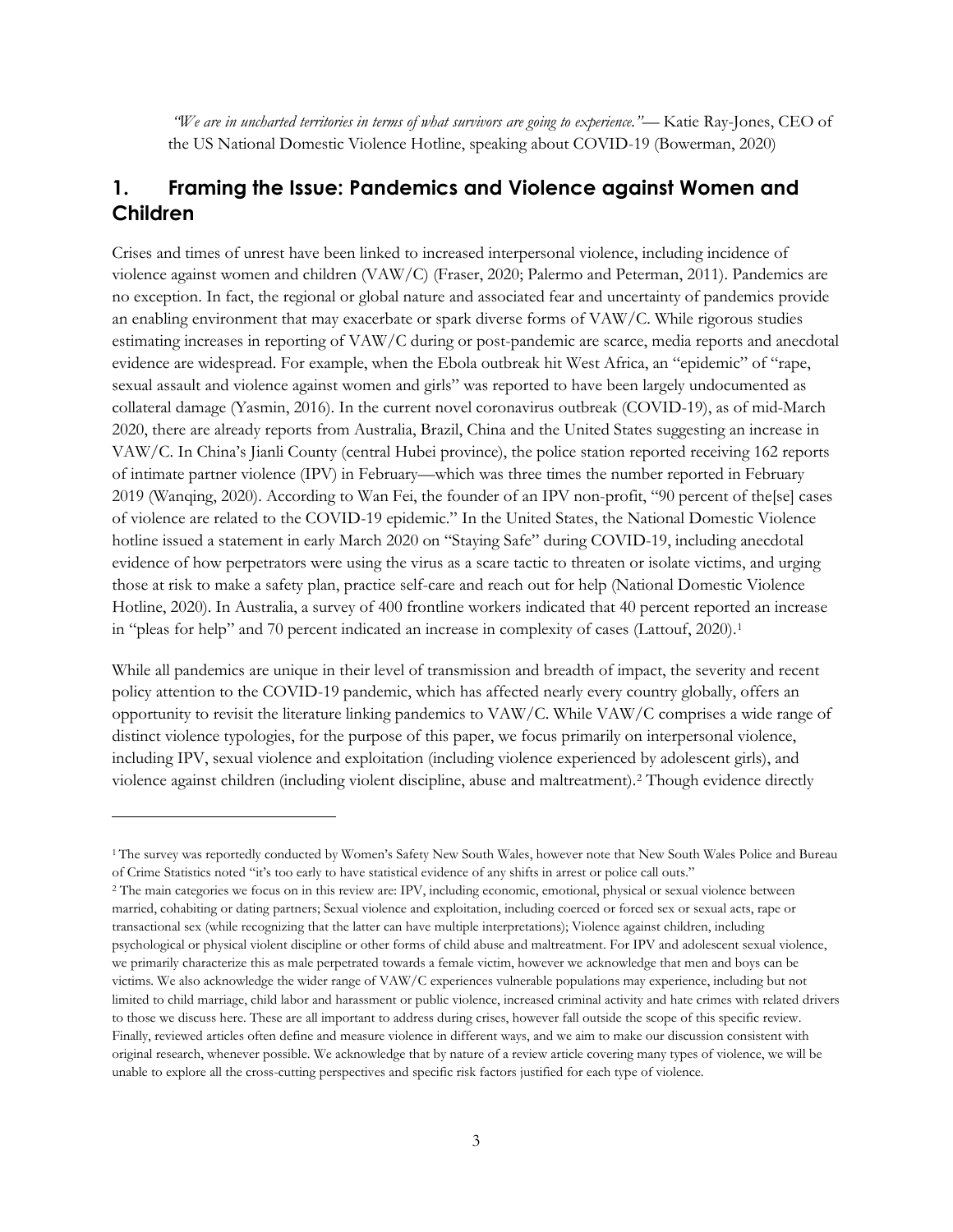examining these linkages is scarce, a broader body of related literature can, in the short term, provide an evidence-informed understanding of mechanisms linking pandemics to VAW/C.[3](#page-5-0) In this rapid review, we draw on learning from infectious disease epidemics that rose to become regional crises (Ebola, Zika), as well as those designated global pandemics (HIV/AIDS, H1N1), to draw from available learning around large-scale outbreaks and VAW/C in various contexts. An understanding of these mechanisms can inform policy and program responses to mitigate against increases in violence as part of pandemic preparedness, as well as during and in the aftermath of the pandemic. Finally, in reviewing the literature, we identify research gaps and opportunities in both understanding the issue, as well as crafting successful responses. Laying out these research gaps during early stages of a pandemic is useful, as it may elucidate opportunities to fill them within ongoing studies or with quick investments in new, targeted research.

Why focus on VAW/C, rather than general crime or conflict during a pandemic? Several reasons. First, VAW/C is widespread across the globe, and thus there is almost certain likelihood of pandemics interacting with vulnerable populations affected by  $VAW/C<sup>4</sup>$  $VAW/C<sup>4</sup>$  $VAW/C<sup>4</sup>$ . The best available evidence suggests that globally, one in three women of reproductive age have experienced physical and/or sexual IPV in their lifetime, and more than a third of female homicides are committed by an intimate partner (Devries et al., 2013a; Stockl et al., 2013). VAC is also widespread globally with half of children aged two to 17—the equivalent of one billion children—experiencing past-year emotional, physical or sexual violence from a range of perpetrators (Devries et al., 2018; Hillis et al., 2016). Second, VAW/C is underreported to police and authorities due to shame, stigma, and fear of repercussions, among other reasons. One result of this underreporting is that we have a limited understanding of how VAW/C responds to pandemics—in contrast to other types of violence and criminal activity where data is more readily available (Palermo et al., 2014; Pereira et al., 2020; Palermo and Peterman, 2011). Shining a light on these gaps in knowledge is a first step in obtaining better information and evidence. In addition, VAW/C can have particularly severe adverse consequences, with wide-ranging psychological, economic and physical effects for women and children over their lifetimes. Finally, although specific definitions of what constitutes VAW/C varies, there is broad consensus that unequal gender relations and patriarchal norms are important causes, and these have potential to further magnify and modify risk and protective factors during times of crises (Heise and Kotsadam, 2015; Gibbs et al., 2020). These considerations motivate an in-depth investigation into both linkages and potential policy responses.

While the global pandemic of VAW/C is silent, pandemics due to novel diseases are garnering more attention. For the purposes of this review, we are defining a pandemic as "an epidemic occurring over a very wide area, crossing international boundaries, and usually affecting a large number of people [\(Porta 2014\)](https://www.ncbi.nlm.nih.gov/books/NBK525302/)." Pandemics are identified by their geographic scale and reach (and when most people do not have immunity), rather than the severity of illness [\(WHO, 2010\)](https://www.ncbi.nlm.nih.gov/books/NBK525302/). Over the last 50 years, different parts of the world have seen at least 10 different disease outbreaks, from Marburg in 1967 to Ebola in 1976 to Middle East Respiratory

<span id="page-5-0"></span><sup>3</sup> In addition, a rapid systematic search of estimates of pandemics and global health emergencies in the last 40 years and their quantitative impacts on VAW/C is underway [\(protocol available here\).](https://drive.google.com/open?id=1R8KA7o0E6isVpG0b4NHZWPoEr60Gx-OA) This review will be added to a revised version of this manuscript. Initial findings from five disease outbreaks and over 1500 screened articles yielded only four qualifying studies of mixed and methodologically weak results.

<span id="page-5-1"></span><sup>4</sup> Earlier this year, the Lancet Commission called gender-based violence and child maltreatment a "pandemic", noting, "Few if any health conditions or risk factors affect such large segments of the global population, and people living in poverty and vulnerable situations, including forced migration and humanitarian emergencies, are especially at risk" [\(Knaul et al. 2020\)](https://www.ncbi.nlm.nih.gov/pubmed/31870498).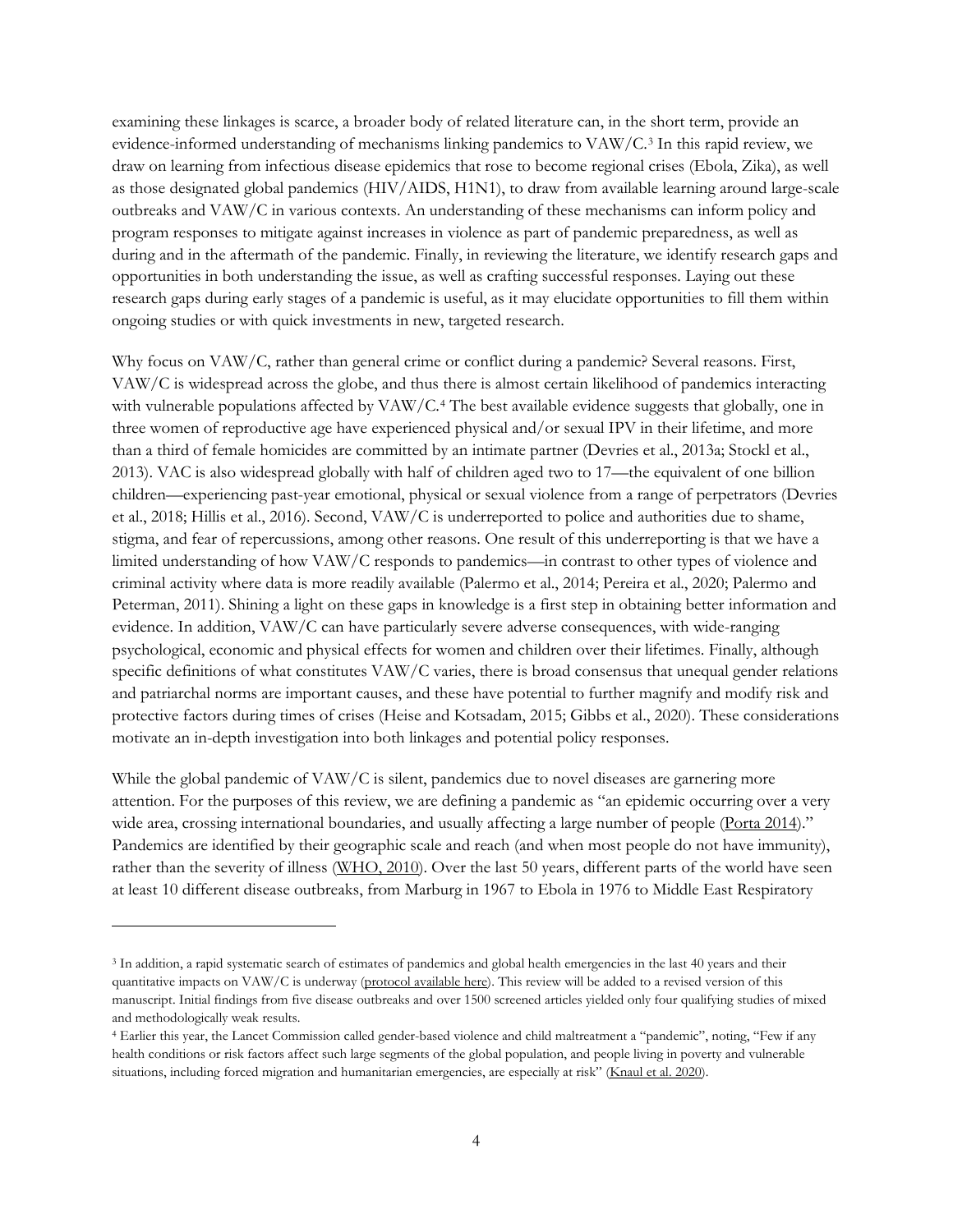Syndrome (MERS) in 2012, with some, such as Ebola resurfacing multiple times (Ross, Crowe and Tyndall, 2015).[5](#page-6-0) Nearly 75 percent of emerging diseases, including those driving most pandemics, originate in animals and are transmitted to humans (referred to as zoonotic diseases) (Jones et al., 2008). Given the increasing rate of growth and interconnectedness of the global population and the resulting consumption and infringement on the environment, experts predict that zoonotic diseases and outbreaks will continue to surface. The dynamics of pandemic outbreaks require effective engagement, coordination and cooperation among a wide range of sectors and actors, including not only public health agencies focused on human and animal health, but also, critically, social and environmental sciences. For example, "One Health" is an interdisciplinary collaborative effort led by the United States Center for Disease Control (CDC) with the goal of optimal health for people, animals, and environment (PREDICT Consortium, 201[6](#page-6-1)).<sup>6</sup> There have been some efforts to integrate gender, violence and risk analyses into the One Health approach, however lack of global coordination and implementation (to name a few) has resulted in uneven uptake.[7](#page-6-2) Strategies and policy guidelines developed by large global institutions have only minimally included short- and long-term effects of pandemic outbreaks and how they may impact women and men differently (Harman, 2016). This gap is particularly apparent when examining issues of VAW/C, both in and outside of the home. Lessons learned from previous epidemics have clearly illustrated the need to have a gender responsive, inclusive, and intersectional approach.

Based on existing published and grey literature, we document nine (direct and indirect) pathways linking pandemics and VAW/C, through effects of (on): (1) *economic insecurity and poverty-related stress,* (2) *quarantines and social isolation*, (3) *disaster and conflict-related unrest and instability*, (4) *exposure to exploitative relationships due to changing demographics*, (5) *reduced health service availability and access to first responders*, (6) *inability of women to temporarily escape abusive partners*, (7) *virus-specific sources of violence*, (8) *exposure to violence and coercion in response efforts*, and (9) *violence perpetrated against health care workers*. In addition, we explore several other potential pathways which are likely to affect smaller groups of the population or are supported by anecdotal information. In providing a holistic view of potential mechanisms and dynamics, we aim to shine light on mechanisms and factors which may be more prevalent in resource-poor settings, areas with non-independent media or where advocacy and civil society is restricted. In addition, while we aim to draw distinctions between mechanisms in each pathway, we acknowledge that many are interlinked and interact. We propose eight policy and program responses which can be tailored to national and local settings to address some of these factors and mitigate against increases in VAW/C pre-, mid-, and post-pandemic. Finally, we propose three groups of priority research questions to guide a research agenda going forward linking diverse pandemics to VAW/C: (1) *understand the magnitude of the problem*, (2) *elucidate mechanisms and linkages with other social and economic factors,* and (3) *inform intervention and response* 

<span id="page-6-0"></span><sup>5</sup> There are a several distinct types of pandemic threats. The most severe viruses can spread globally quickly, including the influenza viruses due to their transmission potential from human to human and the challenge of being able to effectively and quickly detect symptomatic characteristics. Another group of viruses such as H5N1 are less severe because they are not as easily spread human to human, but they have the potential to adapt and mutate. A final group of viruses such as Ebola has a lower risk of global transmission, due to higher detection and containment potential, but can potentially spread regionally and internationally (Madhav et al. 2017).

<span id="page-6-1"></span><sup>6</sup> One Health takes a collaborative, multisectoral, and transdisciplinary approach—working at the local, regional, national, and global levels—with the goal of achieving optimal health outcomes recognizing the interconnection between people, animals, plants, and their shared environment. While the approach is not new, it has gained importance in recent years given numerous global outbreaks of varying lengths and degrees.

<span id="page-6-2"></span><sup>7</sup> See [USAID Gender One Health training materials and resources](https://ohcea.org/index.php?option=com_content&view=article&id=168&Itemid=1055) (accessed March 10, 2020).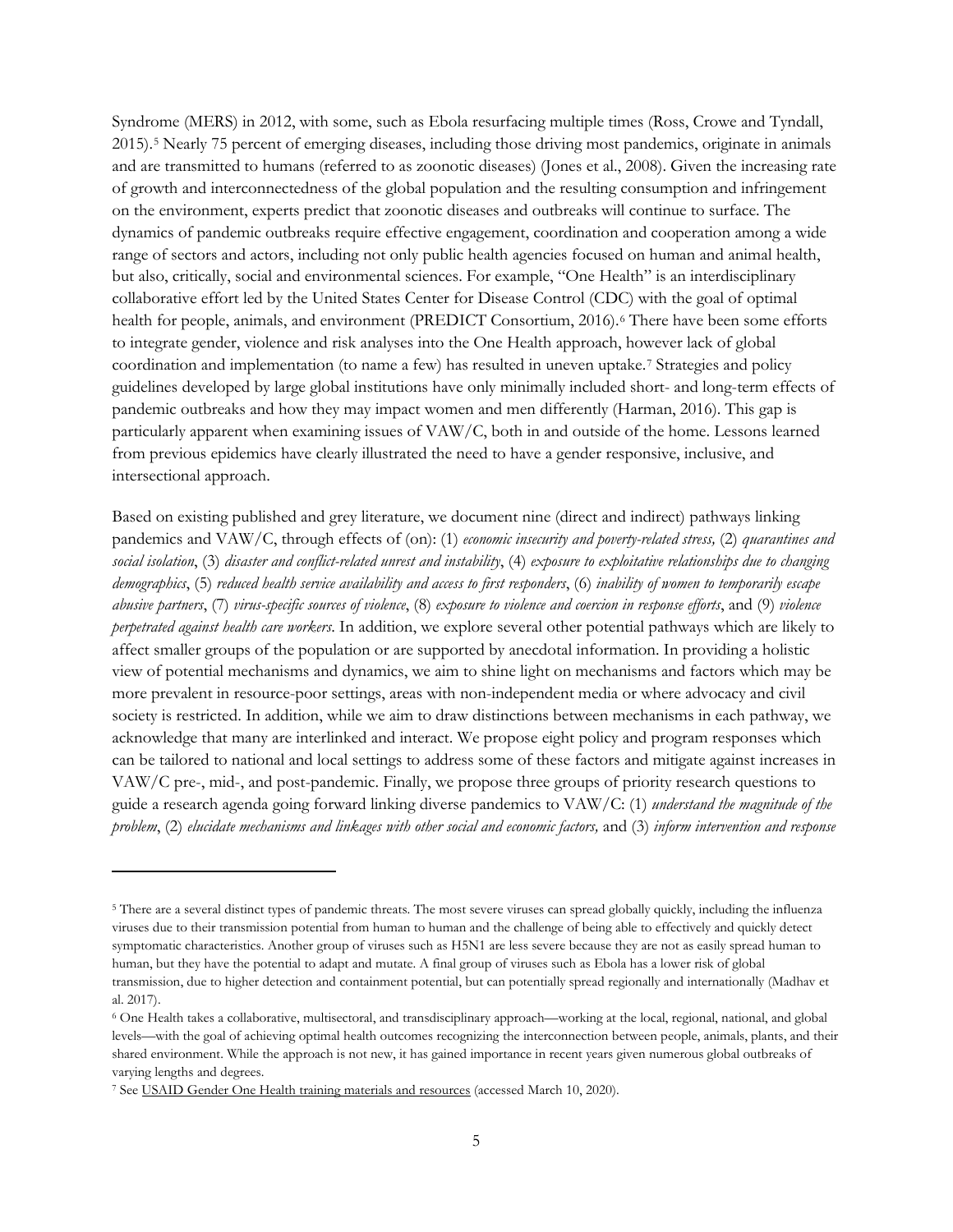*options.* We hope this paper can be used both by researchers, practitioners and policymakers to help inform further evidence generation and policy action while situating VAW/C within the broader need for intersectoral gender and feminist informed pandemic response (Wenham, Smith, and Morgan, 2020).

## <span id="page-7-0"></span>**2. What Does the Evidence Say?**

Drawing on a rapid review of both quantitative and qualitative literature linking pandemics to VAW/C, and the broader literature, we propose nine main possible mechanisms through which increases (decreases) may occur. We order these roughly in order of importance, based on the estimated percentage of population which may be affected by each pathway.<sup>8</sup> For each mechanism, we detail, where available the potential magnitude of increase (decrease) and context specific factors which may play a role—focusing on both differences between high-income country (HIC) settings versus low- and middle-income country (LMIC) settings—as well as underlying gender norms or existing levels of VAW/C. In several cases, a large body of rigorous peer-reviewed literature does not exist, however, where possible, we also indicate evidence of anecdotal reports, which may lead to hypothesis building for future research efforts. We acknowledge that other possible pathways exist, particularly linked to smaller sub-groups or to broader forms of gender-based violence that we have not captured here. Finally, while we focus primarily on the pathway between pandemics and VAW/C, we acknowledge these relationships may often be reciprocal and survivors of violence are in many cases at higher risk for infection, co-morbidities or long-term consequences of pandemics. Finally, we acknowledge that we are not the only ones who have highlighted this link, and we draw lessons from contemporary rapid summaries and briefing notes as a starting point for this review (Fraser, 2020; Yaker and Erskine, 2020).

#### <span id="page-7-1"></span>**2.1 Economic Insecurity and Poverty-Related Stress**

 $\overline{a}$ 

A large body of global literature links economic insecurity to multiple types of VAW/C. While much of this evidence is correlational, it suggests that economically insecure populations tend to live in locations with weaker access to health and legal services—they are also more likely to live in economically depressed areas often with higher rates of crime (Haugen and Boutros, 2015). On a household and individual level, economic insecurity has been linked to poor coping strategies, including substance abuse, taking on debt, transactional sex and other risky behaviors, which are in turn linked to various types of VAW/C (Doyle and Aizer, 2018; Renzetti, 2009). Economic insecurity and negative coping strategies also result in acute and chronic stress, which is a trigger for conflict, arguments and IPV. For these reasons, both the WHO's recent guidance on preventing violence against children (INSPIRE) and violence against women and girls (RESPECT) include economic strengthening programs as promising intervention typologies (WHO, 2016a; 2019a).

Causal estimates linking economic programming to VAW/C generally reinforce these pathways, particularly the social protection and social safety net literature. For example, there is a robust body of causal literature linking cash transfers as a form of economic strengthening to reductions in IPV in LMICs, and longitudinal evidence linking economic insecurity to increases in child maltreatment (primarily in HICs). Buller and

<span id="page-7-2"></span><sup>8</sup> This is a very rough estimation, based on the current COVID-19 pandemic, and thus not necessarily applicable to all pandemics with different characteristics. In addition, there is heterogeneity in the proportion of the population likely affected in different settings –in particular in HIC versus LMICs.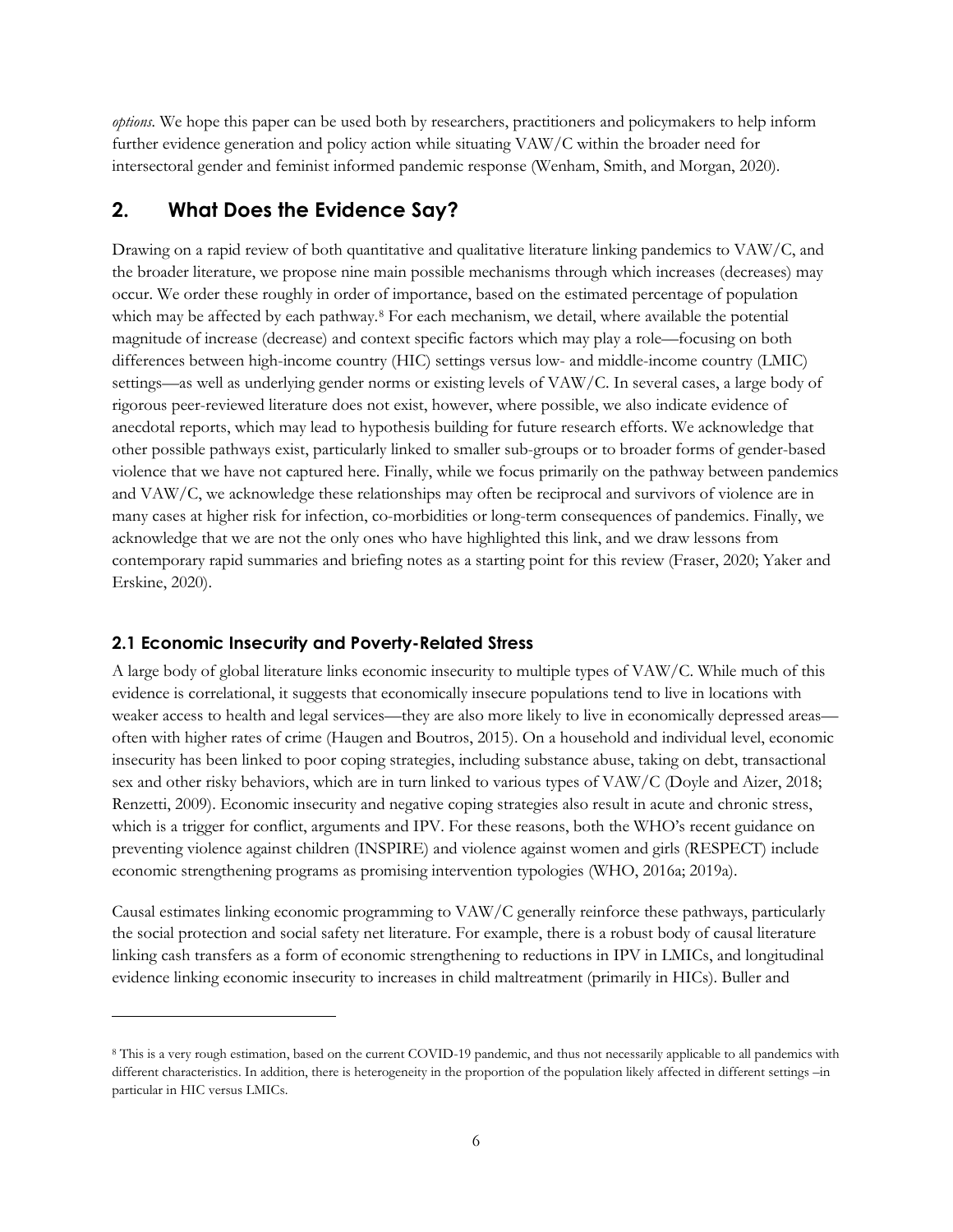colleagues (2018) review quantitative and qualitative literature from rigorous evaluations of cash transfer programs and find that out of 22 studies, the majority (73 percent) find reductions in IPV, and that these effects are larger for physical and/or sexual IPV[.9](#page-8-0) While program design is diverse, the majority of programs are poverty-targeted safety nets, operationalized through small monthly or bi-monthly direct cash support given to women, representing 6 to 50 percent of pre-program household expenditures. Where reductions in IPV are observed, they are meaningful in magnitude, ranging from 11 to 66 percent. Analysis of pathways and a large body of supporting evidence confirms that increases in economic security and reductions in povertyrelated stress and conflict are key mechanisms for impacts within cash transfer programming (Bastagli et al., 2016; Hidrobo et al., 2018). Research from sociology on *family stress models* confirms this as an important pathway linking economic stress to intra-familial violence (Fox et al., 2002; Renzetti, 2009).

*"There had been many fights. Because children needed many things that we could not have afforded. I asked my husband and he used to say there is no money. Then I used to get upset and started to yell. We had many fights because of poverty. Not only for us, for all poor, fights come from suffering." —* Female beneficiary of cash transfer program (Turkey; Yildirim et al., 2014)

However, a similar review of the impact of social safety nets in LMICs on violence against children shows less-promising results. Peterman and colleagues (2017a) find that only one in five impacts (out of 57) analyzed over 11 studies from LMIC show significant reductions in violence against children indicators, however evidence is limited by inconsistent and weak measurement of violence outcomes. Overall, results indicate protective impacts for adolescent females are the most promising, with 44 percent of all outcome indicators significant at conventional levels (including transactional sex and age-disparate sex, largely from studies in sub-Saharan Africa).[10](#page-8-1) From HICs, a quasi-experimental evaluation of the US supplemental nutrition assistance program (SNAP) found that shifting benefits from first-of-the-month to later distribution in the month led both to increases in IPV by 6.9 percent and child maltreatment by 30 percent (Carr and Packham, 2019). Taken together, this evidence suggests that increasing economic security via social safety nets

<span id="page-8-0"></span><sup>9</sup> In two studies, there were mixed results – meaning both increases and decreases in different forms of IPV within the same population. Several studies also have shown heterogeneous impacts, whereby sub-groups of women showed increases in emotional or psychological IPV as a result of the program. These dynamics point to the importance of continual monitoring and commitment to the 'do no harm approach' and designing gender-sensitive programs. Finally, these same promising impacts have not been observed within cash programming in the humanitarian sector—which may be in part due to lack of rigorous studies evidencing this link (Buller et al. 2018).

<span id="page-8-1"></span><sup>10</sup> While transactional and age-disparate sex may have multiple interpretations, in this case, as samples included children < 18 years, Peterman et al. (2017a) classify them as sexual exploitation, particularly when age differences are large (10 years or more). More recent publications from experimental studies in Bangladesh and Mali show that cash transfers reduced violent discipline for children (Heath, Hidrobo and Roy, 2019; Roy et al. 2019). In Mali, Heath and colleagues (2019) show that a government quarterly cash transfer program given to household heads (primarily men) over two years reduced prevalence of physical punishment (by 6.6 pp) and number of psychological and physical acts reported (by 0.33 acts)—and these effects were larger (up to 16.7 pp reductions) in polygamous households. In Bangladesh, Roy and colleagues (2019) found that a transfer (food or cash) plus intensive nutrition behavior change communication program reduced past-week harsh physical punishment (by 12 pp) and likelihood of hitting back when child hits parent (by 8 pp), approximately 6 to 10 months after the program ended. However, these promising post-intervention effects were not observed in the study arms which received food or cash alone, suggesting impacts were realized via mechanisms unique to the nutrition training component (including the increased social standing and social empowerment impacts of group nutrition trainings) or via an interaction between the two.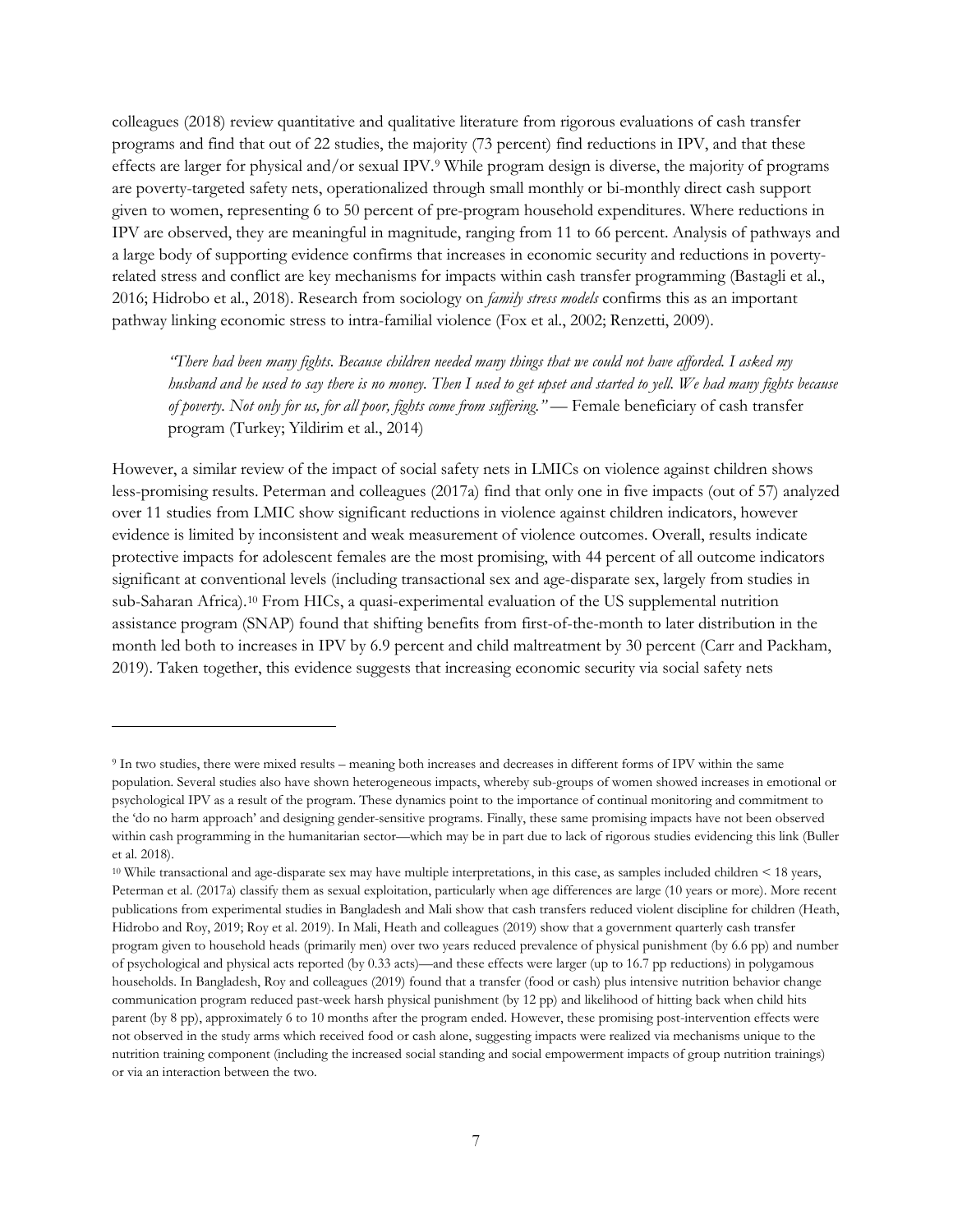(including cash and complementary services), particularly for poor households can reduce VAW/C at meaningful levels.

The broader literature linking economic insecurity to VAW/C is more complex, however it also demonstrates important relationships. One body of literature examines the linkages between IPV and unemployment among women and men. Using quasi-experimental techniques, Schneider and colleagues (2016) show that unemployment at the household level during the Great Recession in the United States was positively related to abusive behaviors (increases of 3 pp), even after accounting for unemployment and economic distress, potentially due to anticipatory anxiety. On a global level, Bhalotra and colleagues (2019) examine differences in male and female unemployment using cross-country data from 31 countries. They find that a 1 percent increase in male unemployment is associated with a 0.50 percentage point (pp) (2.5 percent) increase in physical IPV for women. In contrast, increases in female unemployment are associated with decreases in IPV by similar magnitudes (0.52 pp or 2.75 percent).<sup>[11](#page-9-0)</sup> Why are the effects of unemployment different by sex? One hypothesis is that male unemployment triggers *male backlash* due to feelings of inadequacy and emasculation as they feel failure in their ability to fulfill a traditional male breadwinner role (Schneider et al. 2016).[12](#page-9-1) As this hypothesis hinges on expression of gender norms across settings, this relationship may not be universal. For example, Anderberg and colleagues (2016) found the opposite relationship during the recession in the United Kingdom—an increase in male unemployment decreased IPV—as female's relative economic position increased, while an increase in female unemployment increased IPV. Unsurprisingly, heterogeneity in findings points to the complexity of dynamics which are closely tied to local gender social norms and cultural contexts of power dynamics.[13](#page-9-2)

*"An inability to meet social expectations of successful manhood can trigger a crisis of male identity. Violence against women is a means of resolving this crisis because it allows expression of power that is otherwise denied."* —Jewkes (2002).

A broader literature linking diverse types of women's empowerment (rather than disempowerment as within the unemployment literature), including employment, income generation or livelihoods trainings, microfinance and savings on VAW/C produces mixed results—partially due to the relatively scarce literature from studies able to identify causal impacts of economic components (Tankard and Iyengar, 2018; MacGregor et al., 2019; Peterman, Palermo and Ferrari, 2018). However, some literature from HICs suggests protective effects of women's employment and earnings, while literature from LMICs is less conclusive

<span id="page-9-1"></span><span id="page-9-0"></span><sup>11</sup> In addition, the study finds that pooled unemployment rates (male plus female) has no significant association with IPV rates. <sup>12</sup> In addition, research suggests that long-term unemployment can have significant negative emotional tolls on both men and women, which may reinforce or exacerbate marital conflict (Basbug and Sharone 2017). In turn, poor mental health and mental disorders are linked to VAW/C (Devries et al. 2013b; Oram et al. 2014). More generally, literature has also established a mutually reinforcing relationship between poverty and common mental disorders in LMICs (Lund et al. 2010). See section 2.2 on quarantines for further details.

<span id="page-9-2"></span><sup>13</sup> Another poignant example of variation based on social norms comes from Spain, where using quasi-experimental methods, Tur-Prats (2019) finds that the relationship between unemployment and IPV depends on family structure shaped by past cultural norms. More specifically, in settings with traditionally nuclear families (single couples) a decrease in female unemployment relative to male unemployment increases IPV. The opposite effects are found in settings with traditionally stem families (larger extended families where domestic work is shared across generations).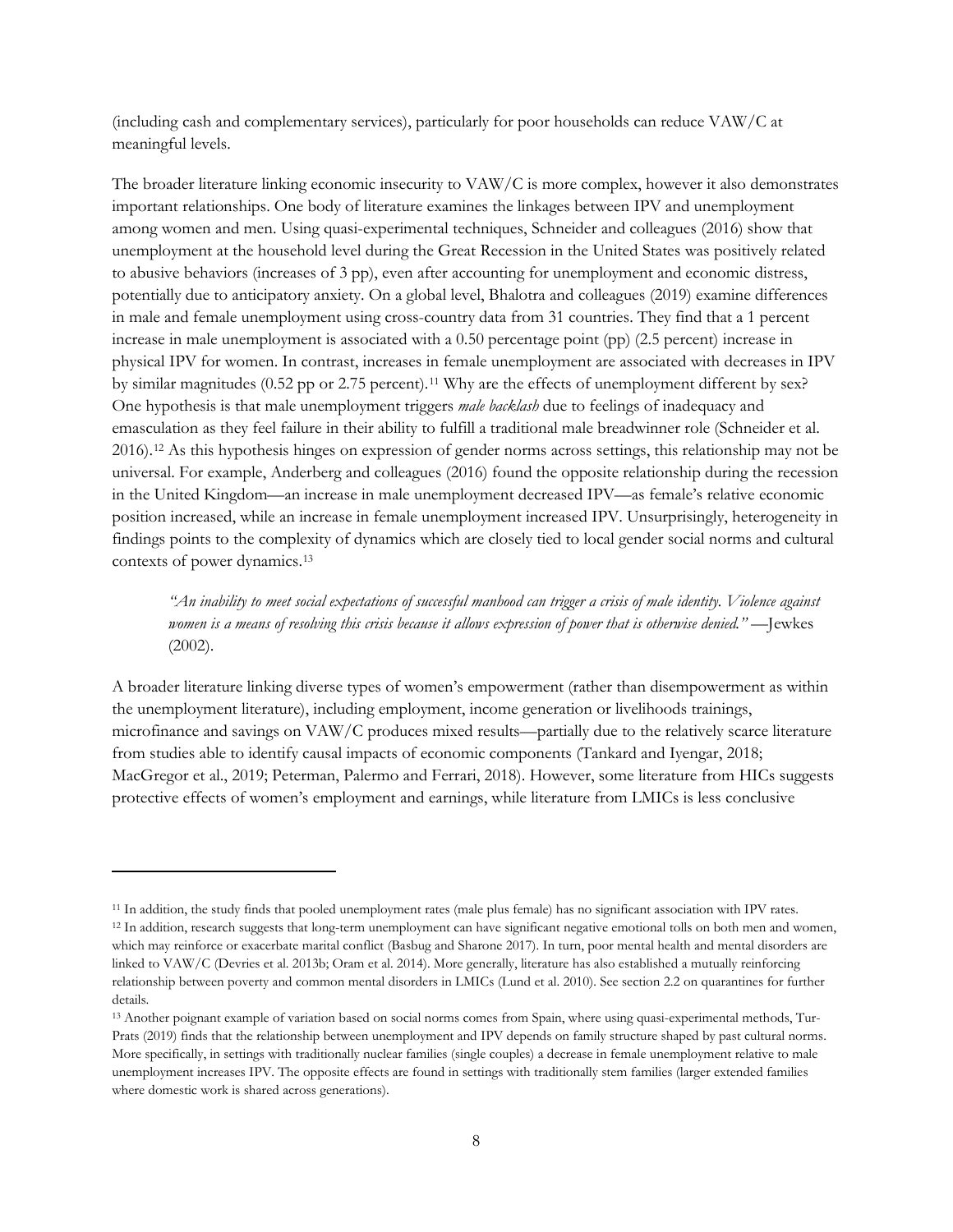(Aizer, 2010; Chin, 2012; Kotsadam and Villanger, 2020; Munyo and Rossi, 2015).[14](#page-10-1) Finally, a recent systematic review of temporal linkages between economic insecurity and child maltreatment found that economically insecure children experience three to nine times more maltreatment as compared to their economically secure counterparts (Conrad-Hiebner and Byram, 2020). Among 26 longitudinal studies, primarily from HICs, the most salient relationships were found with income loss, cumulative material hardship and housing hardship.

While the depth and severity of the COVID-19 pandemic is still uncertain, it is clear that households in affected areas will feel some economic shock—with the largest effects among the population of already economically vulnerable. These shocks could be large, for example households may face increased unemployment (or the reduced ability to work due to location or nature of economic activities) and/or reduced level of earned income. In addition, women in particular may be disproportionately affected by additional unpaid care (caretaking and caregiving) work, which may further decrease ability to undertake paid work (Wenham, Smith and Morgan, 2020).[15](#page-10-2) The aggregate economic impact of pandemics can be huge. For example, economic costs of the 2014 Ebola outbreak in West Africa have been estimated to range from \$2.8 to 32.6 billion in lost gross domestic product (GDP) (Huber, Finelli and Stevens, 2018). While the full range of economic impacts from COVID-19 is unknown, in mid-March 2020, the US Treasury Secretary warned Congress that unemployment rates could reach levels of 20 percent if the government did not intervene.[16](#page-10-3) Even without direct shocks to earning levels, pandemics may incite temporary food insecurity and increased stress due to uncertainty about future economic security or general wellbeing. A broad body of evidence suggests that even in HICs, and especially in LMICs, these points of economic insecurity can lead to large increases in likely both the incidence and frequency of IPV and violence against children. Further, economic shifts may result in changes in economic power between partners—with predictions of both increases and decreases in IPV when women gain additional economic power, depending on the underlying gender norms and men's reaction (accepting or resisting) to shifts in power.

#### <span id="page-10-0"></span>**2.2 Quarantines and Social Isolation**

 $\overline{a}$ 

Pandemics and health emergencies, including SARS, Swine Flu, and influenza, have been associated with problematic coping behaviors, anxiety, suicide attempts and mental health disorders, including post-traumatic stress and depressive disorders, with quarantines, social isolation and limitations on freedom as possible contributing factors (Brand et al., 2013; Lau et al., 2005; Mak et al., 2009; Reissman et al., 2006; Yeung and Fung, 2007). For example, in a population-based telephone survey in Hong Kong conducted in June 2003 and January 2004 investigating the social responses to SARS, 16 percent of respondents showed signs of

<span id="page-10-1"></span><sup>14</sup> For example, Aizer (2010) uses variation in local demand for male versus female labor in California and finds that relative increases in female as compared to male wage rate is linked to decreases in IPV. Chin (2012) uses plausibly exogenous variation in women's working status using rainfall and rice to wheat prices, finding female employment significantly reduces IPV. Kotsadam and Villanger (2020) use experimental allocation of jobs to women in Ethiopian factors and find limited impacts on IPV, despite increases in earnings and earning shares for women. Munyo and Rossi (2015) use fluctuations in the real exchange rate for traditionally male versus female industries in Uruguay and find that increases in the male to female wage gap leads to increases in IPV. Most of this literature focuses on impacts related to IPV, rather than discussing or examining trade offs with workplace violence, including sexual harassment and exploitation, which may be important trade-offs to consider during pandemics (MacGregor et al. 2019). <sup>15</sup> A [recent article](https://www.nytimes.com/interactive/2020/03/04/opinion/women-unpaid-labor.html) in the New York Times estimates that women's unpaid labor is worth about \$10.9 trillion globally and while the figures are massive, they are not officially counted in GDP calculations (accessed March 25, 2020).

<span id="page-10-3"></span><span id="page-10-2"></span><sup>&</sup>lt;sup>16</sup> [Mnuchin warns senators of 20% US unemployment without coronavirus rescue, source says](https://www.cnbc.com/2020/03/18/mnuchin-warns-senators-of-20percent-us-unemployment-without-coronavirus-rescue-source-says.html) (CNBC, accessed March 18, 2020).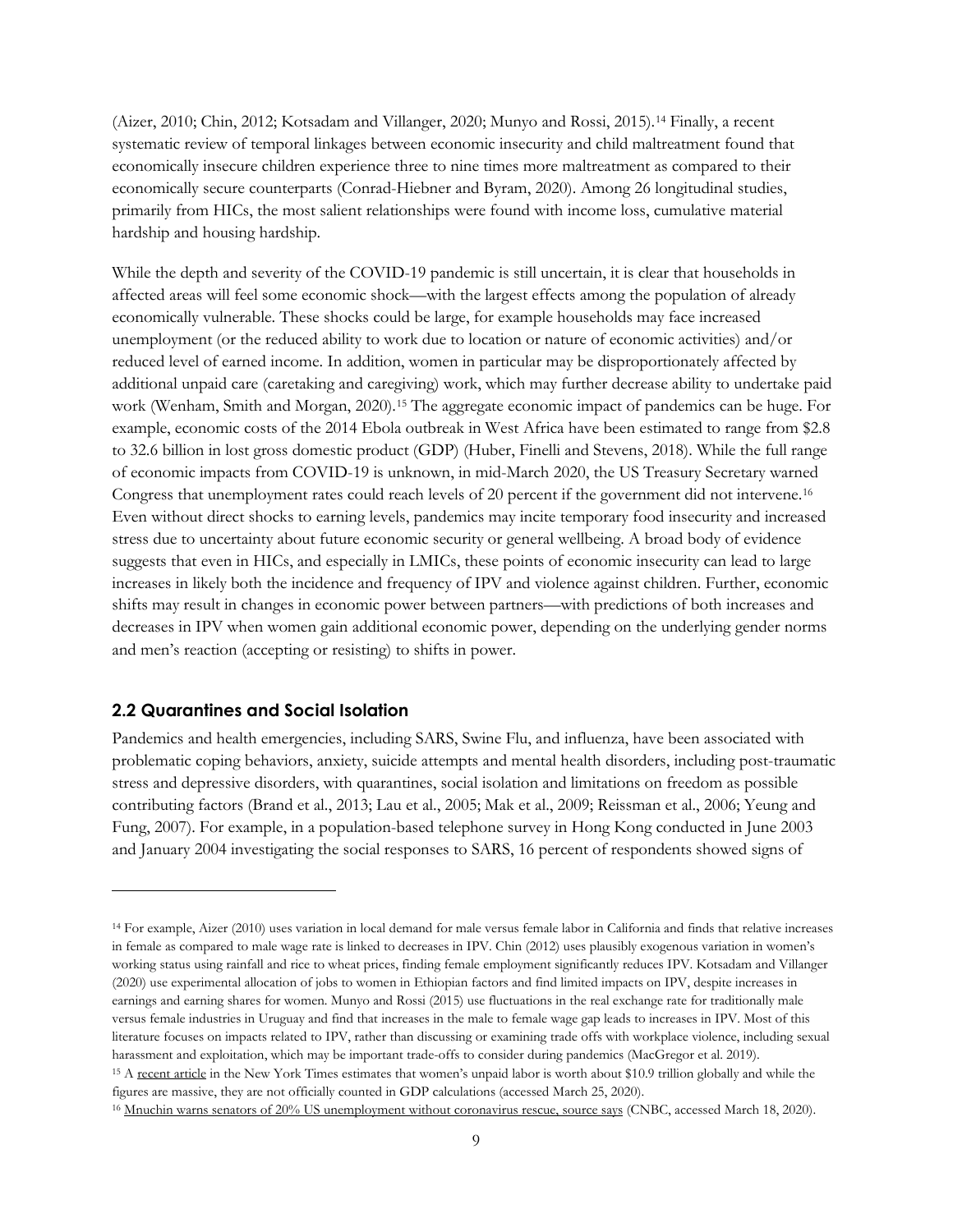post-traumatic symptoms and high percentages reporting feeling horrified, helpless and apprehensive (Lau et al., 2005). Quarantines can be particularly challenging for parenting, with existing vulnerabilities and abuse magnified for children due to a confluence of school closures, stress, fear and uncertainty (Cluver et al., 2020). Although quarantines are typically implemented in the short-run, adverse effects on mental health may persist for years post-pandemic. These include but are not limited to mental health issues (e.g., PTSD, depression, anxiety, suicidality); sleep difficulties; substance abuse; and emotional and behavioral problems in children (Brooks et al., 2020). In turn, poor mental health, mental disorders and related factors, including alcohol abuse, have been shown to increase risk of VAW/C, with hypothesized effects both during and after times of quarantine (Devries et al., 2013b; Oram et al., 2014; Capaldi et al., 2012; Okeke-Ihejirika et al., 2018).

Quarantines also risk increasing VAW/C through increasing women and children's day-to-day exposure to potential perpetrators. Recent evidence suggests that when men migrate away from home, rates of IPV decrease due to exposure reduction. In Bangladesh, when men in ultra-poor households were offered interest-free loans to facilitate migration, seasonal male migration reduced female exposure to physical and/or sexual IPV over a six-month period by 3.5 percent (Mobarak and Ramos, 2019). Evidence focused on other crisis settings, including refugee camps and humanitarian assistance zones, confirms that when family members are in close proximity under conditions of duress for extended periods of time, rates of VAW/C increase (Wako et al., 2015; Falb et al., 2013; Horn, 2010). In many senses, forced quarantines and social isolation measures are analogous to settings where forcibly displaced persons are relocated (e.g. camps or temporary centers), increasing exposure to perpetrators, living in containment with decreased freedom and privacy, under circumstances of physical and psychological stress. Further, quarantine measures and other restrictions on movement may lead to greater food insecurity, linking to pathways of risk via economic insecurity (section 2.1) and exploitative relationships (section 2.4).

Controlling behaviors and further acts of violence may also be coping mechanisms for perpetrators who feel a loss of control due to quarantine. Isolation is an established abuse tactic for IPV even outside of pandemic contexts. Numerous forms of isolation as a control tactic have been documented, including *social isolation* (e.g. from family and friends), *functional isolation* (e.g. when peers or support systems appear to exist, but are unreliable or have alliances with the perpetrator), *physical or geographical isolation* (e.g. no means for talking or communicating with others, living remotely), as well as victim surveillance and regulation of daily activities (e.g. sleeping, showering) (Hagan, Raghavan, and Doychak, 2019; Campbell, 2017; Harris and Woodlock, 2019; Stark, 2007). Quarantine may increase both existing controlling behaviors by perpetrators as they struggle to regain a sense of control, including practices of social and other forms of isolation.

#### <span id="page-11-0"></span>**2.3 Disaster and Conflict-Related Unrest and Instability**

Increases in VAW/C, have been found in the wake of natural disasters, including earthquakes, cyclones, hurricanes, wildfires and volcanic eruptions [\(Anastario, 2009;](https://www.cambridge.org/core/journals/disaster-medicine-and-public-health-preparedness/article/increased-genderbased-violence-among-women-internally-displaced-in-mississippi-2-years-posthurricane-katrina/D576CBEB73639E69823A1391B5BF160B) [Bermudez et al., 2019;](https://www.sciencedirect.com/science/article/abs/pii/S0145213419300067) Castañeda Camey et al., 2020; [IRC and GWI, 2015;](https://globalwomensinstitute.gwu.edu/sites/g/files/zaxdzs1356/f/downloads/REPORT%20Responding%20to%20Typhoon%20Haiyan%20-%20women%20and%20girls%20left%20behind.pdf) [Schwefer, 2018\)](https://ideas.repec.org/p/ces/ifowps/_263.html). For example, a study exploring effects of the 2010 Haiti earthquake found that two years after, women who lived in areas with higher earthquake devastation had higher levels of physical and sexual IPV, citing probable economic and social factors (Weitzman and Behrman, 2016). While needed attention has been paid to sexual violence in conflict and other humanitarian emergencies (Vu et al., 2014), other forms of VAW/C, including IPV in both conflict and disaster settings is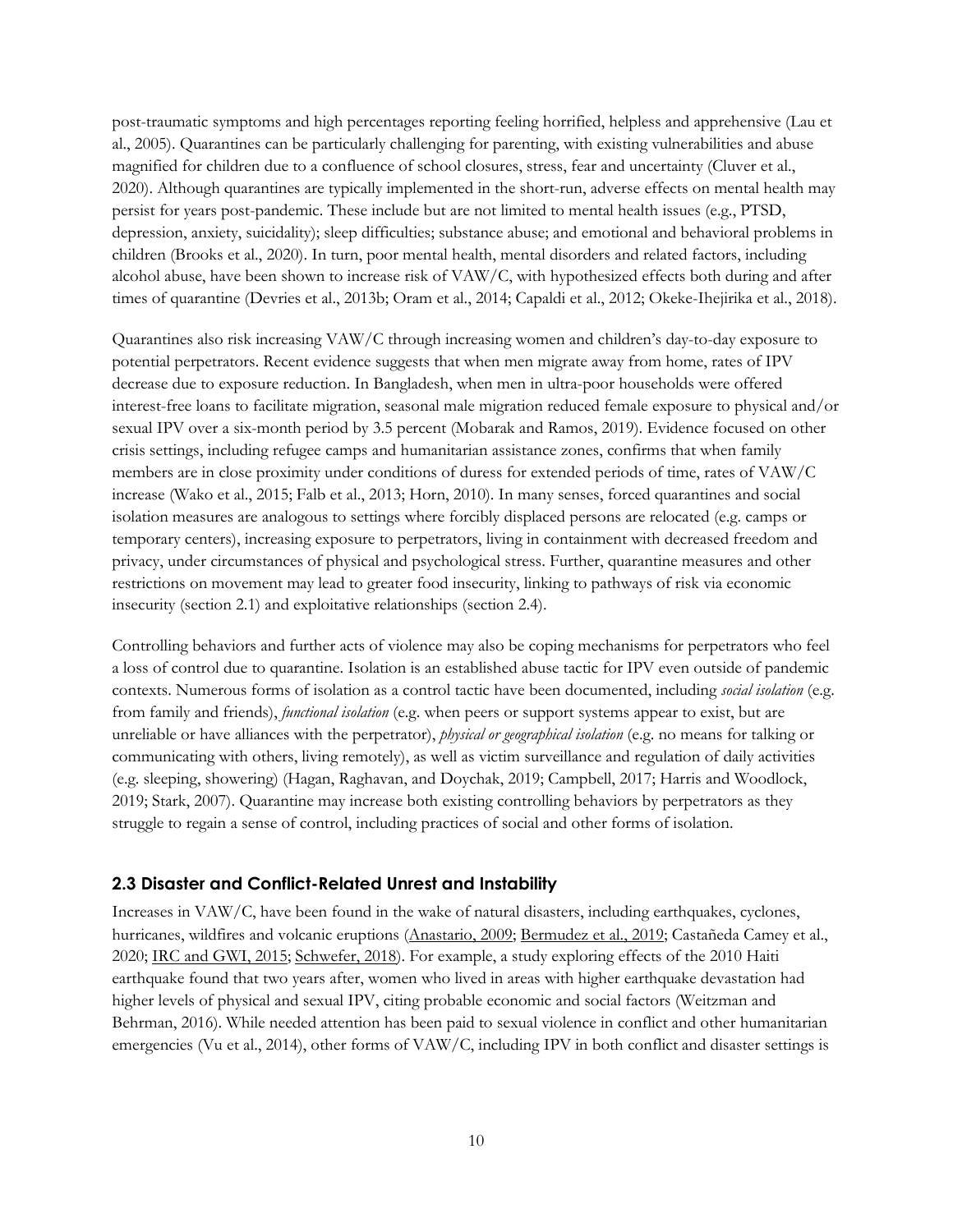also pervasive and often found at higher rates (GWI and IRC, 2016; [IRC, 2015a](https://www.rescue.org/report/private-violence-public-concern-intimate-partner-violence-humanitarian-settings); [Stark and Ager, 2011\)](https://www.ncbi.nlm.nih.gov/pubmed/21511685)[.17](#page-12-0) Infectious disease outbreaks are also linked to increased VAW/C, largely perpetrated by men [\(Fraser, 2020;](http://www.sddirect.org.uk/media/1881/vawg-helpdesk-284-covid-19-and-vawg.pdf) IRC, 2019[; UNDP, 2015,](https://www.undp.org/content/dam/sierraleone/docs/Ebola%20Docs./SL%20FS%20SGBV.pdf) [UNICEF 2018\)](http://www.sddirect.org.uk/media/1617/health-responses-and-gbv-short-query-v2.pdf). While 'sudden onset' disasters and humanitarian settings fundamentally differ from pandemics and disease outbreaks, lessons from the former can prove instructive to understand dynamics and mitigation solutions for pandemics in some contexts [\(O'Sullivan and Bourgoin,](https://www.researchgate.net/profile/Tracey_Osullivan/publication/282817477_Vulnerability_in_an_Influenza_Pandemic_Looking_Beyond_Medical_Risk/links/561d4ae308aef097132b209c/Vulnerability-in-an-Influenza-Pandemic-Looking-Beyond-Medical-Risk.pdf)  [2010\)](https://www.researchgate.net/profile/Tracey_Osullivan/publication/282817477_Vulnerability_in_an_Influenza_Pandemic_Looking_Beyond_Medical_Risk/links/561d4ae308aef097132b209c/Vulnerability-in-an-Influenza-Pandemic-Looking-Beyond-Medical-Risk.pdf).

First, pandemics may result in the breakdown of societal infrastructure, similar to experiences in conflict and disaster-affected settings, as functional health, transport, food, sanitation, legal, security and other governance structures may temporarily contract or become dysfunctional [\(Briody et al., 2018\)](https://www.ncbi.nlm.nih.gov/pmc/articles/PMC5930682/). This may lead to increased exposure of women and children to unsafe and risky settings, including exposure to sexual violence and harassment during procurement of basic goods, including food, firewood, and water (Castañeda Camey et al., 2020; Bermudez et al. 2019; De Oliveiro et al., 2019; First et al., 2017; WRC, 2009). Lack of access for paid workers in some areas due to insecurity or bureaucratic constraints may further "displace" risk onto local staff and women in both formal and informal support roles. A study of remote management strategies in northwest Syria notes, "*Networks were also mobilised inside the country to channel medical supplies across military obstacles, e.g. through doctors sometimes relying on women from their family, as they were less likely to be searched at checkpoints* [\(Duclos](https://conflictandhealth.biomedcentral.com/articles/10.1186/s13031-019-0207-z)  [et al., 2019\)](https://conflictandhealth.biomedcentral.com/articles/10.1186/s13031-019-0207-z)." Finally, breakdown of generalized services means that some forms of routine detection and referrals for VAW/C will be lost. For example, potential child abuse and maltreatment are often identified via the educational system, which may no longer be functioning or be operating at greatly reduced capacity.

Second, where mobility is restricted or where populations are forced to relocate, family separation may occur. Research from humanitarian settings demonstrates that family separation is particularly impactful for women and children, who are often economically dependent on others for basic survival needs [\(IRC and GWI, 2015;](https://globalwomensinstitute.gwu.edu/sites/g/files/zaxdzs1356/f/downloads/REPORT%20Responding%20to%20Typhoon%20Haiyan%20-%20women%20and%20girls%20left%20behind.pdf) [IRC, 2015a](https://www.rescue.org/report/private-violence-public-concern-intimate-partner-violence-humanitarian-settings)) and may already be living separated from their families and communities (including unaccompanied and separated children). Migration policies and border closures in Europe, North America, and elsewhere, may also put women and girls seeking asylum at further risk of violence and exploitation while also making it much more difficult for them to access services [\(Potts, 2018\)](https://publications.iom.int/system/files/pdf/mpp_special_issue_34.pdf). Third, rapid changes in gender norms may contribute to increased forced and/or child marriage in crisis settings, which is linked directly to IPV, including marital rape [\(IRC, 2015a](https://www.rescue.org/report/private-violence-public-concern-intimate-partner-violence-humanitarian-settings)). In a global pandemic that threatens existing informal and formal support structures, forced/child marriage may be further exacerbated in crisis settings, as has been the case within the cholera response in Syria and Yemen [\(UNICEF, 2018\)](http://www.sddirect.org.uk/media/1617/health-responses-and-gbv-short-query-v2.pdf). Other factors, including survival needs, may lead to increases in exploitation, and protection risks of adolescent girls, including risk of sexual violence (these dynamics are further discussed in section 2.4; [McAlpine et al., 2016\)](https://www.ncbi.nlm.nih.gov/pmc/articles/PMC5192570/).

In their *Global Humanitarian Overview 2020* (released in 2019), the UN Office for the Coordination of Humanitarian Affairs (OCHA) estimates 167.6 million people will require humanitarian aid and protection in 2020, and noted that outbreaks of cholera and Ebola already exacerbate some of the "worst humanitarian crises in the world" in Yemen and DR Congo, respectively; with cholera, measles, dengue, malaria, HIV/AIDS, and other viral hemorrhagic diseases like Ebola posing risks in fragile settings. "Infectious

<span id="page-12-0"></span><sup>17</sup> For example, a population-based survey in three conflict-affected sites in South Sudan found 54 to 75 percent of ever-partnered women and girls had experienced IPV, in comparison to 28 to 33 percent experiencing non-partner sexual violence [\(GWI and IRC,](https://globalwomensinstitute.gwu.edu/sites/g/files/zaxdzs1356/f/downloads/P868%20IRC%20Synthesis%20brief%20report_LR.PDF)  [2017\)](https://globalwomensinstitute.gwu.edu/sites/g/files/zaxdzs1356/f/downloads/P868%20IRC%20Synthesis%20brief%20report_LR.PDF). Thus, even in insecure environments, "home" may not be a safe place for crisis-affected women and children.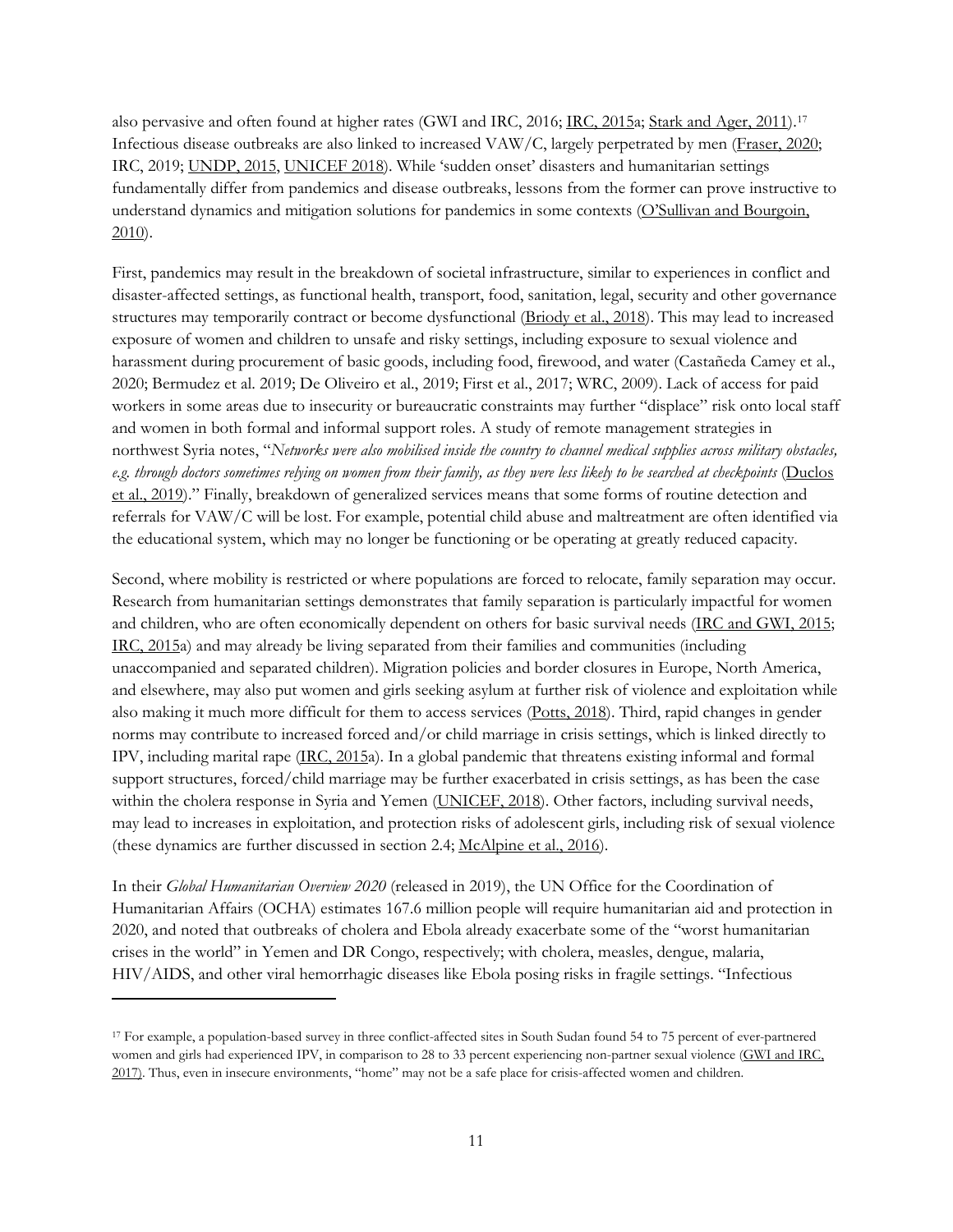disease events" may occur in areas already experiencing humanitarian crises, or may be designated an emergency in and of themselves [\(IASC, 2016\)](https://interagencystandingcommittee.org/principals/documents-public/final-iasc-system-wide-level-3-l3-activation-procedures-infectious). Plainly put, COVID-19 arriving to these contexts is expected to be devastating [\(Lemmon, 2020\)](https://www.cnn.com/2020/03/23/opinions/refugees-displaced-people-coronavirus-threat-lemmon/index.html). For example, while the underlying cause of VAW/C in emergencies continues to be underlying gender inequality [\(IRC, 2015a](https://www.rescue.org/report/private-violence-public-concern-intimate-partner-violence-humanitarian-settings)), all nine of the pathways noted in this paper also magnify existing levels of VAW/C in humanitarian settings, including pathways exacerbated by already fragile mental health and post-traumatic stress. The contexts within which they do this are even more resourceconstrained, and the legal status of those affected—refugees, asylum seekers, or "irregular migrants"—more precarious.

#### <span id="page-13-0"></span>**2.4 Exposure to Exploitative Relationships due to Changing Demographics**

Increased mortality, morbidity, and fertility rates driven by pandemics have implications for the risks of VAW/C within extended family networks, as well as exploitative relationships for women and girls, especially those facing economic vulnerability (GBD 2017 Influenza Collaborators, 2019; Chin and Wilson, 2017). This dynamic has been documented in the HIV/AIDS pandemic, where an estimated 32 million people have died from AIDS-related illnesses, and an estimated 17 million children have lost one or both parents (90 percent of these children are located in sub-Saharan Africa) (UNAIDS, 2018; UNICEF, 2006; Foster and Williamson, 2000). At a smaller but nonetheless traumatic scale for those impacted, the outbreak of Ebola resulted in about 11,000 deaths (WHO, 2020) across Guinea, Liberia, and Sierra Leone, with deaths concentrated among working-age adults (Evans and Popova, 2015a). Nearly 10,000 children lost one or both parents, meaning 0.11 percent of children were left orphans in Guinea, Sierra Leone, and Liberia due to Ebola.<sup>[18](#page-13-1)</sup>

Deaths and morbidity among working age parents have implications for care of young children. Increased mortality and morbidity rates change dependency ratios, often placing strains on extended family networks supporting children whose parents and caregivers have died (UNICEF, 2006). Extended family networks, often the only source of support for orphans in countries with limited state capacity, may already be sick and/or economically vulnerable, and at the same time they need to absorb additional children who have lost their parents or primary caretakers.[19](#page-13-2) These factors impose increased barriers to children's consistent access to sufficient and healthy food, medical care, and schooling, and they may subject children to new and/or heightened forms of VAC within their new households. For example, some reports have suggested orphans whose parents died of Ebola have been stigmatized, received underinvestment in their basic needs, or been increasingly subjected to child labor or domestic work (Ferguson, 2019; Evans and Popova, 2015b). Qualitative studies of orphans' integration experiences in Lesotho and Malawi in the face of the HIV/AIDS epidemic have revealed that children have been ill-treated by new guardians (Ansell and Young, 2004). A review of qualitative studies across sub-Saharan Africa of orphaned children living with extended family members found patterns of intra-household discrimination, material and educational neglect, excessive child labor, exploitation by family members and psychological, sexual and physical abuse (Morantz et al., 2013).

Pandemics are also proven to drive increased fertility rates among affected populations (including early transitions to sexual behavior). Governments have historically closed schools to slow the spread of disease in the face of pandemics. For example, response to Ebola, schools closed for six to eight months across Guinea,

<span id="page-13-2"></span><span id="page-13-1"></span><sup>18</sup> Notably, this population is a small fraction (1.4 percent) of the overall orphan population (702,000 across the three countries). <sup>19</sup> For example, In the wake of Ebola, orphans whose parents had died of the disease were taken in by extended family networks, and the quality of care provided to each child in resource-scarce environments was predicted to decline (Evans and Popova, 2015b).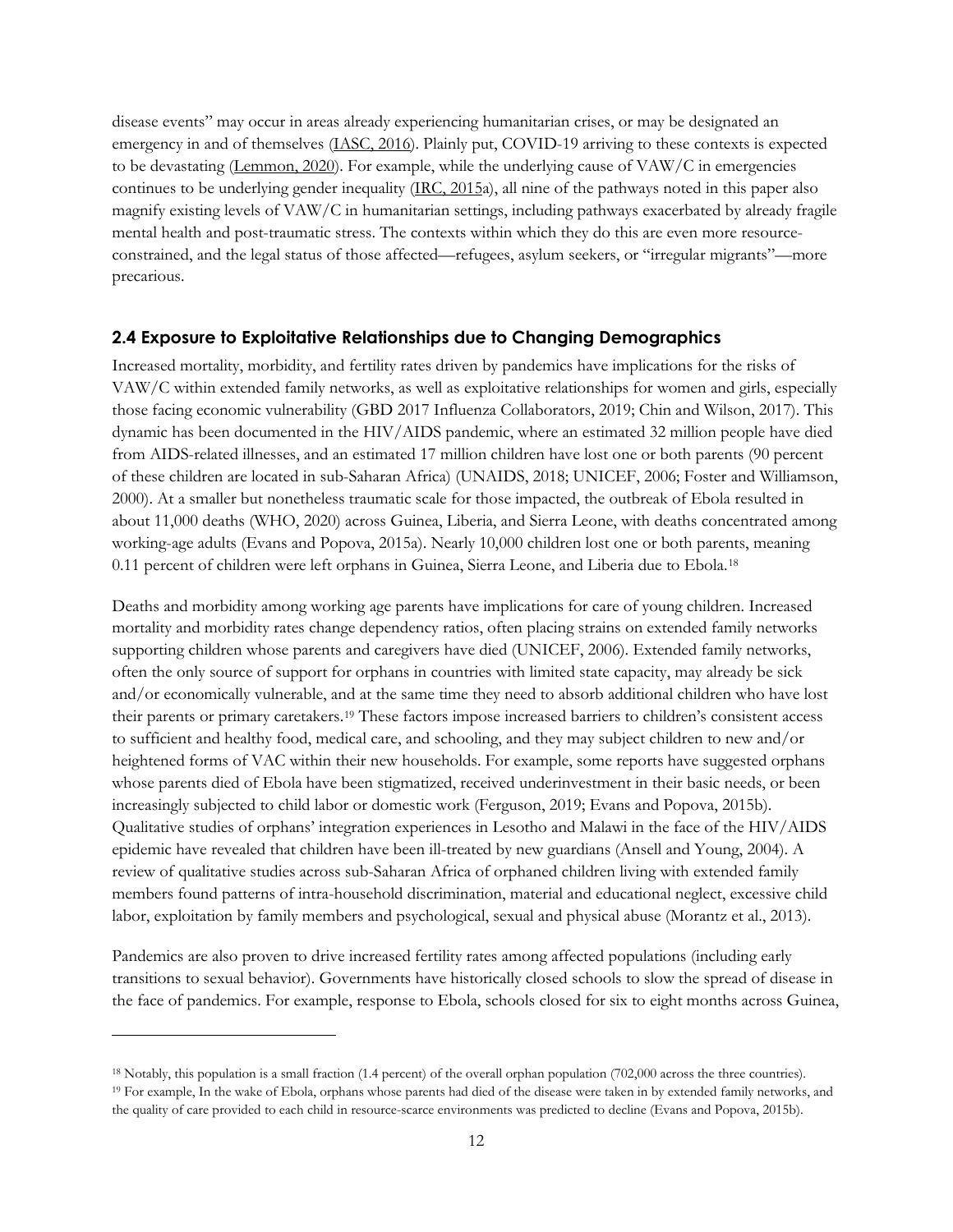Liberia, and Sierra Leone, affecting an estimated five million children (World Bank, 2015). With the outbreak of the H1N1 flu epidemic, schools closed across a range of countries, including the United States, France, China, Thailand, and Serbia (Cauchemez et al., 2014). Even short-term school closures can impact children's long-term opportunities and create demographic shifts at the margin. For example, in many settings, women and girls living in poverty encounter pressures to engage in intercourse with sexual partners who can provide financial or in-kind support, ranging from transportation to food and clothing, in exchange (Robinson and Yeh, 2011; Gausman et al., 2019). During the Ebola outbreak, adolescent pregnancies in some parts of Sierra Leone increased by 65 percent, with reports of over 18,000 girls becoming pregnant during the epidemic (Onyango et al., 2019; UNDP, 2015; UNFPA, 2015). In Sierra Leone, absent intervention to ensure out-ofschool girls spent time engaged in productive activities with other girls within their age group, girls' time spent with older men increased significantly, pregnancies outside of marriage rose, and girls experienced a 16 percent decrease in school enrollment once schools reopened (Bandiera et al., [20](#page-14-1)18).<sup>20</sup> In the longer-term, early marriage and adolescent pregnancy are associated with increased threats of violence, both during pregnancy and over the lifetime (Kidman, 2016; Taillieu and Brownridge, 2010). Taken together, while increases in risk due to demographic shifts in mortality and fertility (transitions to sexual behavior) are often overlooked in HICs, underlying vulnerabilities, particularly in LMICs, make this an important area of mitigation particularly for young children and adolescent girls.

#### <span id="page-14-0"></span>**2.5 Reduced Health Service Availability and Access to First Responders**

Health providers and emergency first responders are often the first point of contact for women experiencing violence, as well as sources of short-term physical protection for women experiencing a severe violent episode. While evidence is still debated, current guidance suggests that in non-emergency settings, the most appropriate way to screen for VAW/C in health care settings it to train healthcare workers to identify women and children who may be experiencing violence to conduct further screening (rather than screening all individuals) (O'Doherty et al., 2015; WHO, 2019c). However, even in non-emergency settings, health care providers have noted a number of barriers to effectively screening, including lack of time, knowledge and discomfort in discussing sensitive issues, among others (Salber and McCaw, 2000; Sprague et al., 2012). Despite these challenges, health systems are often the first point of contact for seeking help—health care providers are seen as trusted sources of help and information—and there is a growing body of evidence demonstrating effectiveness of health service interventions for VAW/C (Garcia-Moreno et al., 2015; Spangaro, 2017).

An obvious outcome of any pandemic is an increased burden on health services and first responders. While the increased stress on the health sector will vary substantially based on the nature of the pandemic, during the Ebola outbreak in 2014, it is estimated that 500 health workers died (an estimated 1.45 percent of the workforce in Guinea, 6.85 percent in Sierra Leone and 8.7 percent in Liberia), many health facilities were forced to close due to diversion of resources to fight the pandemic (Huber, Finelli and Stevens, 2018). In a systematic review of economic costs due to the Ebola outbreak, the largest component, \$18.8 billion, was due

<span id="page-14-1"></span><sup>20</sup> Not all children who wish to return to school are able to return. As schools reopened in Sierra Leone after the Ebola epidemic, the Government instituted a ban on pregnant girls returning to school. (EqualityNow n.d.). Estimates for the number of girls affected by the ban range from 3,000 to 10,000 girls (EqualityNow n.d.). The ban in Sierra Leone has since been overturned, but other similar ones remain, including in Tanzania where President Magufuli refuses to abolish the ban in spite of local and global civil society pressure.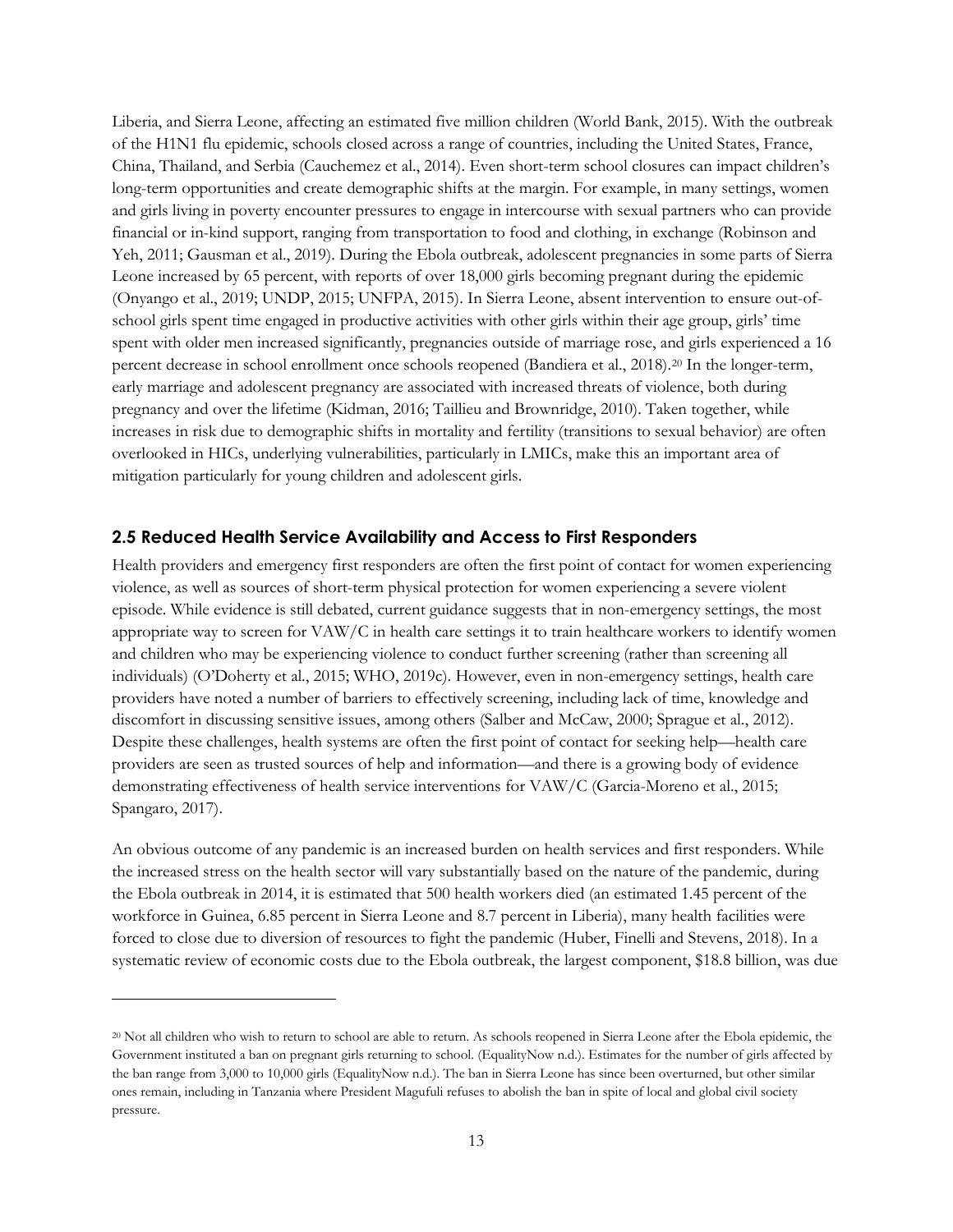to non-Ebola mortality (ibid), likely in part driven by fewer health workers, leading to increase maternal and infant mortality (Evans, Goldstein, and Popova, 2015). During the SARS outbreak in Toronto, restrictions on non-urgent hospital services were put into place on March 2003, leading to a major reduction in elective procedures, but also in a reduction in non-SARS emergency visits and other high acuity emergency visits (Schull et al., 2007). The contraction of routine health services means barriers to screening and service provision for VAW/C will be amplified, including reduced supply of essential services for victims of violence, such as emergency contraception, post-exposure prophylaxis and psychosocial support. Referral pathways may change during a pandemic or post-emergency, and there can be a failure of complementary health and legal services to address immediate and medium-term needs of women (UNFPA, 2019). Survivors who face difficulties accessing medical facilities may further be impaired in seeking justice, if they are not able to obtain medical reports (Perry and Sayndee, 2017). Finally, in settings where pandemics trigger a militarization of the health system, for example the utilization of military forces to set up field hospitals and provide security, there may be important negative effects (Smith, 2019). The presence of military forces, which are predominantly men, in the community can lead to increased risk of VAW/C and a perception of fear and lack of security for women and girls (ibid).

During a pandemic, reductions in service provision for survivors of violence may also stem from reductions in *demand* for services. For example, anecdotal evidence from the COVID-19 pandemic suggests that women may be less willing to seek help, particularly for health care, because of perceived risks of contracting viruses.

*"I spoke to a female caller in California that is self-quarantining for protection from COVID-19 due to having asthma,"* an advocate at the National Domestic Violence Hotline wrote in the organization's logbook. *"Her partner strangled her tonight. While talking to her, it sounded like she has some really serious injuries. She is scared to go to the ER due to fear around catching COVID-19."* (NDVH, 2020; Godin, 2020)

This dynamic is also supported by evidence from the Ebola outbreak, showing that women are generally less likely to seek services for maternal and newborn health services for fear of infection and the potential for transmitting the virus to their families (Jones et al., 2016; 2017; [Sochas et al., 2017\)](https://www.ncbi.nlm.nih.gov/pubmed/29149310).

#### <span id="page-15-0"></span>**2.6 Virus-Specific Sources of Violence**

Fears around the nature of specific viruses may create an enabling environment justifying the use of coercive and controlling behaviors, as well as more severe forms of violence. If a pandemic is novel or survivors have limited information regarding the nature of transmission, perpetrators may use misinformation or scare tactics to control or blame them (NDMH, 2020). In addition, if a particular virus is transmitted via direct or indirect contact or small particle aerosol as SARS, MERS or COVID-19, perpetrators may withhold necessary safety items (e.g., hand sanitizers, soap, disinfectant, protective masks). For pandemics with known treatment options, similar forms of controlling behaviors may be used in relation to vaccines, other forms of treatment or preventative medicine. Finally, linking with mechanisms around economic insecurity and women's ability to temporarily escape, perpetrators may also withhold health insurance or economic support which becomes more crucial during periods of outbreak.

*"A health professional still living with their abuser called and said they were physically abused that night because their abuser was sure they were trying to infect them with COVID-19." —*Hotline chatter (United States; NDMH, 2020).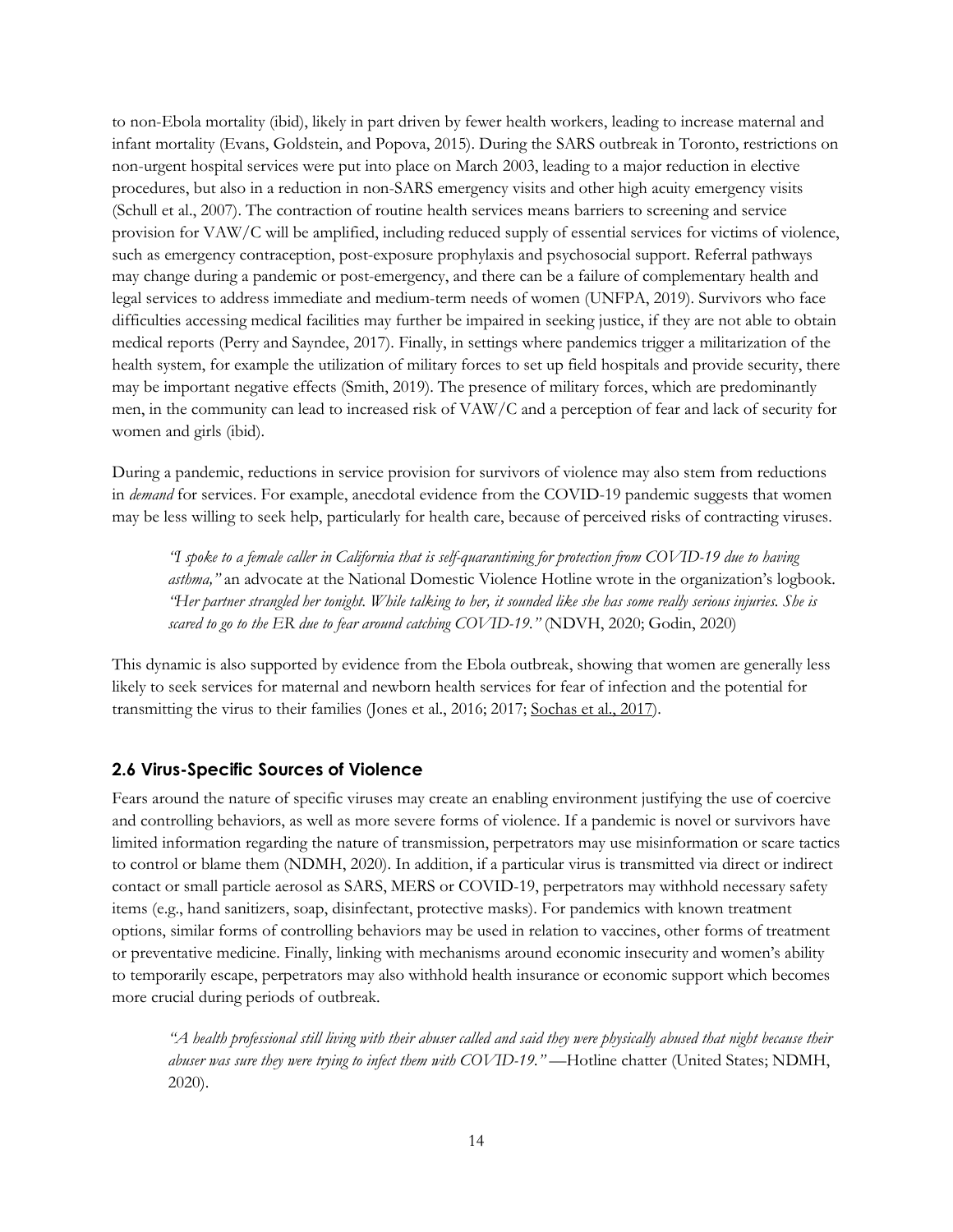Second, if viral transmission is linked to sexual behavior (e.g., HIV), individuals who become infected may face violence upon discovery or disclosure to their partners or to the broader community. In many settings, women are more likely to undergo routine HIV testing during ante-natal care and learn their serostatus before male partners. Disclosure of HIV status has been linked to increased risk of serious forms of IPV, including femicide in diverse settings, despite lack of rigorous quantitative studies with causal links between the two (Siemieniuk, Krentz and Gill, 2013; WHO, 2006). In a mixed-method review, Kouyoumdjian and colleagues (2013) document qualitative studies showing people infected with HIV may deliberately try to infect their partners through forced sex, and/or that attempts to spread HIV may be used as an act of punishment or revenge. In addition, misinformation linked to HIV "cleansing," including the myth that having sex with a child virgin may cure HIV may have led to increases in child rape in some settings (Leclerc-Madlada S., 2010). However, it is unclear how widespread this phenomenon was in practice, given the inability to assess underlying causal linkages and the already high burden of child sexual abuse in some settings.

Third, if the consequences of a virus manifest in harmful outcomes for children, this could put strain on partnerships through financial and psychological stress. For example, the Zika virus outbreak in 2015 has been shown to coincide with Guillain–Barré Syndrome, microcephaly and other neurological impairments in newborns. There is a broad body of literature linking disabilities to increased experience of violence, both for women and children (Hughs et al., 2012; Jones et al., 2012). Children affected by birth defects induced by Zika have been shown to be those in the lower socio-economic status, thus reinforcing existing vulnerabilities and inequalities (UNDP, 2017). Children and families affected with disabilities and health impairments are likely to experience increases in multiple types of violence over the medium- and longer-term.

A final virus-specific pathway relates to social and economic repercussions of infection, including social stigmatization, violence, and destruction of property from family and community members. For example, research from Brazil indicates that mothers of children affected by Zika-induced microcephaly are subject to harassment and discrimination in public, including accusations that they attempted abortion (Carneiro and Fleischer, 2018). A more extreme example, in the context of the Ebola outbreak, houses where people were known to be infected or have died were demolished or burned by local authorities because they were seen as "infected" or "contact points" for the virus (Risso-Gill and Finnegan, 2015). Literature for both IPV and child maltreatment suggests that access to secure housing and women's ownership of housing and durable assets are protective factors against victimization—however most literature from LMICs is associational (Conrad-Hiebner and Byram, 2020; Peterman et al., 2017b). Taken together, these pathways demonstrate that the knowledge and potential fears surrounding a virus, modes of prevention, transmission and treatment can be important enabling sources of VAW/C, which require attention within mitigation efforts.

#### <span id="page-16-0"></span>**2.7 Inability to Temporarily Escape Abusive Partners**

Literature suggests that women's interest and ability to leave abusive partners is complex—particularly in LMICs and where divorce is uncommon and where social norms and financial realities value family preservation. Women may opt to stay with abusive partners for a host of reasons, ranging from emotional attachment, psychological distress, financial dependence, or fear that separation will elevate harm to personal physical safety or the safety of their children (Rajah and Osborn, 2020; Ciurria, 2018; St Vil et al., 2017; Hall, Walters, and Basile, 2012). Each of these may be compounded in pandemic contexts. As previously noted, quarantining and other social distancing measures limit both physical mobility and potentially increase economic vulnerability among women experiencing interpersonal violence. During pandemics, women may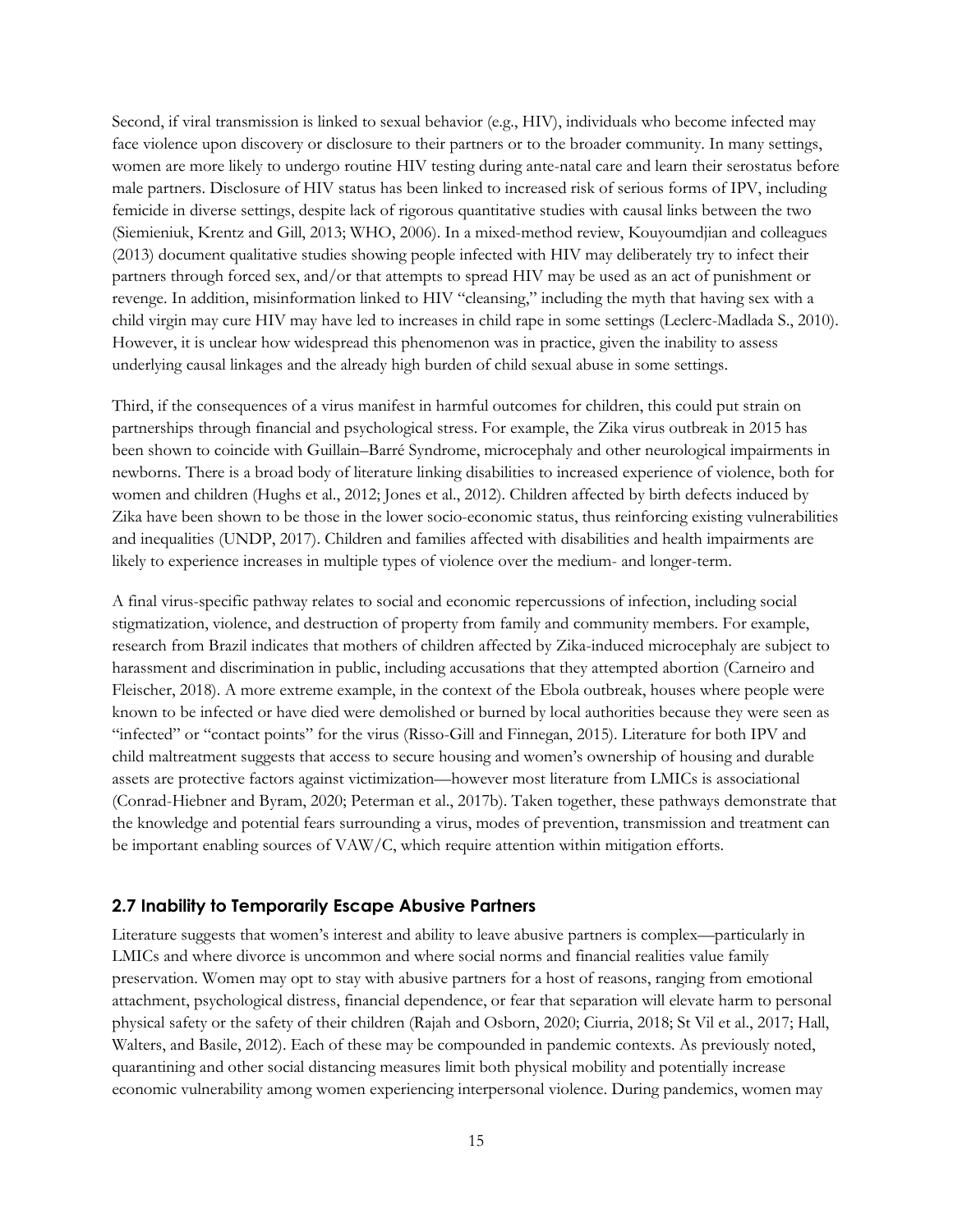worry about their physical safety or experience additional mental or emotional distress, making it even more difficult to create necessary space in the relationship and mitigate immediate risk for violence.

Outside of personal and familial constraints, women's access to legal systems and safety support services can be limited during times of crisis. These measures compound the pre-existing, significant challenges that prevent legal systems from responding efficiently and effectively to the needs of IPV survivors. Consistently low conviction rates in turn, create a positive feedback loop, wherein malfunctioning systems discourage women from reporting incidents of violence, thus shielding perpetrators—particularly in LMICs where access to formal legal services and systems is extremely limited (Mueller et al., 2019; Larcombe, 2011). In light of the COVID-19 pandemic, court officials across countries have been advised to stay home, and hearings have been postponed in the United States, the United Kingdom, and elsewhere (Reynolds, 2020; Zou, 2020). Some court systems have carved out exceptions for family law proceedings, though reduced staffing at courts still risks delays in the issuance of court-ordered restraining orders, separation and divorce proceedings, and child custody hearings, including those that IPV survivors rely on to facilitate distance or departure from abusive partners. Related support services, including screenings at medical facilities and crisis support services, may also be affected and cause additional delays. A UNDP study assessing the response to gender-based violence during the Ebola epidemic reflects that delays in medical testing resulted in legal cases being thrown out due to lack of sufficient evidence (UNDP, 2015).

Pandemics may also have effects on law enforcement operations, which may in turn have consequences for VAW/C. For example, in the context of COVID-19, if guidance to *"drastically limit the number of people who are arrested and then detained"*—in an effort to limit prisoners' exposure to the disease—is observed, police officers may be less likely to assess cases of IPV as high-priority for arrest and detainment (ACLU, 2020). This dynamic was also observed during the Ebola outbreak, especially as police officers were hesitant to enter homes and conduct thorough investigations out of risk of disease exposure (UNDP, 2015). Such action would be consistent with and compound many police officers' decision to leave issues of IPV as a "personal" or "family" matter even outside of pandemic contexts (Wolf et al., 2003). In the current COVID-19 outbreak, the American Civil Liberties Union advises that parole officers should prioritize social distancing and communicate via voice or video call, which may limit their ability to fully assess chances of recidivism, including those that may put IPV victims at increased risk (ACLU, 2020).

First responders, crisis hotlines, and civil society organizations such as women's groups who often serve as first points of call, intermediaries connecting women to legal channels, crisis support and safety planning, and foundations of housing and financial assistance are all critical as women navigate departure from abusive partners (Postmus et al., 2009). With social distancing measures instituted, as well as economic strains, these organizations may be less active and able to support women and children in need. Hotline support services and emergent SMS-based safety planning and support programs are essential lifelines in times of crisis in their ability to provide crisis counseling and strategic safety planning even remotely.

#### <span id="page-17-0"></span>**2.8 Exposure to Violence and Exploitation in Response Efforts**

Sexual exploitation and abuse (SEA) was first brought to light in the humanitarian aid sector almost two decades ago, when a UNHCR and Save the Children assessment exposed abuses by members of international aid actors against people living as refugees (UN, 2002). Unequal power dynamics between aid workers including those involved in aid delivery, such as drivers, contractors, and volunteers—and aid recipients, underlie such abuses. Dependency on aid for survival, and lack of accountability for perpetrators, are factors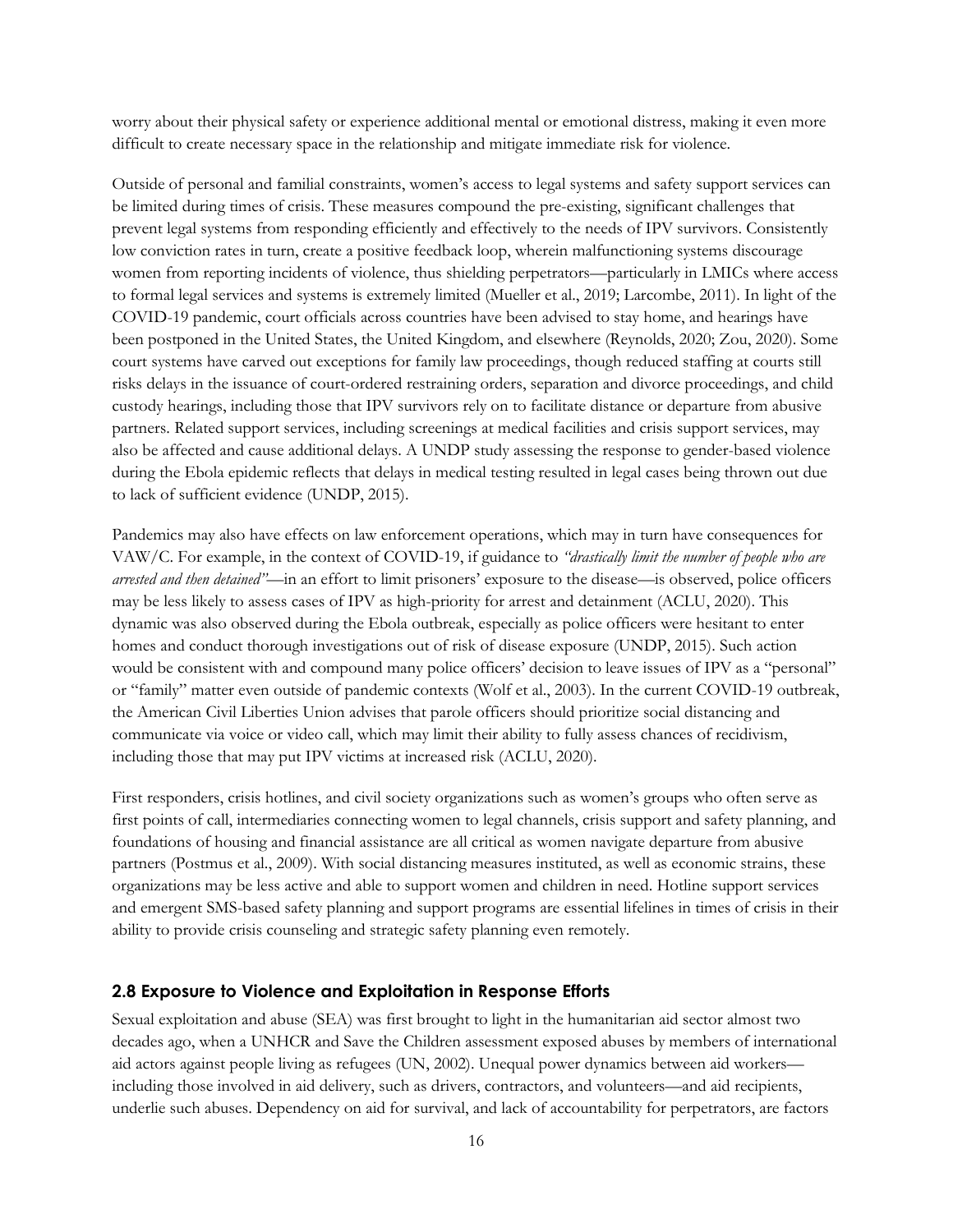that contribute to its prevalence and serve as barriers to reporting (Lattu, 2008). In this context of extreme power inequalities, a population-based study in parts of South Sudan found 20 percent of female respondents reported transactional sex (GWI and IRC, 2017). In a systematic review, women were identified as more likely to experience sexual exploitation during conflict than men (McAlpine, Hossain, and Zimmerman, 2016). A participatory action, longitudinal qualitative study of SEA in relation to aid distributions in Lebanon and Uganda found that sexual exploitation and abuse by aid as well as non-aid actors is pervasive across the five types of aid explored: food, WASH, shelter, cash and voucher assistance, and fuel and firewood. This includes SEA by host community members with whom women and girls must negotiate for access to firewood or water sources; as in this example from a South Sudanese adolescent girl living in Uganda as a refugee:

*"the water in the area may not be supplied on time. So sometimes you have to go and collect from the watercourse where they are supplying. When you go there, these men may want to be in a love relationship with you. If you refuse, they will not open for you the water. If you refuse you will not be free to fetch the water*." (Potts et al., 2020).

Reports of SEA during the Ebola outbreak in West Africa include sexual assault of girls by taxi drivers responsible for transporting goods as well as people [\(The Alliance for Child Protection in Humanitarian](https://alliancecpha.org/en/system/tdf/library/attachments/cp_during_ido_guide_0.pdf?file=1&type=node&id=30184)  [Action, 2018\)](https://alliancecpha.org/en/system/tdf/library/attachments/cp_during_ido_guide_0.pdf?file=1&type=node&id=30184), and reports of SEA of girls by Ebola burial teams who provided food and cash in exchange for sex [\(Kostelny et al., 2016\)](https://resourcecentre.savethechildren.net/library/worse-war-ethnographic-study-impact-ebola-crisis-life-sex-teenage-pregnancy-and-community) or even by frontline health workers offering the vaccine in exchange for sex (Holt [and Ratcliffe, 2019\)](https://www.theguardian.com/global-development/2019/feb/12/ebola-vaccine-offered-in-exchange-for-sex-say-women-in-congo-drc).

The current COVID-19 outbreak may make existing protective strategies identified by women and girls such as moving in groups or ensuring aid workers are accompanied when visiting refugee households—more difficult to implement. At the same time shortages in goods mean women and girls face more pressure to access these items for themselves and their households (Potts et al., 2020). In many cultures, women and children are the primary collectors of water and those responsible for cleaning the household. The increased pressure on WASH resources in this pandemic may also lead to increased exploitation by responders, as well as other types of VAW/C, with female- or child-headed households particularly at risk [\(Pommells, 2015;](https://macsphere.mcmaster.ca/handle/11375/18420) [CARE, 2020\)](https://www.care-international.org/files/files/Gendered_Implications_of_COVID-19-Executive_Summary.pdf). An aid assessment from Sierra Leone notes that transactional sex was mentioned in relation to accessing food as well as water [\(Risso-Gill and Finnegan, 2015\)](https://www.savethechildren.org/content/dam/global/reports/emergency-humanitarian-response/ebola-rec-sierraleone.pdf). Given potential shortages of qualified female staff due to containment measures, illness, or competing care needs in their own homes, it may be increasingly difficult to fully staff women's and children's safe spaces and services [\(Fraser, 2020\)](http://www.sddirect.org.uk/media/1881/vawg-helpdesk-284-covid-19-and-vawg.pdf). Having women in response roles, such as clinicians and aid workers, is seen as an important part of mitigating SEA within aid efforts and may be important as well in the context of pandemics.

#### <span id="page-18-0"></span>**2.9 Violence Perpetrated against Health Care Workers**

Globally, women are estimated to account for approximately 70 percent of the health workforce, and the majority of those in informal care taking roles in health (WHO, 2019b). Violence against female health workers and sexual harassment is endemic in the health and social sector—with female health workers experiencing violence at the hands of male colleagues, male patients and members of the community (ibid). Reporting of sexual harassment and violence varies. For example, the 12-month prevalence of verbal abuse among female nurses sampled from a University Hospital in South Korea was 64 percent, followed by threats of violence (42 percent), physical violence (22 percent) and sexual harassment (20 percent) (Park, Cho and Hong, 2015). In Germany, in a sample of 737 physicians, 76 percent of female physicians and 62 percent of male physicians reported experiencing any form of sexual harassment during their careers, and women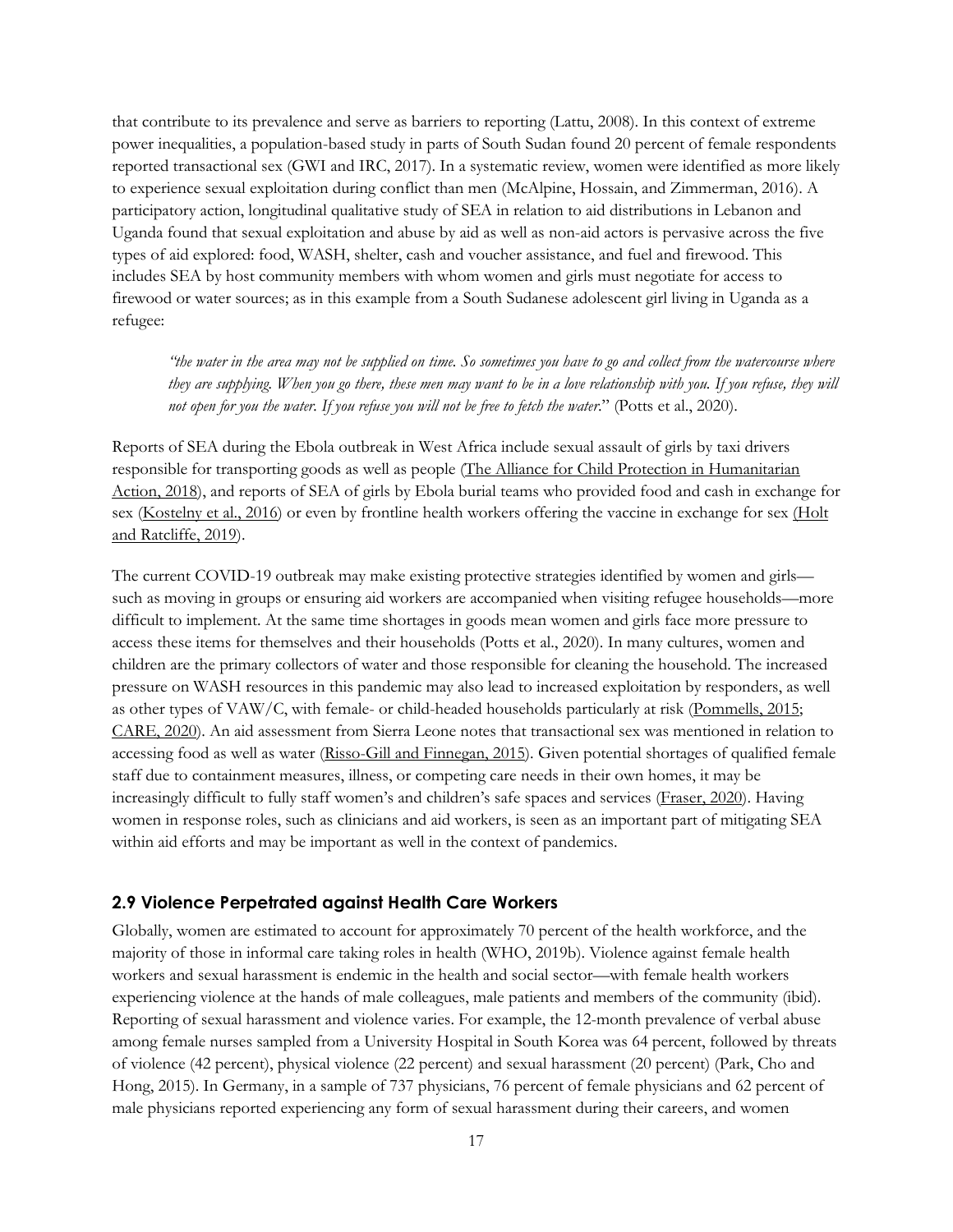reported significantly more harassment from supervisors than their male colleagues (Jenner et al., 2019). In Nepal, among a sample of 200 female health workers in Kathmandu, 42 percent reported experiencing verbal and physical abuse and 64 percent reported harassment from a senior male colleague (Prasad and Bhusal, 2015).

In emergency settings, female health workers are at heightened risk to both routine and severe violence. For example, "Safeguarding Health in Conflict" reports over 700 health-related attacks globally in 2017, including 23 attacks in Nigeria, a country heavily hit by such violence. Among health staff alone in Nigeria, 13 were killed, 2 injured or assaulted, 6 sexually violated, and 15 kidnapped (Safeguarding Health in Conflict, 2017). In 2018, two midwives in Nigeria were abducted by the Islamic State West African Province militia group (Harper, 2018). After public pleas by the International Committee of the Red Cross, one midwife was released, however the second was later murdered. The continued harassment and violence facing health care workers in northern Nigeria leaves populations in critical health service deficits—as the region was reported to have less than 50 midwives in 2018. More broadly, the prevalence of sexual harassment and violence experienced by female health workers has a negative impact on individuals and the health system itself, including decreases in productivity and reduction in morale and lack of retention of female health workers (Safeguarding Health in Conflict, 2017; WHO, 2019b). As populations and health systems are under severe stress during pandemics, it is important not to overlook potential exposure of health care workers to additional violence from colleagues, patients and the public.

#### <span id="page-19-0"></span>**2.10 Other Potential Pathways**

There are a number of other potential pathways, which have the ability to affect smaller segments of the population—or have weak and anecdotal evidence to inform them. For example, during times of perceived unrest and uncertainty, there are reported increases in purchase of firearms and ammunition, particularly in HIC such as the United States. For example, media reports in Seattle indicate background checks increasing 176 percent since the start of March 2020 due to COVID-19 concerns (Oxley, 2020; ARLNow, 2020). In the United States, stricter firearm laws are associated with lower ratios of firearm use in female intimate partner homicide, and lax-targeted legislation is associated with overall higher female homicide rates (Gollub and Gardener, 2019). In addition, using nationally representative data from the United States, Kivisto and Porter (2020) find that firearm use in domestic homicides increases the risk of multiple victims. While the magnitude of gun purchases and composition of owners pre- and mid-pandemic for COVID-19 is unknown, it is possible that women and children are at greater risk of both accidental and intentional injury and death.

In addition, other forms of generalized violence are important, and may occur during pandemics, including elder neglect and abuse, child online solicitation and abuse, or hate crimes driven by xenophobia (all potentially relevant to COVID-19). For example, older people may be living in situations of increased dependency and isolation due to quarantine measures or living in heavily impacted residential facilities, which may in turn increase their vulnerability to violence in gendered ways. These pathways, while not fully explored here, deserve further focused research and action. In addition, indigenous and ethnic minority groups, sex workers, other marginalized populations (including people of diverse sexual orientations and gender identities), as well as those living with disabilities, may have cross-cutting risks for all types of VAW/C explored in this review (Brownridge et al., 2017; Burnette, 2015). While we are unable to expand each of these important areas of marginalization, we hope further efforts to elucidate pathways and propose solutions for VAW/C and intersecting vulnerabilities will focus on these issues.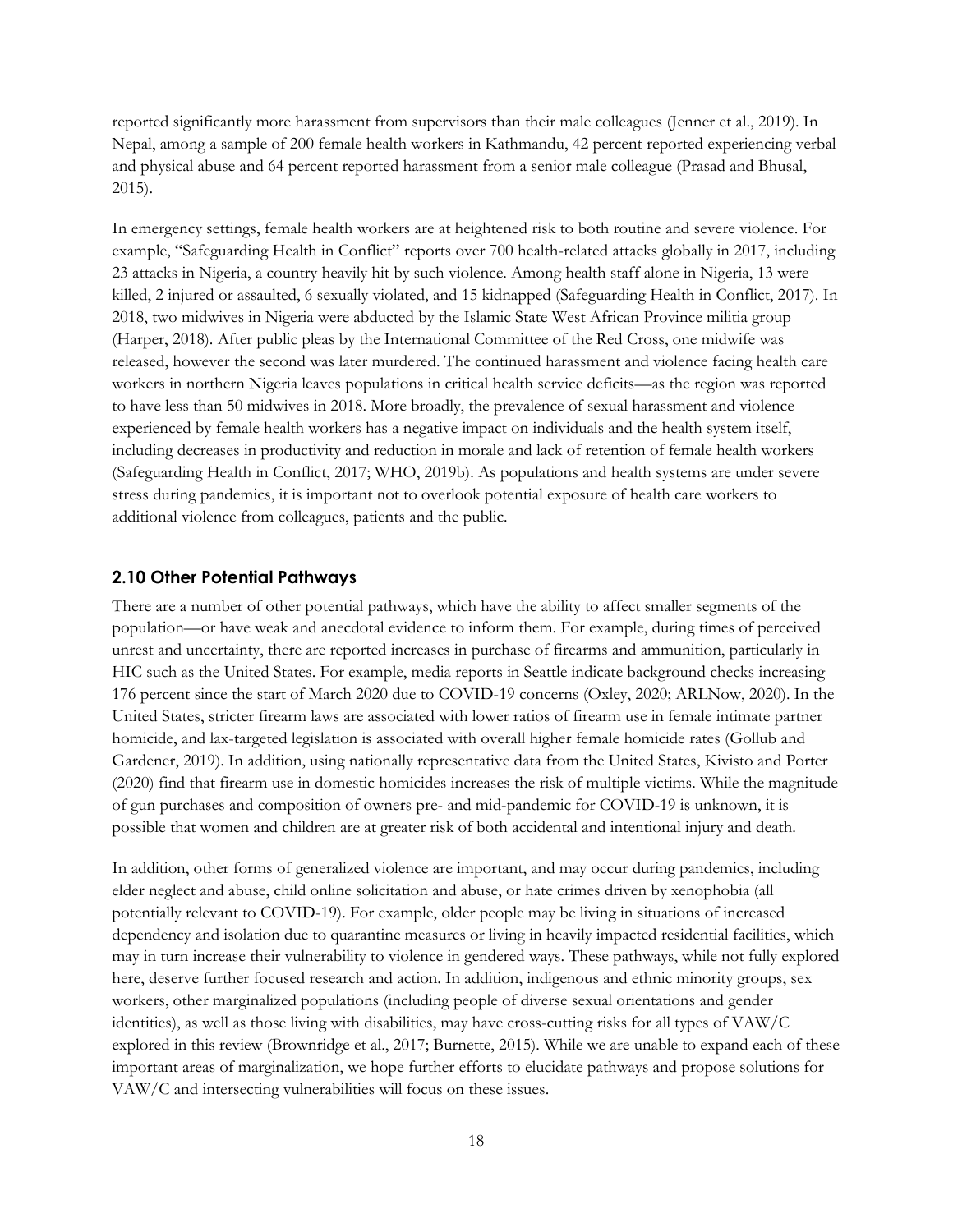#### <span id="page-20-0"></span>**3. Policy and Program Response**

 $\overline{a}$ 

Based on the available evidence suggesting multiple mechanisms across typologies of VAW/C, we draw on policy and implementation guidance to inform a gender-responsive strategy to avert additional VAW/C. These strategies are meant to complement the existing literature of promising prevention strategies in the absence of pandemics—rather than replace or revise existing recommendations (Ellsberg et al., 2015). We also acknowledge that in many cases, there does not yet exist rigorous pandemic-specific evaluations linking these recommendations to causal reductions in VAW/C, including sufficient details guiding sequencing or timing of actions over the course of, and post-pandemic. In addition, where existing services are weaker or do not exist, as in many LMICs, response may not be possible or face great challenges. Despite this, based on broader literature, these strategies may both reduce average risk for women and children, as well as for a smaller percentage of individuals at high risk for severe violence. The applicability of each intervention will vary based on context of the pandemic and existing level of services and development in any given context (see also Annex for linkages to additional operational guidance):

1. *Bolster violence-related first-response systems:* At the outset of outbreaks, prepare for a surge in VAW/C. Concrete actions may include increasing staff or temporary operations for existing violence prevention and response hotlines and outreach centers—as well as increasing communication and awareness of services through routine news and advocacy efforts. Information sharing may include online or virtually accessible documentation or guidelines of general resources or pandemic-specific contingencies around family conflict, divorce and violence help-seeking options (Rempel et al. 2019).[21](#page-20-1) Within a quarantine context, these should include security and privacy measures such that users can quickly exit and no trace is left in their search history (common safety elements employed by IPV care providers). It is also important to target informal supports such as friends or family, with whom survivors may still be in contact even while isolated at home, who may be able to seek help on their behalf. Community-based empowerment approaches that guarantee confidentiality, a safe environment, and psycho-education, are recommended in refugee settings (Robbers et al., 2017). Dedicated approaches are needed for child protection case management services, including use of social workers, as children are unlikely to have access to the same outreach resources (Yaker and Erskine, 2020). If physical locations for one-stop centers are shut down, it is recommended to explore virtual options—with attention to the existing inequalities in access to information technology services, including cell phones and the internet. These contingencies should ensure that referral systems, including mental health and counseling referrals allow virtual options to be reimbursed by insurance, provide phone/internet credit, and/or be free of charge. This also means re-enforcing training and action plans for pandemic-safe response by police and legal personnel, with clear guidelines of how operations may differ during times of temporary shutdown of referral services. Funding, training and support to VAW/C first responders is also needed to expand and maintain quality support in the longer-run, or to establish such services in rural or resource-low settings, where they do not already exist.

<span id="page-20-1"></span><sup>&</sup>lt;sup>21</sup> An example of online platform is from Australia [\(I-DECIDE\)](http://idecide.org.au/). An example of a hotline initiated during the COVID-19 pandemic comes from Belgium. An example of online guidance comes from China, the first country hit by COVID-19, via the Family and Community Development Services (online [Guidance to Help and Answers for Victims of Domestic Violence](https://mp.weixin.qq.com/s/qSp14zOcFHLgiCMKxsXQTQ) (in Chinese)).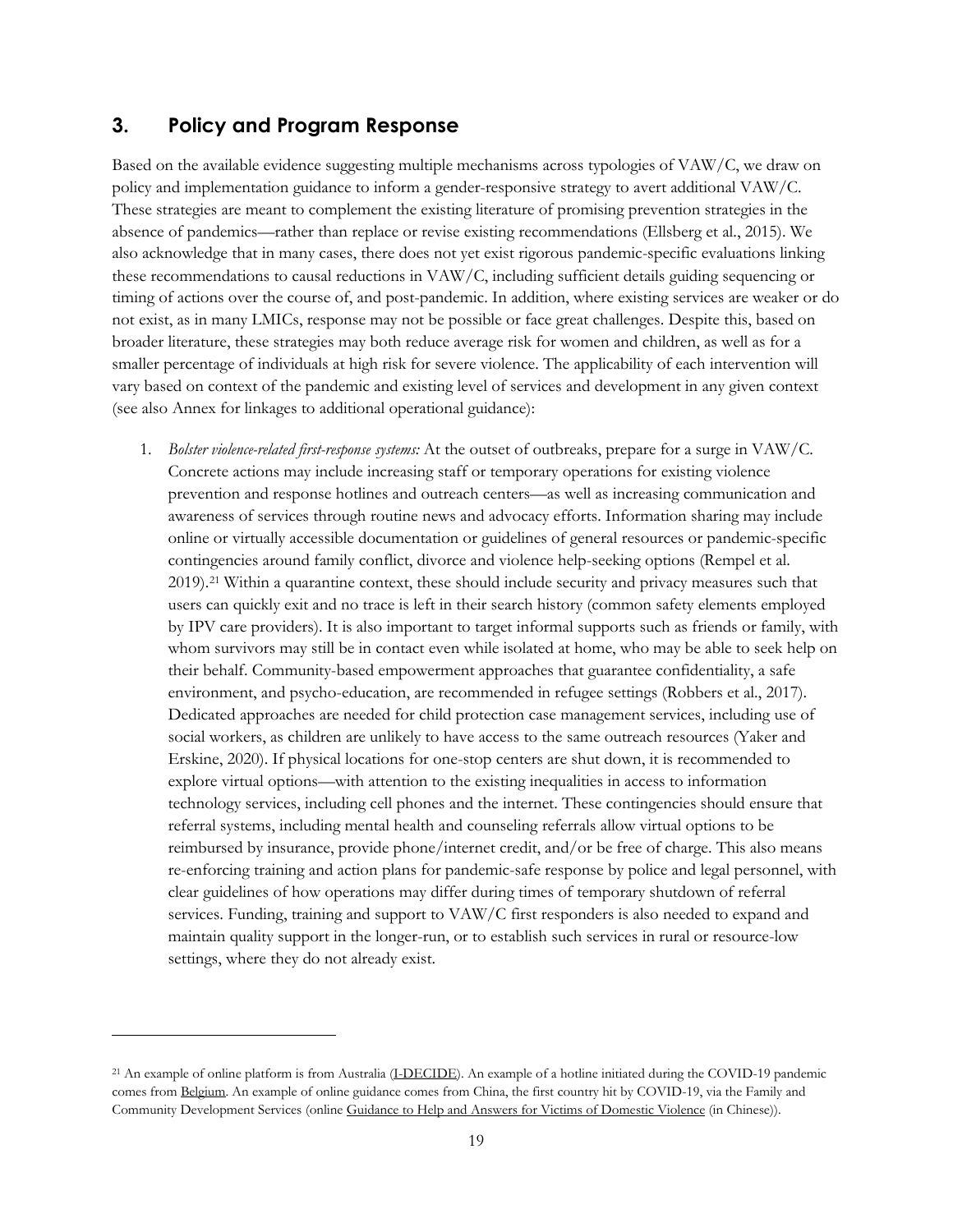2. *Ensure VAW/C is integrated into health systems response*: Minimum care standards should be followed to ensure health system and first responders are prepared to address VAW/C within pandemic settings. These are well documented in the "Inter-Agency Minimum Standards for Gender-based Violence in Emergency Programming" (UNFPA, 2019) and include ensuring there is access to female health care workers, confidential spaces, and non-judgmental, empathetic care. Similar guidelines exist for management of child maltreatment and health sector responses to children and adolescents who have been sexually abused (WHO, 2017; 2019d). Further, health care providers should be trained in identifying women at risk of violence present in all testing and screening locations, such that recommendations for "self-quarantine" or "shelter at home" are accompanied by an assessment of the safety of doing so. Healthcare services should be made available for those experiencing IPV or sexual violence that is of high-quality, survivor-centered and includes sexual and reproductive health services. Bystander training and other existing violence prevention, mitigation and response strategies should be integrated into existing curricula, on-boarding and training for all levels of health services pandemic response agents to ensure women can be safely identified and referred at all levels of health care personnel (Decker et al., 2018).

In parallel, in pandemics when there is an acute and critical shortage of health workers, it is essential that health systems have in place protections for female health workers to address sexual harassment and violence. This includes ensuring that all workplaces have strong policies and codes of conduct against the same, that all health workers are assured dignity regardless of their sex or gender, that adequate pathways are in place to address issues of violence and harassment and that there are legal measures in place to address harassment and violence (WHO, 2019b). Frontline providers should also have support if they need to report to work, such as alternative and subsidized childcare options, and to also prevent the potential of untrained childcare providers and/or neglect (abuse) of their own children.

3. *Expand and reinforce social safety nets:* A broad body of literature exists and is rapidly expanding on both macro- and micro-economic responses to pandemic-induced economic shocks. The fiscal instruments and programming employed are likely to vary substantially by level of development, including existence of pre-pandemic social protection and social safety net measures, percentage of affected population in formal versus informal employment and financial infrastructure (including rates of financial inclusion for LMICs) (Gentilini et al., 2020). Proposals for rapid expansion of social safety nets, including paid sick leave, unemployment insurance, direct cash or food voucher payments and/or tax relief are all immediate options—with emphasis on pro-poor or universal schemes of sufficient monetary value. A large number of global and local organizations already exist who specialize in implementation of social safety nets, including shock-responsive and humanitarian cash transfers, who are well positioned to absorb financial shocks and mitigate against longer-term economic crises.[22](#page-21-0) From a VAW/C perspective, there are at least four important considerations. First, efforts to maintain both household, as well as, individual-level benefits are encouraged—this

<span id="page-21-0"></span><sup>&</sup>lt;sup>22</sup> For example, the SPIAC-B [\(social protection inter-agency coordinating board\)](https://www.ilo.org/newyork/at-the-un/social-protection-inter-agency-cooperation-board/lang--en/index.htm), lead by the ILO coordinates social protection response at a global level for multi-national organizations. Th[e cash learning partnership](https://www.calpnetwork.org/) (CaLP) coordinates over 80 emergency and humanitarian actors engaged in cash and voucher assistance. Ugo Gentilini at the World Bank is compiling a running list o[f COVID-](http://www.ugogentilini.net/)19 [social safety net responses](http://www.ugogentilini.net/) in his weekly social protection newsletter.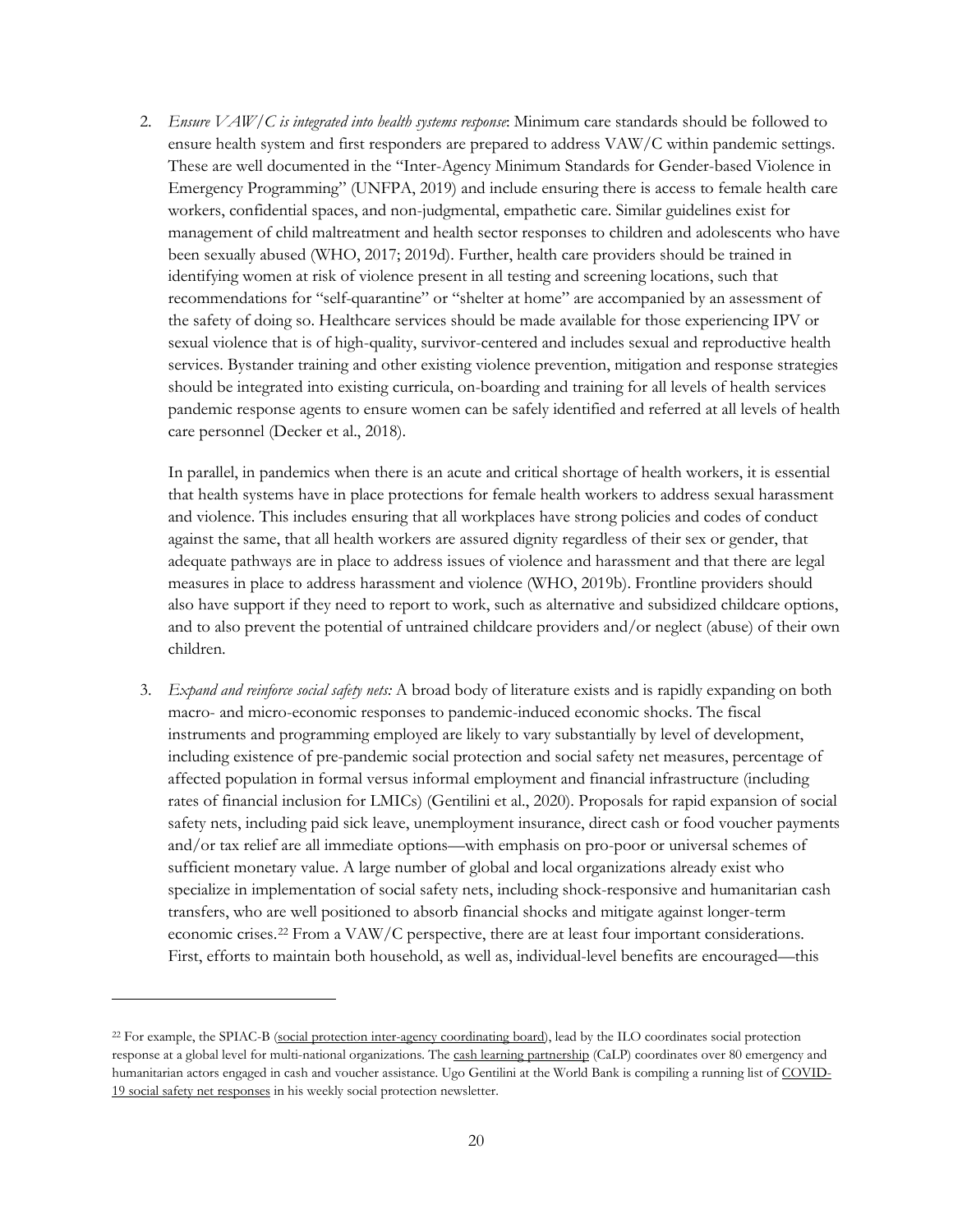may include employment benefits or insurance which will allow victims to maintain control and access to other services. Second, consider that delivery mechanisms will affect the ability of some individuals—particularly those in controlling relationships—to access benefits. Benefits which are automatic, rather than entailing administrative hurdles or conditionalities will result in fewer vulnerable individuals, including victims of VAW/C being excluded. Third, consider if targeted economic benefits can be directed to survivors of VAW/C to address financial needs related to accessing health, legal or psychosocial services and future violence (see Annex on Resources; Manell et al., 2019; WRC et al., 2017).[23](#page-22-0) Finally, to ensure an adequate level of care to all children, as well as mitigate risks of violence out of resentment or stigma towards orphaned children, financial support, including in the form of food subsidies, and/or cash transfers should be directed at vulnerable households who may absorb additional caregiving responsibilities.

- 4. *Expand shelter and temporary housing for survivors:* Temporary shelter and transitional housing for survivors of violence is likely to be reduced during pandemics, as it becomes used for other purposes (including sheltering the sick, homeless populations, incarcerated, and other vulnerable populations). While these populations may also be at high risk for contraction of a virus, there is need to ensure surge housing available for high risk women and children which is pandemic-safe (see annex for VAWnet guidance on preventing and managing spread of COVID-19 within IPV shelters). Evaluations of IPV shelters in HICs suggest that women feel safer, have improved mental health, are able to access critical services including counseling, legal advocates and, importantly that future intensity and experience of violence may be reduced when staying in shelters (Sullivan, 2012). Baker and colleagues (2010) lay out a number of promising policy actions to address housing instability and homelessness for survivors, which include actions like expanding definitions of targeting criteria for subsidized or access to housing services (to include VAW/C), expanding services to include additional benefits (e.g. waiving of application fees, move in costs, other expenses), increasing funding for emergency shelters and programs that address affordable housing, and improving communication between housing (homeless services) and violence service providers. While many of these suggestions are longer-term action points, an immediate response in the short-term during pandemics is simply increasing funding for organizations providing emergency shelter. For example, the Canadian government announced a \$82-billion COVID-19 aid package on March 18, 2020 which included earmarked increases in \$50 million funding for GBV shelters and sexual assault centers (Harris, 2020). Adequate housing supports for those at risk for VAW/C can also buffer against potential reengagement with or financial reliance on abusive partners during or after pandemics, thus reducing risk of VAW/C in rebuilding phase. Finally, alternative care arrangements are needed for children at risk of maltreatment, abuse and harm and should be considered as a critical component of safe housing during pandemics.
- 5. *Encourage informal (and virtual) social support networks:* Research shows that informal networks (e.g. to friends, family members, coworkers) are likely to be the first source of informal disclosure for victims of all ages across diverse settings (Palermo et al., 2014; Pereira et al., 2020; Sylaska and Edwards,

<span id="page-22-0"></span><sup>&</sup>lt;sup>23</sup> While social safety nets are primarily thought of as individual or household-level benefits, evidence shows that direct cash payments implemented by seven governments across Africa have meaningful local economy multiplier effects—as beneficiaries spend money in the local economy. Multipliers range from 1.27 in Malawi to 2.52 in Ethiopia (Handa et al. 2018).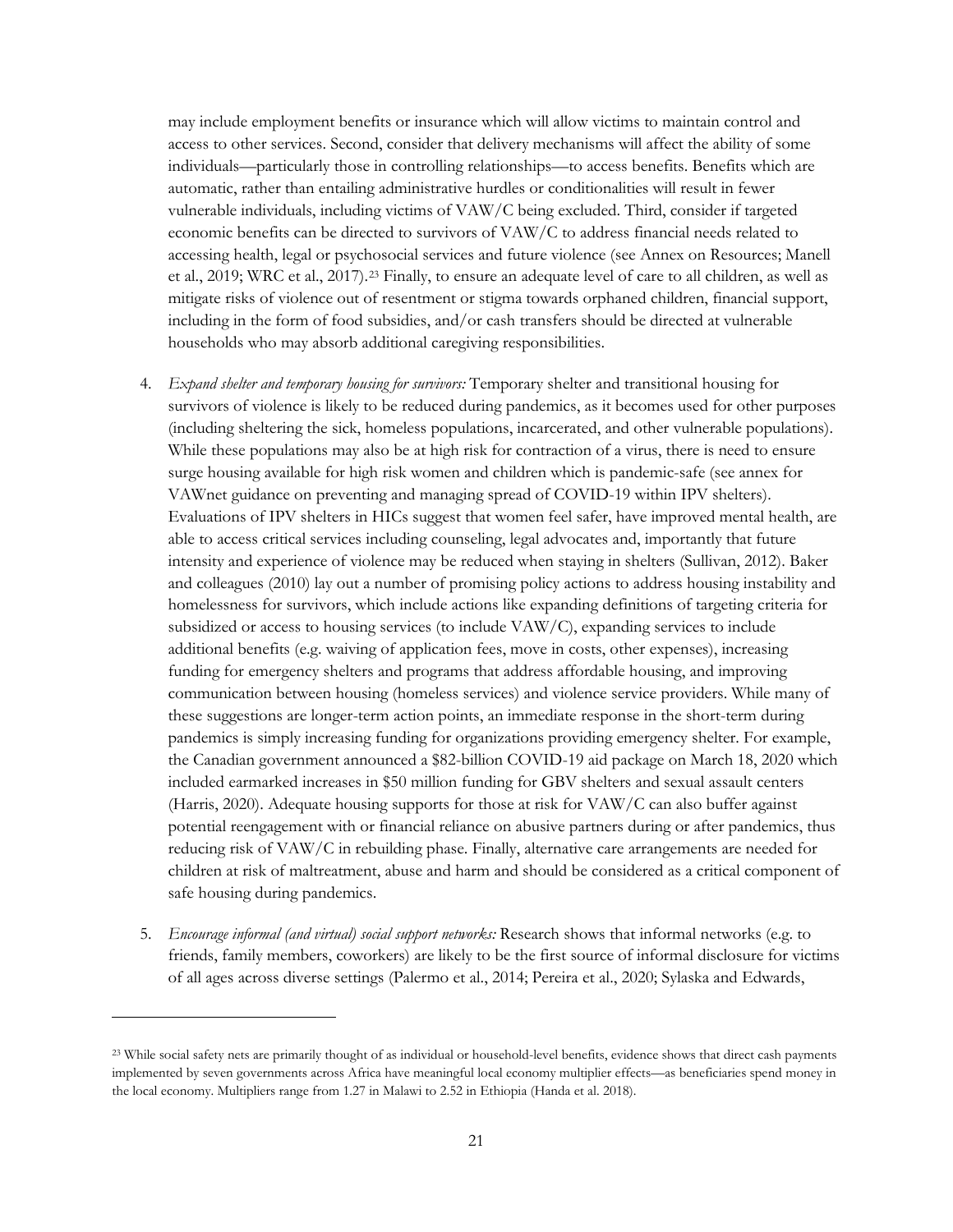2013). Engaging in informal networks has also been a key strategy for safety of women experiencing IPV, resulting in calls for social network-oriented approaches to services and prevention programming (Goodman and Smyth, 2011; Wood, Glass and Decker, 2019). Within the contexts of pandemics, there are a number of options to scale-up and leverage existing online and virtual platforms for online support networks, including examples from the United States (MyPlan, Glass et al., 2015; New Zealand (isafe, Koziol-McLain et al., 2015), Canada (iCan, Ford-Gilboe M. et al., 2017), and the Netherlands (SAFE).[24](#page-23-0) In settings without options for online platforms, options for text (WhatsApp) based networks can be encouraged, building on existing women's groups and collectives. These mechanisms may help women and children feel connected and supported, as well as serve as an alert or mitigation mechanism if perpetrators are aware that women and children maintain their social networks and are not isolated.

- *6. Clear communication and support during quarantine mandates:* While quarantines and self-isolation is often a necessary public health response to pandemics, they also come with significant costs to population physical and mental health. In a rapid review of mental health effects of quarantine, scanning 3,166 papers and including 24 studies, Brooks and colleagues (2020) recommend several measures for minimizing adverse effects of quarantines. These include encouraging officials to quarantine individuals for no longer than required, providing clear rationale for quarantine and information about protocols, and ensuring there are sufficient supply of goods and essential services to populations under isolation. In addition, they suggest that officials should appeal to altruism through messaging about positive externalities and public benefits to communities and society. While decision-making during pandemics is complex, local and national leaders and news outlets can play an important role in both communicating information, as well as messaging around morale to reduce adverse mental health impacts. Civil society and organizations supporting children and adolescence can offer support and resources to facilitate healthy parenting (Cluver et al., 2020; see annex resources). In the longer-term, funding and resources are needed to support basic mental health and psychosocial services which can address post-pandemic effects and allow flexible expansion during crises.
- *7. Integrate VAW/C programming into longer-term pandemic preparedness:* VAW/C should be integrated into disaster risk reduction (DRR) and preparedness, as well as pandemic preparedness. Preparedness efforts should incorporate a gender and age lens throughout: ensuring women and children are included in preparedness processes and decision-making, and are recognized as persons with skilled roles to play in response [\(Willmer, 2020\)](https://www.scidev.net/global/gender/news/gender-blind-coronavirus-policies-could-hinder-disease-fight.html?utm_source=IGWG&utm_campaign=c0a486cdd2-EMAIL_CAMPAIGN_2020_03_24_02_34&utm_medium=email&utm_term=0_a24996ea0a-c0a486cdd2-60889735&__cf_chl_jschl_tk__=2c80b248b942a9df90512544522f7e9f2b411770-1585103324-0-AX36re0xg_H8NKqU92okWITKqBbqdlZhfESOapZjz_ANCycYWSvTrSNWw9jlM-b42bFj-9LMDc-M-tbMu4M3r_ePl7hfP1_ZgEJ9MfX4rKZheiITPgRPHqJ_rjOiAOtCgTvK2tSgFzuk7t0LEAb72K3irLTdrI19-aX0UEQmYfv2qzCOHBFtTEEZYcaKz_ULY77QKkhBjyCrPovqesoF6BMkE3QVsOp8arOR5E9veqvun75t-UfIJcq2Pyt7CrK5m1ehMsGBOq09eb09erneDFXBYlisto0MSH9Ilp9qEzjbbqncPbpCsVgBNXoLDEDXX8-x8RyEZzQMwVLdn1-f28tFuyFoCDhZ6jSDUk0LeSweuGaj-12frbuud9vZM3qjfSF92xHWVIusnSLW16fVmdhf2N4j41JT-LggLy-DF1AdJfIvr92qLmlk2mefaM_o52EeVSQeRBvFH9DuNuSMQ-https://www.scidev.net/global/gender/news/gender-blind-coronavirus-policies-could-hinder-disease-fight.html). Both One Health and Global Health Security Agenda are prime entry points to integrate VAW/C programming. For example, business continuity plans should be developed (or modified), and include first responders, violence shelters, child protection systems and case management. Pre-positioning of commodities, such as those necessary for implementation of the "Inter-Agency Minimum Standards for Gender-based Violence in Emergency Programming" and clinical management of rape, is important and should be included in current or future planning (UNFPA, 2019). "Localization" efforts should include the leadership of women responders [\(CARE,](https://insights.careinternational.org.uk/media/k2/attachments/CARE_Women-responders-report_2018.pdf) 2018) and coordination, advocacy, and participation remain essential. For example, in Cox's Bazar refugee camp in Bangladesh—where the first cases of COVID-19 have been confirmed in the nearby host community—women are being engaged in "systematic preventative health and health

<span id="page-23-0"></span><sup>&</sup>lt;sup>24</sup> The *Safe trial* is currently in progress in the Netherlands.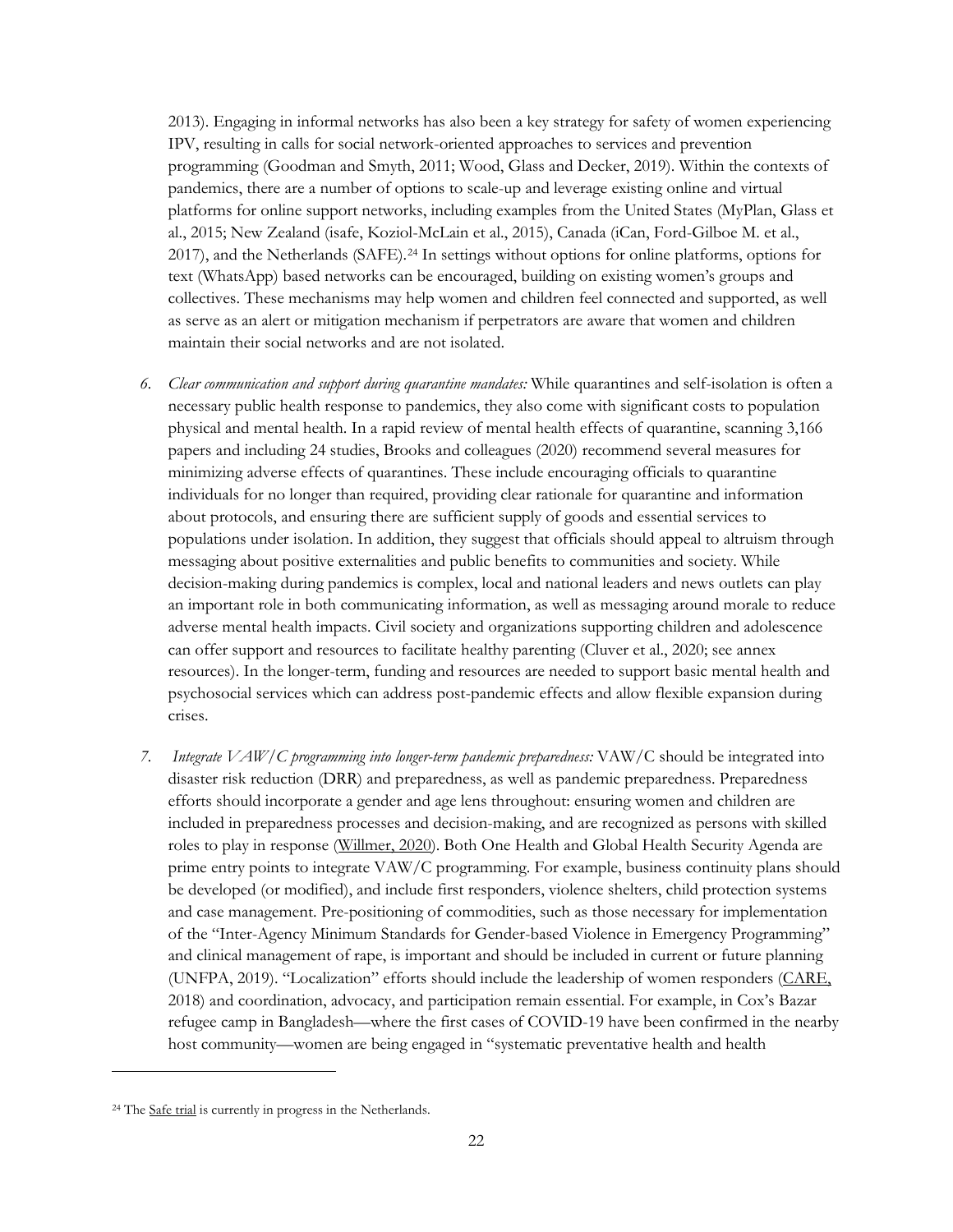promotion messaging in their communities" in recognition of the camp being 70 percent female and women's roles in managing households and modeling behaviors for children [\(Karim, 2020\)](https://news.trust.org/item/20200311121342-ncyuh/).

*8. Implement and invest in flexible funding mechanisms:* In times of uncertainty and crises, donors and implementers should reflect timely policies and guidelines for grantees and staff which allow flexible funding. This includes provisions to allow funding to be allocated away from contractual requirements and to operating (overhead) expenses with decreased reporting requirements. These flexible mechanisms would allow organizations to allocate funds where they need quickly and efficiently. Existing guidance and a pledge spearheaded by the Ford Foundation, at the time of writing with 40 philanthropic foundations signed on, lays out a set of recommendations for donors in the context of COVID-19. [25](#page-24-2) Multilateral and bilateral donor institutions should also prioritize increased and gender-responsive investment to curb the full array of risks brought on by pandemics, including heightened VAW/C. Through financial support facilitating the interventions proposed above (e.g., cash transfers to ensure social safety nets for vulnerable populations, expanding support for survivors of violence), donor institutions can contribute to limiting the extent of harm causes by pandemics. National, state, and city/local government associate relief funds should also include provision of resources and funds to bolster existing organizations providing VAW/C services (Murphy, 2020).

## <span id="page-24-0"></span>**4. Defining a Research Agenda**

Based on the existing literature and evidence gaps, we propose three areas of research which could better inform VAW/C mitigation in the current COVID-19 pandemic, as well as future pandemics: (1) *understand the magnitude of the problem*, (2) *elucidate mechanisms and linkages with other social and economic factors*, and (3) *inform intervention and response options*. We briefly summarize each of these, in the hope that researchers and implementers can capitalize on inter-disciplinary expertise, data availability (including ongoing studies and availability of open access administrative data) and funding opportunities to advance the knowledge frontier. Participatory research methods that emphasize power-sharing in the knowledge creation process are important, and relevant, to all of the proposed research areas below, as well as taking an intersectional approach to research and data collection [\(Equality Challenge Unit, 2017\)](http://www.ecu.ac.uk/wp-content/uploads/2017/04/Research_and_data_briefing_2_Intersectional_approaches_to_equality_research_and_data.pdf).

#### <span id="page-24-1"></span>**4.1 Understanding the Magnitude of the Problem**

 $\overline{a}$ 

A basic question, which we still do not know is: *How big is the problem?* While rates of potential increases (decreases) are likely to vary by nature of the pandemic and specific location—additional evidence could help in decisions of how to allocate resources and raise awareness of dynamics. An important part of better understanding dynamics will be understanding how different types of violence respond, for example: (1) *Do rates of IPV increase more (less) as compared to rates of violence against children, sexual exploitation and other types of VAW/C?* In addition, given high levels of pre-pandemic poly-victimization faced by vulnerable populations, we might be interested in knowing: (2) *Does the composition of violence experienced shift for individuals or populations during a pandemic?* Based on our review, we hypothesize that VAW/C will increase during and post-pandemic (rather than decrease), however there could be circumstances or sub-groups for which typologies of violence

<span id="page-24-2"></span><sup>&</sup>lt;sup>25</sup> [Top Foundations Pledge Flexible Funding to Grantees in Wake of COVID-19 Crisis](https://www.fordfoundation.org/the-latest/news/top-foundations-pledge-flexible-funding-to-grantees-in-wake-of-covid-19-crisis/) (Ford Foundation, accessed March 27, 2020).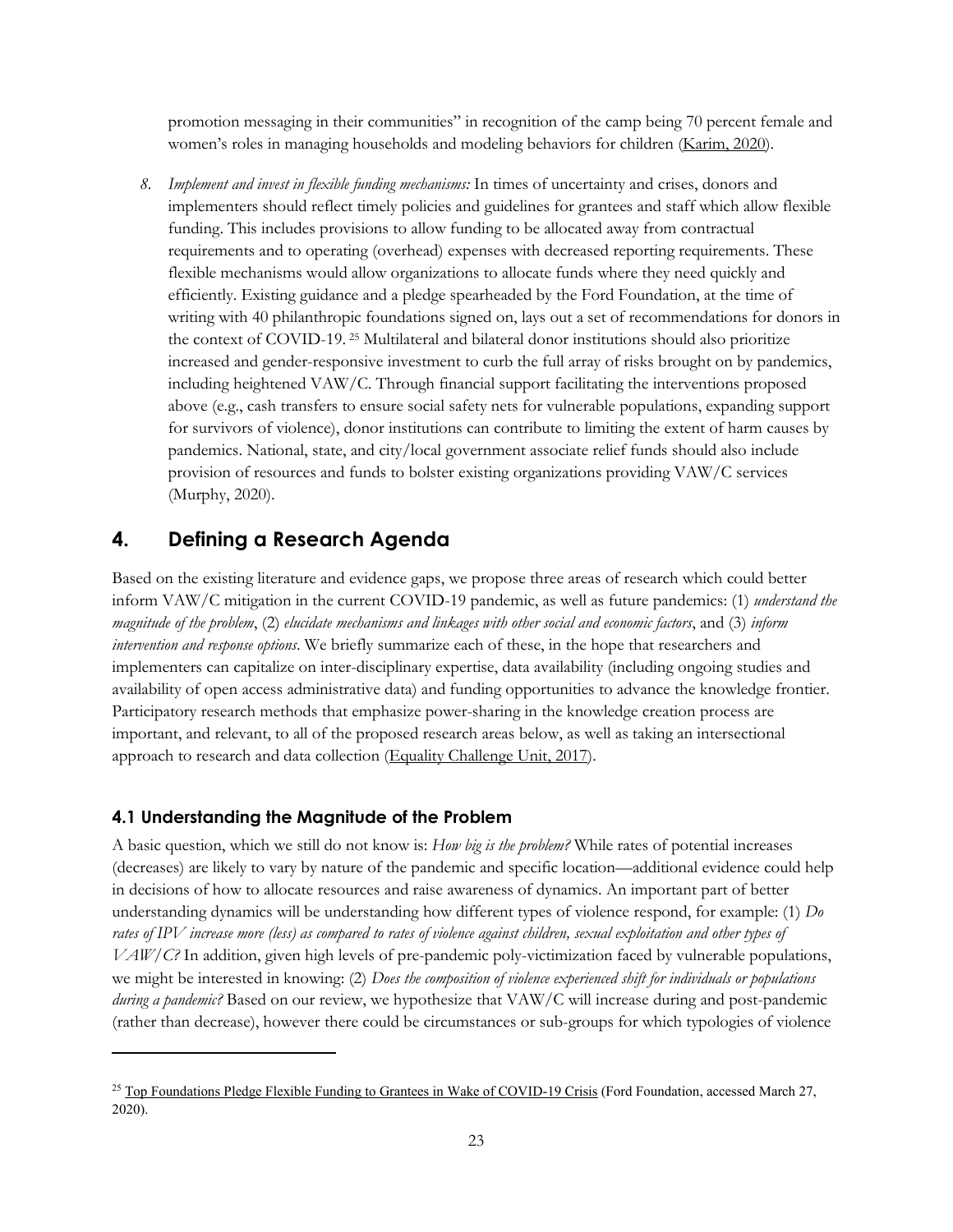could decrease. For example, if children are not going to school, prevalence of violent discipline perpetrated by teachers and bullying from peers may decrease, while prevalence of violence from family members increases. Likewise, if women are not going to work, prevalence of workplace harassment may decrease, while IPV may increase (MacGregor et al., 2019). Importantly for equality concerns, we might also be interested to know: (3) *What populations are most at risk for increases in violence, and do these map to existing vulnerabilities along economic or social inequalities (including sex, age, race, economic status, among others)?*

The empirical challenge for this stream of research is two-fold. First, simply showing population-based changes in VAW/C rates before, during and after a pandemic does not necessarily imply the pandemic was responsible for these changes (i.e., a direct causal relationship). This is because rates could be trending upward or downward even in the absence of the pandemic. Therefore, to develop more reliable estimates, researchers will need to identify pre- and post-pandemic trends (e.g., interrupted time series approaches or regression discontinuity approaches), and/or use the intensity of pandemic across time and geographies to isolate unbiased estimates.[26](#page-25-1) In many settings, this will be challenging, due to the inability of frequently collected VAW/C data, particularly in LMICs. Therefore, in lieu of population-based or administrative data, another opportunity may be to use ongoing panel surveys of selected samples to estimate these linkages. A second challenge is the reliability of VAW/C data. We know from existing studies that data captured within surveys and within administrative data to formal sources is a fraction of the true burden of violence. A cross country study using 28 LMICs estimates that prevalence of gender-based violence among women aged 15 to 49 based on health systems, police reports or social services may underestimate the total prevalence ranging from 11- to 128-fold, depending on region and reporting source (Palermo et al., 2014). These underreporting issues are magnified in conflict and disasters due to break down of administrative data collection and basic services or freezes on household data collection (Palermo and Peterman, 2011). Therefore, data collection and analysis will need to carefully consider if experience of pandemics also increases or decreases disclosure rates, and how this will change interpretation or limitations placed around results.

#### <span id="page-25-0"></span>**4.2 Elucidate Mechanisms and Linkages with Other Social and Economic Factors**

A second group of research questions relates to better understanding potential mechanisms, as well as how VAW/C relates to broader social and economic dynamics during a pandemic. While review of operational research and documentation can inform these questions, a key methodology is likely to be ethnographic and qualitative research which can be rolled out within a shorter timeline than large quantitative data collection. Some stories may already be collected or available in public press. For example, the French newspaper 'Le Monde' recently released a call for testimonials of up to 1500 words on the experience of 'marriage under quarantine' *("Parfaite lune de miel ou guerre des tranchées? Is it a honeymoon or trench warfare?"*)[.27](#page-25-2) These types of stories, although selective, are likely to help raise the public awareness of how pandemics may affect VAW/C,

<span id="page-25-1"></span><sup>26</sup> This will require fairly sophisticated data on the number of cases or severity of cases by geographic area (or associated social and economic responses), over time, which may be available for more recent or future pandemics as surveillance systems become more advanced.

<span id="page-25-2"></span><sup>&</sup>lt;sup>27</sup> Vous êtes en couple [et confiné avec votre conjoint ou votre conjointe ? Témoignez](https://www.lemonde.fr/planete/live/2020/03/18/vous-etes-en-couple-et-confine-avec-votre-conjoint-ou-votre-conjointe-temoignez_6033557_3244.html) (accessed March 18, 2020).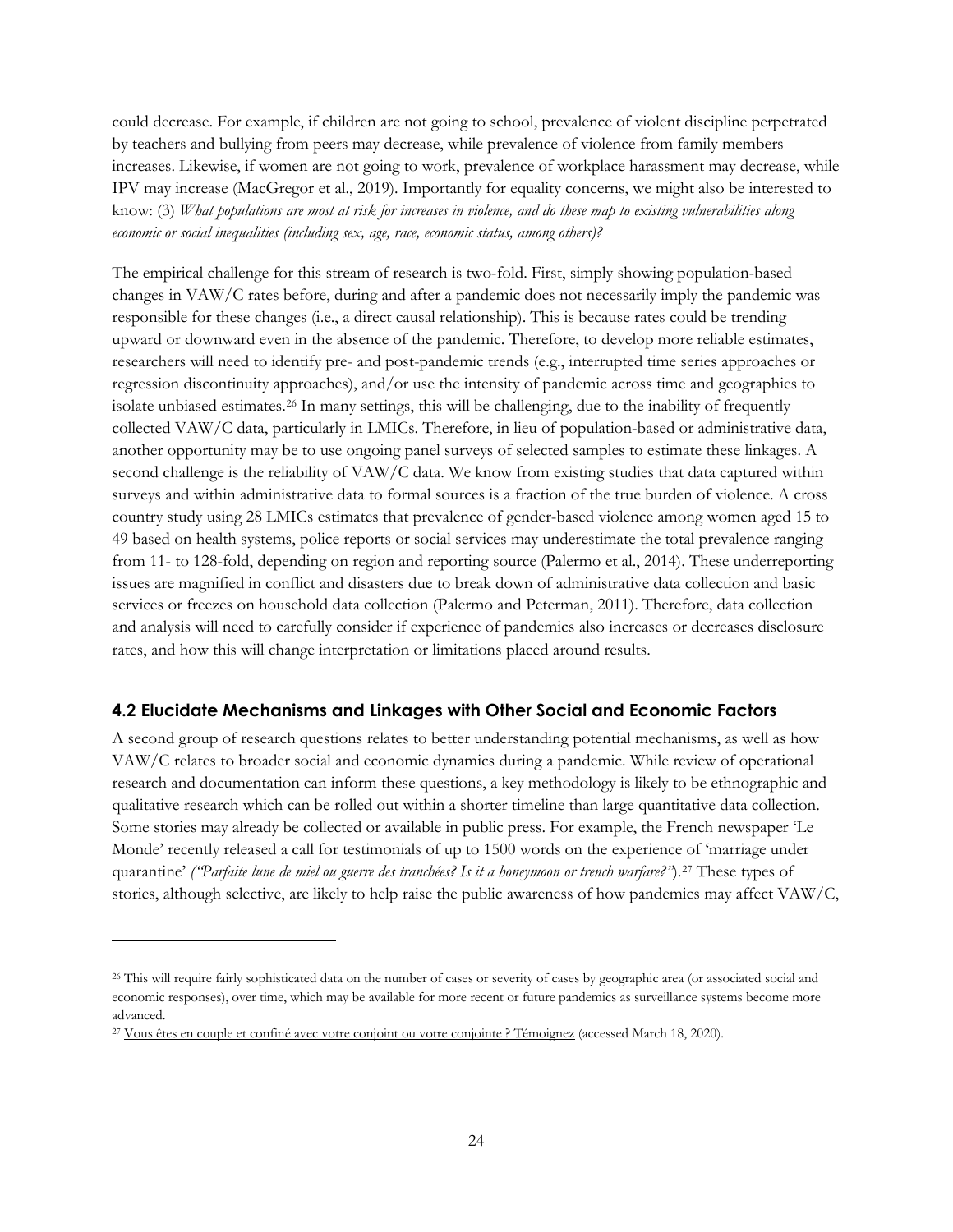as well as link to broader social and economic dynamics, including marital dissolution and changes in family demographics and circumstances.

However, more dedicated ethnographic and qualitative work can help test specific hypotheses for proposed mechanisms, as well as understand how women, men and children with specific characteristics respond to pandemics. For example: (1) *What evidence of diverse pathways appear important for different populations in linking direct and indirect effects of pandemics to VAW/C?* Further, (2) *Are there additional pathways which do not fall into the categories identified in this review?* In addition, we might be interested in better being able to predict responses based on the nature of a pandemic (including morbidity and mortality rates, how it is transmitted, among others). Therefore, we could ask: (3) *What unique characteristics of specific pandemics may be important considerations for beginning to group or better hypothesize the nature of pathways and VAW/C experiences?* Finally, focus groups and other community-based data collection approaches may help understand how social norms and collective behavior underlay these dynamics. In particular: (4) *How might social norms and collective behaviors matter for pathways and mitigation of VAW/C experiences?* 

Taken together, a better understanding of mechanisms can help the global community understand both typologies of interventions which may be promising to pilot or scale, as well as how the relevancy of interventions may vary across geographies and populations. This work may also help understand the linkages between VAW/C and other important intersectoral social dimensions of pandemics, including impacts on health and education sectors. For example, as discussed earlier, in the Ebola crisis, school age girls who became pregnant<sup>[28](#page-26-1)</sup> during the outbreak were 16 pp less likely to return to school (at that time Sierra Leone's Ministry of Education prohibited visibly pregnant girls from re-enrolling in school) (Bandiera et al., 2018). System linkages can help identify where a systems or co-financing approach to intervention will maximize efficiency and resources.

#### <span id="page-26-0"></span>**4.3 Inform Intervention and Response Options**

 $\overline{a}$ 

The third area of research involves identifying innovative and effective response options to pandemics. Traditionally, these studies use quasi-experimental or experimental quantitative methods to understand if a particular policy or program delivery either pre-, mid- or post-pandemic can directly lead to beneficial changes for participants (in this case reductions in VAW/C). Traditional "gold standard" social science methodologies include experimental randomized control trials—however these types of studies may be harder in emergency and pandemic settings. Part of this is due to the need for rapid roll out of interventions, as well as ethical considerations around delaying on withholding treatment to the control group—if it is already known that the intervention will result in benefits. However, a body of literature has shown that rigorous impact evaluation is possible in such settings, for example, leveraging natural exogenous variation in policies or programs, or by using ongoing trials to collect data on exposure and experience with the particular pandemic. An evaluation of the Empowerment and Livelihoods for Adolescents program in Sierra Leone underway when the Ebola crisis hit was able to use quasi-random across village variation in the severity of the outbreak to examine the effects on subsequent wellbeing among young women and adolescent girls (Bandiera et al., 2018). Trials related to priority response options detailed in Section 3 currently underway in affected settings offer unique and credible ways to inform the effectiveness of future responses. In addition to quantitative methods, in-

<span id="page-26-1"></span><sup>28</sup> While the authors are not able to attribute all pregnancies to sexual violence, the evaluation data, as well as reports from implementers, including Amnesty International show that sexual abuse and exploitation was widespread (Bandiera et al. 2018).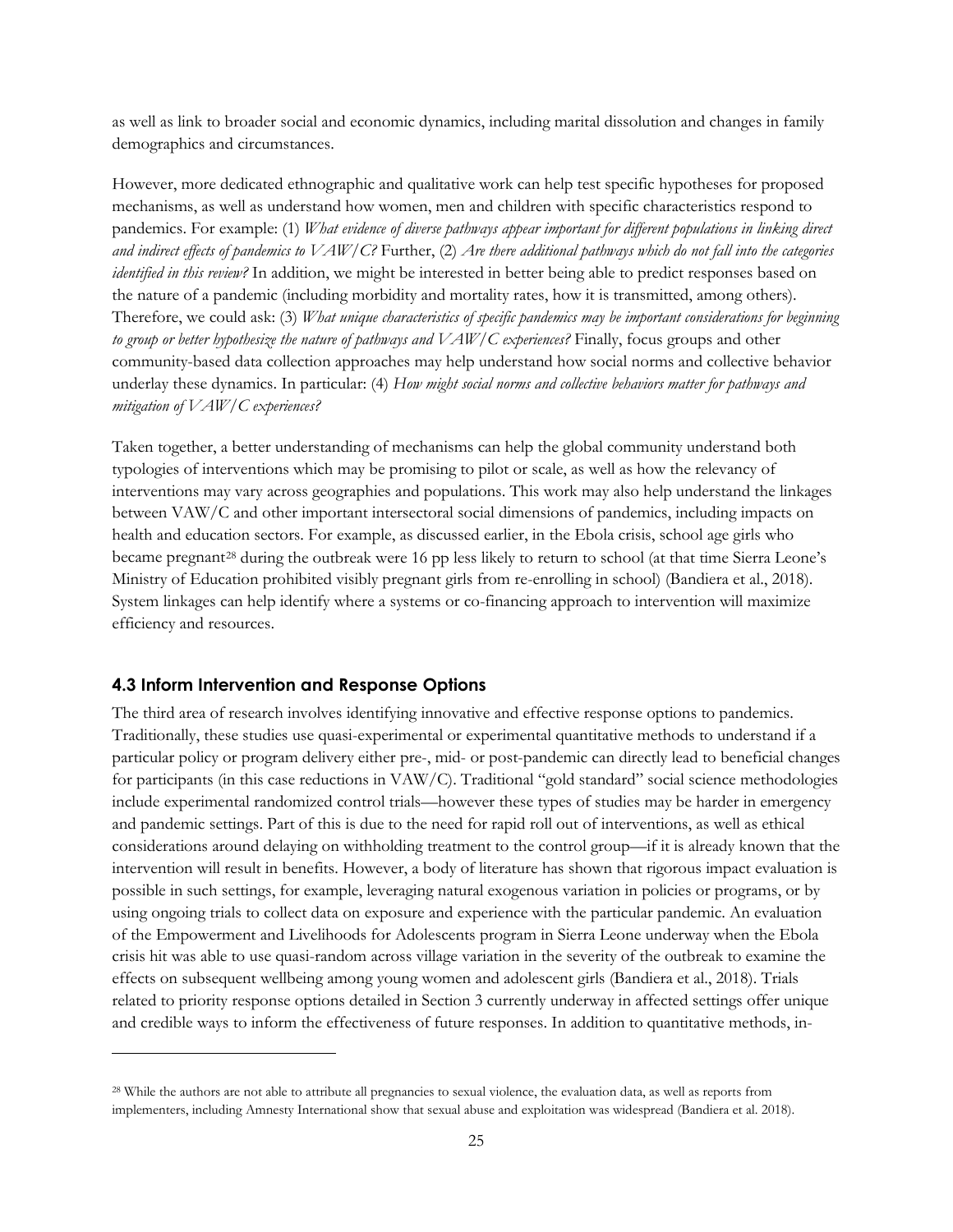depth qualitative and operational data collection can also be leveraged to understand the success or implementation challenges in program response efforts.

Based on the list of promising policy responses, some priority research questions are: (1) *Are policies and programs (e.g., emergency cash transfers or unemployment insurance) effective in mitigating against increases in VAW/C?*  Further, (2): *What is the value for money or cost-effectiveness in implementing successful approaches?* In addition, timing and duration of interventions may matter for mitigation effects. As consequences of VAW/C may have longterm and multiple generational effects, we may also want to know: (3) *How does the timing, duration and intensity of intervention affect short- medium- and long-term experience of VAW/C and future wellbeing?* Examining these questions across LMICs, as well as contexts affected by conflict and/or natural disaster in addition to pandemics, will be important in crafting interventions that work for those living in more fragile contexts.

In answering these questions, new research efforts initiated during pandemics may need to employ innovative methods which allow data to be collected virtually, and there are resources testing and exploring diverse methods (Braun, Clark and Gray, 2017). In addition, as with all violence-related research, in particular primary data collection, this data must be collected with participant protection as a first priority (WHO, 2007; 2016b). The added layer of vulnerability within pandemics will magnify the need for extra precautions and safeguards to ensure that participants are not exposed to health-related risks while participating in research efforts, as outlined in new research ethics guidelines (PAHO, 2020). With these caveats in mind, we encourage researchers who are well poised to conduct additional studies, including those with ongoing trials to consider how small changes in study design or additional questions can inform the broader debate and inform future pandemic response. These responses may build off the evidence reviewed in this paper or identify additional interesting and relevant questions. We also encourage donors and research organizations to identify ways they can augment existing research programs, grants or open new funding windows to accommodate rapid pivots in research efforts and stimulate further innovation.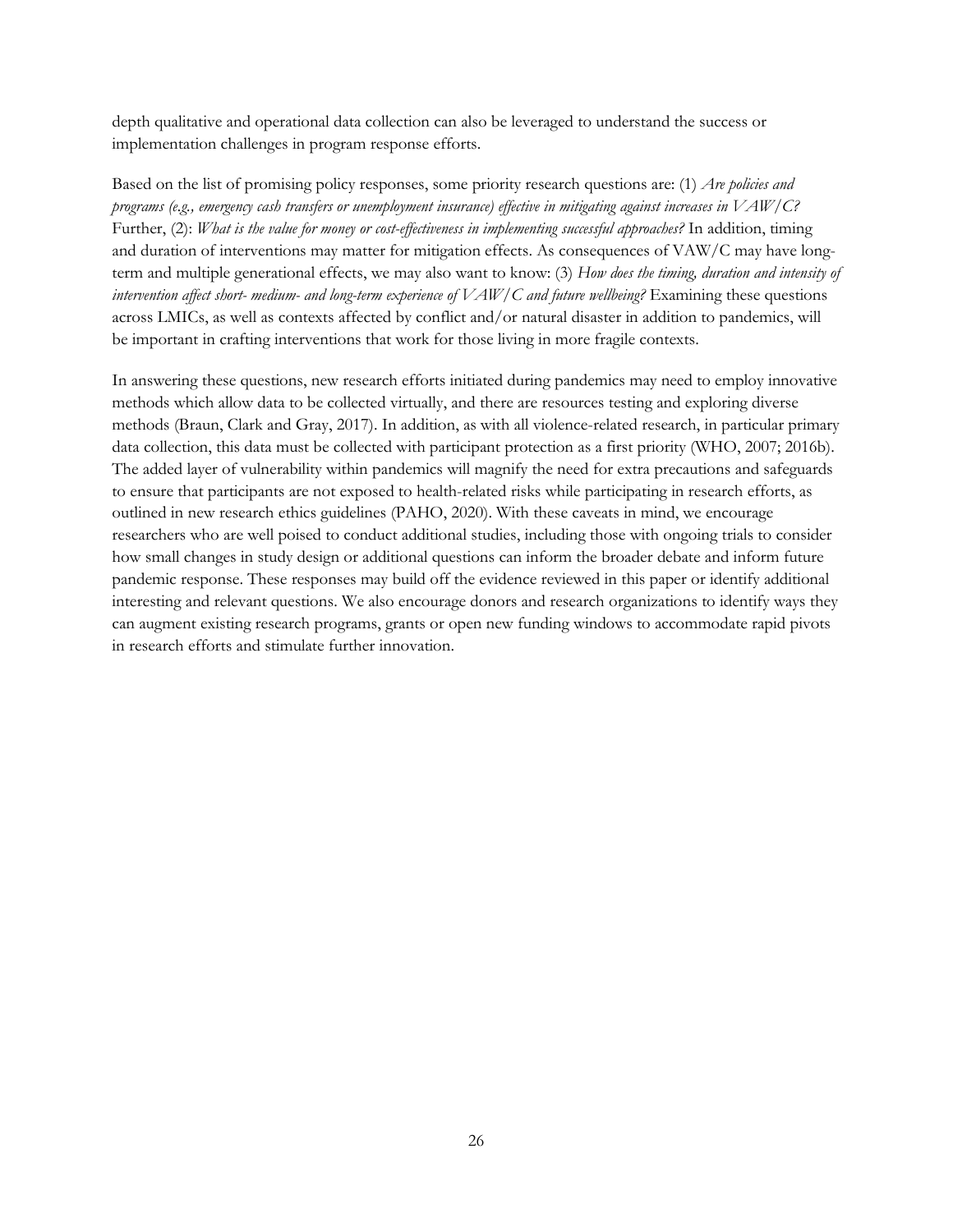## <span id="page-28-0"></span>**References**

Aizer, A. (2010). The Gender Wage Gap and Domestic Violence. *American Economic Review*, 100(4), 1847-59.

American Civil Liberties Union (2020). ACLU Follow Up Letter Urging COVID-19 Voting Legislation. <https://www.aclu.org/letter/aclu-follow-letter-urging-covid-19-voting-legislation-3222020>

Anastario, M., Shehab, N., and Lawry, L. (2013). Increased Gender-based Violence Among Women Internally Displaced in Mississippi 2 Years Post-Hurricane Katrina. *Disaster Medicine and Public Health Preparedness*. 3 (1): 18-26.

Anderberg, D., Rainer, H., Wadsworth, J., and T. Wilson. (2016). Unemployment and Domestic Violence: Theory and Evidence. *The Economic Journal*, 1947-1979.

Ansell, N., and L. Young. (2004). Enabling households to support successful migration of AIDS orphans in Southern Africa. *AIDS Care*, 16, 3–10.

ARLNow. (2020). Business Is Booming at Arlington Gun Store During Outbreak. Accessed March, 28, 2020: <https://www.arlnow.com/2020/03/23/business-is-booming-at-arlington-gun-store-during-outbreak/>

Baker, C.K., Billhardt, K.A, Warren, J., Rollins, C. and N.E. Glass (2010). Domestic violence, housing instability and homelessness: A review of housing policies and program practices for meeting the needs of survivors. *Aggression and Violence Behavior*. 15(6): 430-439.

Bandiera O, Buehren N, Goldstein M, Rasul, I and A Smurra. (2018). The Economic Lives of Young Women in the Time of Ebola: Lessons from an Empowerment Program. Working paper. Accessed March 18, 2020: [http://www.homepages.ucl.ac.uk/~uctpimr/research/ELA\\_SL.pdf](http://www.homepages.ucl.ac.uk/%7Euctpimr/research/ELA_SL.pdf)

Bastagli, F., J. Hagen-Zanker, L. Harman, G. Sturge, V. Barca, T. Schmidt, and L. Pellerano. (2016). Cash Transfers: What does the Evidence Say? A Rigorous Review of Impacts and the Role of Design and Implementation Features. London: Overseas Development Institute.

Bhalotra, S., Kambhampati, U., Rawlings, S., and Z. Siddique. (2019). Intimate Partner Violence: The Influence of Job Opportunities for Men and Women. *The World Bank Economic Review (online ahead of print).*

Bermudez, L.G, Stark, L., Bennouna, C., Jensen, C., Potts, A., Kaloga, I.F., et al. (2019). Converging drivers of interpersonal violence: Findings from a qualitative study in post-hurricaine Haiti. *Child Abuse & Neglect,* 89:178-191.

Bowerman, A. (2020). Social distancing for some could mean being 'shut in' with an abuser. Accessed March 28, 2020: [https://www.wtvy.com/content/news/Social-distancing-for-some-could-mean-being-shut-in-with](https://www.wtvy.com/content/news/Social-distancing-for-some-could-mean-being-shut-in-with-an-abuser--569029941.html)[an-abuser--569029941.html.](https://www.wtvy.com/content/news/Social-distancing-for-some-could-mean-being-shut-in-with-an-abuser--569029941.html)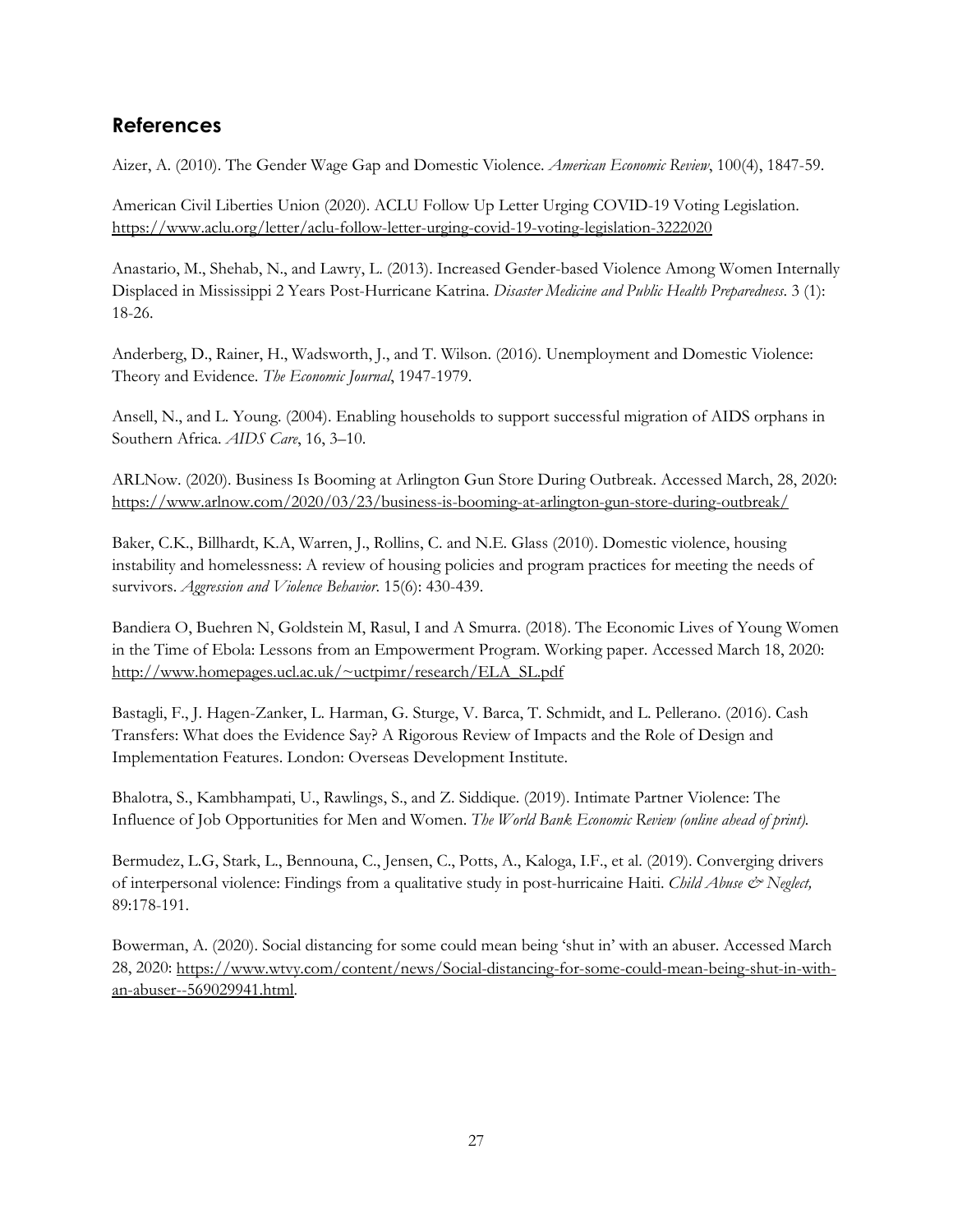Brand, J., McKay, D., Wheaton, M.G. and J.S. Abramowitz. (2013). The relationship between obsessive compulsive beliefs and symptoms, anxiety and disgust sensitivity, and Swine Flu Fears. *Journal of Obsessive-Compulsive and Related Disorders*, 2: 200-206.

Braun, V., Clarke, V., and D. Gray. (Eds.). (2017). Collecting qualitative data: A practical guide to textual, media and virtual techniques. Cambridge University Press.

Briody, C., Rubenstein, L., Roberts, L., Penney, E., Keenan, W., and J. Horbar. (2018). Review of attacks on health care facilities in six conflicts of the past three decades. *Conflict and Health*. 12:19.

Brooks, S.K. Webster, R.K., Smith, L.E., Woodland, L., Wessely S., Greenberg, N., et al. (2020). The psychological impact of quarantine and how to reduce it: rapid review of the evidence. *The Lancet* 395: 912-20.

Brownridge, D. A., Taillieu, T., Afifi, T., Chan, E. K. L., Emery, C., Lavoie, J., and Elgar, F. (2017). Child Maltreatment and Intimate Partner Violence Among Indigenous and Non-Indigenous Canadians. *Journal of Family Violence*, 32(6), 607-619.

Buller, A.M., Peterman, A.**,** Ranganathan, M., Bleile, A., Hidrobo, M. and L. Heise (2018). A mixed-method review of intimate partner violence and cash transfers in low- and middle-income countries. *World Bank Research Observer,* 33(2): 218-258.

Burnette, C. (2015). Historical Oppression and Intimate Partner Violence Experienced by Indigenous Women in the United States: Understanding Connections. *Social Service Review* 89, no. 3: 531-563

Campbell, E. (2017). How Domestic Violence Batterers Use Custody Proceedings in Family Courts to Abuse Victims, and How Courts Can Put a Stop to It. *UCLA Women's Law Journal* 41.

Capaldi, D.M., Knoble, N.B., Wu Shortt, J. and H.K. Kim. (2012). A systematic Review of Risk Factors for Intimate Partner Violence. *Partner Abuse*, 3(2): 231-280.

Castañeda Camey.I., Sabater, L., Owren, C. and Boyer, A.E. (2020). *Gender-based violence and environment linkages: The violence of inequality*. Wen, J. (ed.). Gland, Switzerland: IUCN. 272pp.

CARE. (2020). Gender Implications of COVID-19 Outbreaks in Development and Humanitarian Settings. Accessed March 28, 2020: [https://www.care](https://www.care-international.org/files/files/Gendered_Implications_of_COVID-19-Executive_Summary.pdf)[international.org/files/files/Gendered\\_Implications\\_of\\_COVID-19-Executive\\_Summary.pdf](https://www.care-international.org/files/files/Gendered_Implications_of_COVID-19-Executive_Summary.pdf)

CARE. (2018). Women responders: Placing local action at the centre of humanitarian protection programming. Accessed March 28, 2020: [https://insights.careinternational.org.uk/media/k2/attachments/CARE\\_Women-responders](https://insights.careinternational.org.uk/media/k2/attachments/CARE_Women-responders-report_2018.pdf)[report\\_2018.pdf](https://insights.careinternational.org.uk/media/k2/attachments/CARE_Women-responders-report_2018.pdf)

Carneiro, R. and S.R. Fleischer. (2018). "I never expected this, it was a big shock": Conception, pregnancy and birth in the times of zika, through the eyes of women in Recife, PE. Brazil. *Interface (Botucatu)* 22(66): 709- 719.

Carr, J.B. and A. Packham. (2019). SNAP Schedules and Domestic Violence. Working paper.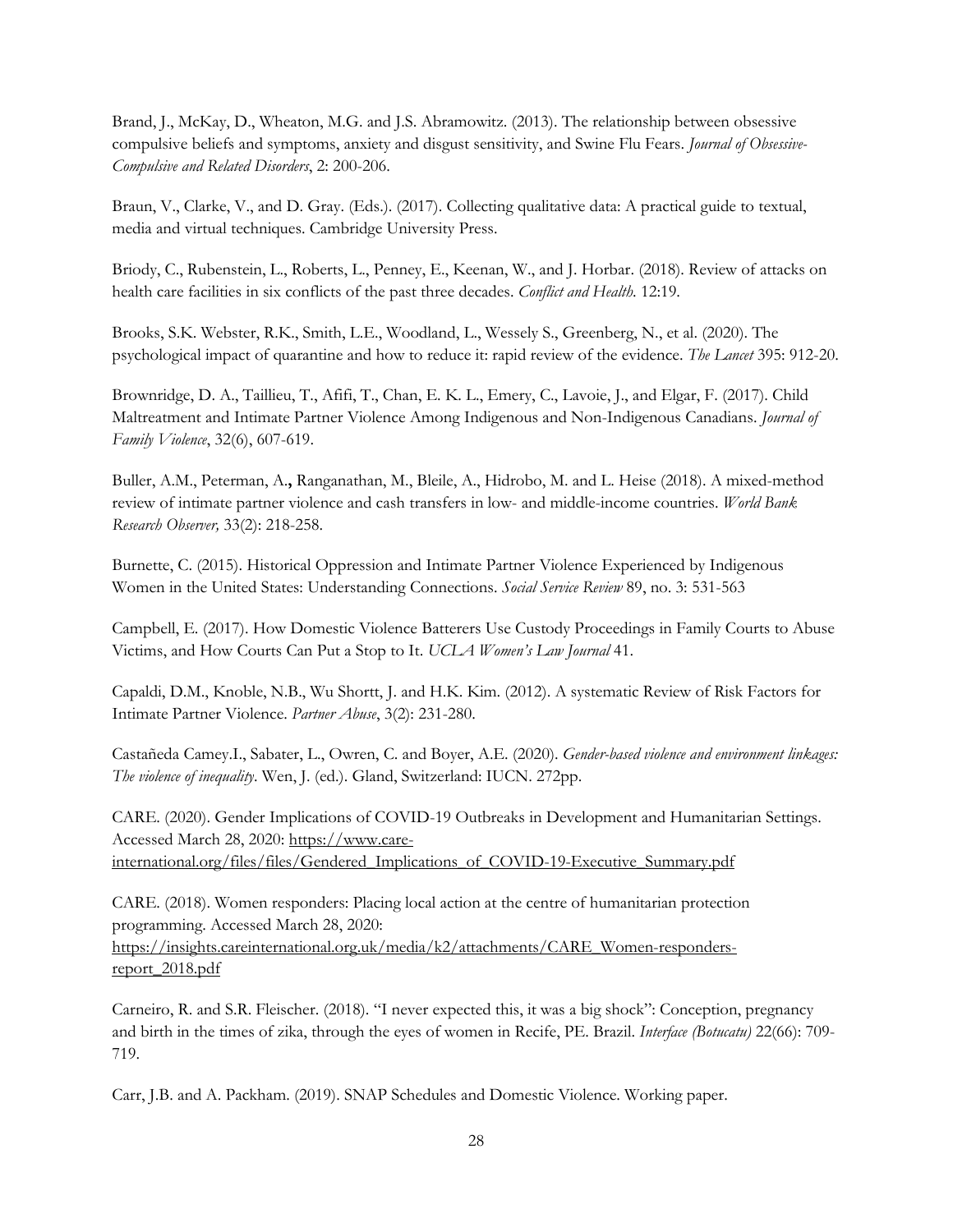Cauchemez, S., Van Kerkhove, M.D., Archer, B.N. Cetron, M, Cowling, B.J. Grove, P. et al. (2014). School closures during the 2009 influenza pandemic: national and local experiences. *BMC infectious diseases* 14(1): 207.

Chin, Y-M. (2012). Male backlash, bargaining, or exposure reduction?: Women's working status and physical spousal violence in India. *J Popul Econ*, 25: 175-200.

Chin, Y.-M., and Wilson, N. (2017). Disease risk and fertility: evidence from the HIV/AIDS pandemic. *Journal of Population Economics*, 31(2), 429–451.

Cluver, L., Lachman, J.M., Sherr, L., Wessels, I., Krug, E., Rakotomalala, S., et al. (2020). Parenting in a time of COVID-19. *The Lancet* (online first).

Ciurria, M. (2018). The Loss of Autonomy in Abused Persons: Psychological, Moral, and Legal Dimensions. *Humanities* 7(2): 48.

CNBC. (2020).Mnuchin warns senators of 20 percent US unemployment without coronavirus rescue source says. Accessed March 28, 2020: [https://www.cnbc.com/2020/03/18/mnuchin-warns-senators-of-20percent](https://www.cnbc.com/2020/03/18/mnuchin-warns-senators-of-20percent-us-unemployment-without-coronavirus-rescue-source-says.html)[us-unemployment-without-coronavirus-rescue-source-says.html](https://www.cnbc.com/2020/03/18/mnuchin-warns-senators-of-20percent-us-unemployment-without-coronavirus-rescue-source-says.html)

Conrad-Hiebner, A. and Byram, E. (2020). The Temporal Impact of Economic Insecurity on Child Maltreatment: A Systematic Review*. Trauma, Violence & Abuse* 21(1): 157-178.

Decker, M.R., Wilcox, H.C., Holiday, C.N., and D.W. Webster. (2018). An Integrated Public Health Approach to Interpersonal Violence and Suicide Prevention and Response. *Public Health Reports*, 133(1): 65S-79S.

De Oliveiro Ajauro, J., Mattos de Souza, F., Proenca, R., Lisboa Bastos, M., Trajman, A., Faerstein, E. (2019). Prevalence of sexual violence among refugees: a systematic review. Rev Saude Publica, 53, 78.

Devries K, Knight L, Petzold M, Merrill KG, Maxwell L, Williams A, Cappa C, Chan KL, Garcia-Moreno C et al. (2018). Who perpetrates violence against children? A systematic analysis of age-specific and sex-specific data. *BMJ Paediatr Open* 2(1).

Devries, K. M., Mak, J. Y., Garcia-Moreno, C. Petzold, M., Child, J.C., Falder, G. et al. (2013a). The Global Prevalence of Intimate Partner Violence Against Women. *Science* 340 (6140): 1527–8.

Devries, K. M., Mak, J.Y., Bacchus, J., Child, J.C., Falder, G., Petzold, M. et al. (2013b). Intimate Partner Violence and Incident Depressive Symptoms and Suicide Attempts: A Systematic Review of Longitudinal Studies. *PLoS Med* 10: e1001439.

Doyle, J.J. and A. Aizer. (2018). Economics of Child Protection: Maltreatment, Foster Care and Intimate Partner Violence. *The Annual Review of Economics*. 10: 87-108.

Duclos, D., Ekzayez, A., Ghaddar, F., Checchi, F. and Blanchet, K. (2019). Localisation and cross-border assistance to deliver humanitarian health services in North-West Syria: a qualitative inquiry for the *The Lancet*-AUB Commission on Syria. *Conflict and Health*. 13: 20.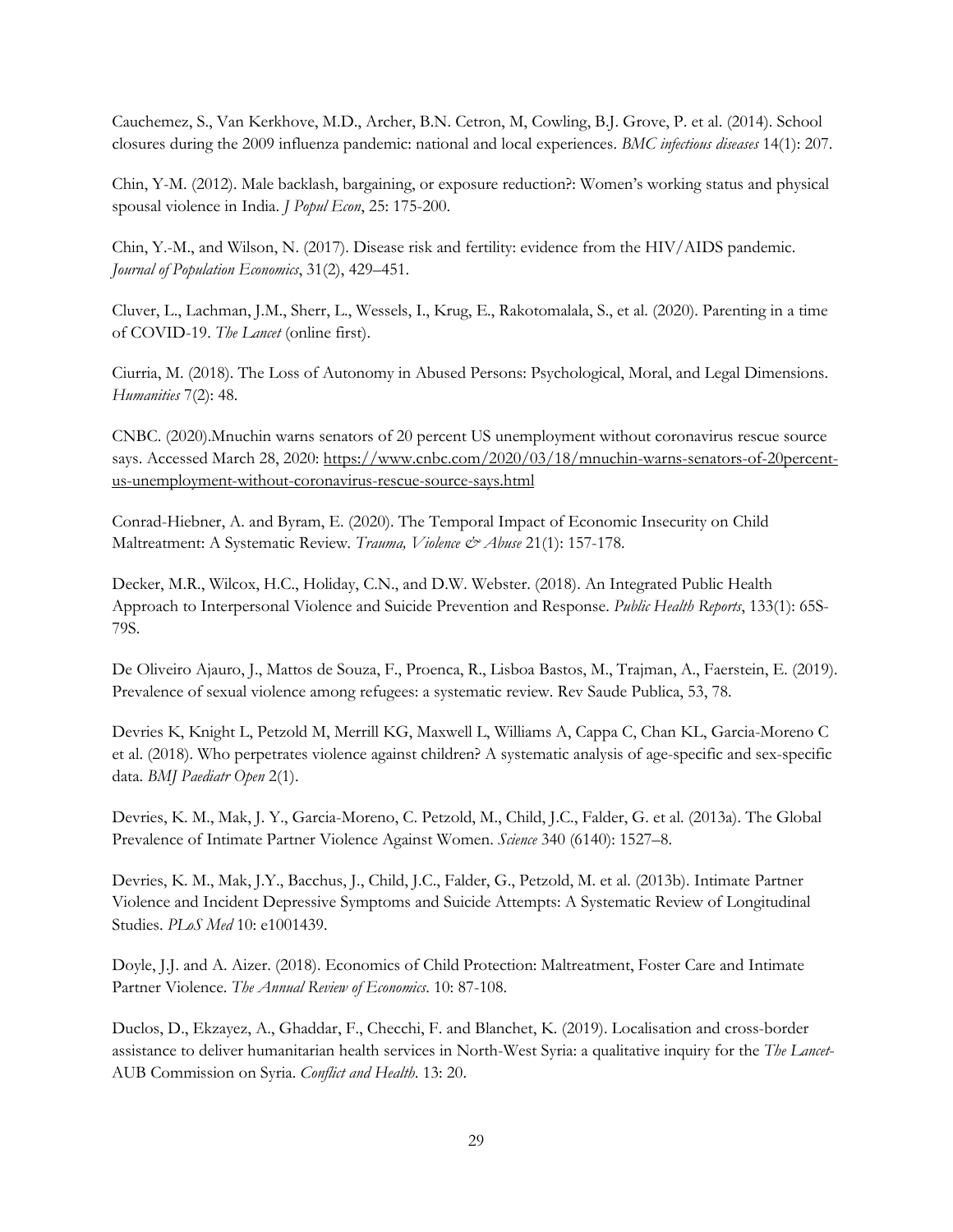Ellsberg, M., Arango, D. J., Morton, M., Gennari, F., Kiplesund, S., Contreras, M., and C. Watts. (2015). Prevention of violence against women and girls: what does the evidence say? *The Lancet*, 1555-1566.

Equality Challenge Unit. (2017). Intersectional approaches to equality research and data. Accessed March 28, 2020: [http://www.ecu.ac.uk/wp-](http://www.ecu.ac.uk/wp-content/uploads/2017/04/Research_and_data_briefing_2_Intersectional_approaches_to_equality_research_and_data.pdf)

[content/uploads/2017/04/Research\\_and\\_data\\_briefing\\_2\\_Intersectional\\_approaches\\_to\\_equality\\_research\\_](http://www.ecu.ac.uk/wp-content/uploads/2017/04/Research_and_data_briefing_2_Intersectional_approaches_to_equality_research_and_data.pdf) and data.pdf

Evans, D. and A. Popova. (2015a). West African Ebola crisis and orphans. *The Lancet* 385(9972): 945-946.

Evans, D. and A. Popova. (2015b). Orphans and Ebola: Estimating the secondary impact of a public health crisis. World Bank Group Policy Research Working Paper 7196. World Bank Group.

Evans, D.K. Goldstein, M., and A. Popova. (2015). Health-care worker mortality and the legacy of the Ebola epidemic. *The Lancet Global Health* 3:e439-440.

Falb, K.L., McCormick, M.C., Hemenway, D., Afinson, K., and J.G. Silverman. (2013). Violence against refugee women along the Thai-Burma border. *International Journal of Gynecology & Obstetrics*. 120(3): 279-283.

Ferguson, S. (2019). Survivors care for children orphaned by Ebola in the DRC. United Nations Children's Fund.

First, J. M., First, N. L., and J.B. Houston. (2017). Intimate Partner Violence and Disasters: A Framework for Empowering Women Experiencing Violence in Disaster Settings. *Affilia*, 32(3), 390–403.

Ford-Gilboe M, Varcoe C, Scott-Storey K, Wuest J, Case J, Currie LM, Glass N, Hodgins M, MacMillan H, Perrin N, and C.N. Wathen. (2017). A tailored online safety and health intervention for women experiencing intimate partner violence: the iCAN Plan 4 Safety randomized controlled trial protocol. *BMC Public Health*. 17: 273

Foster, G., and J. Williamson. (2000). A review of current literature of the impact of HIV/AIDS on children in sub-Saharan Africa. *AIDS*, 14(3): S275–S284.

Fox, G. L., Benson, M. L., DeMaris, A. A., and J.V. Wyk (2002). Economic distress and intimate violence: testing family stress and resources theories. *Journal of Marriage and Family*, 64, 793–807.

Fraser, E. (2020). Impact of COVID-19 Pandemic on Violence against Women and Girls. Helpdesk Research Report No. 284. London, UK: VAWG Helpdesk.

García-Moreno C, Hegarty K, d'Oliveira A, Koziol-McLain J, Colombini M and G. Feder (2015). The healthsystems response to violence against women. *The Lancet*; 385: 1567–79.

Gausman, J., Lloyd, D., Kallon, T., Subramanian, S.V., Langer, A. and S. Bryn Austin. (2019). Clustered risk: An ecological understanding of sexual activity among adolescent boys and girls in two urban slums in Monrovia, Liberia. *Social Science & Medicine* 224 (2019): 106-115.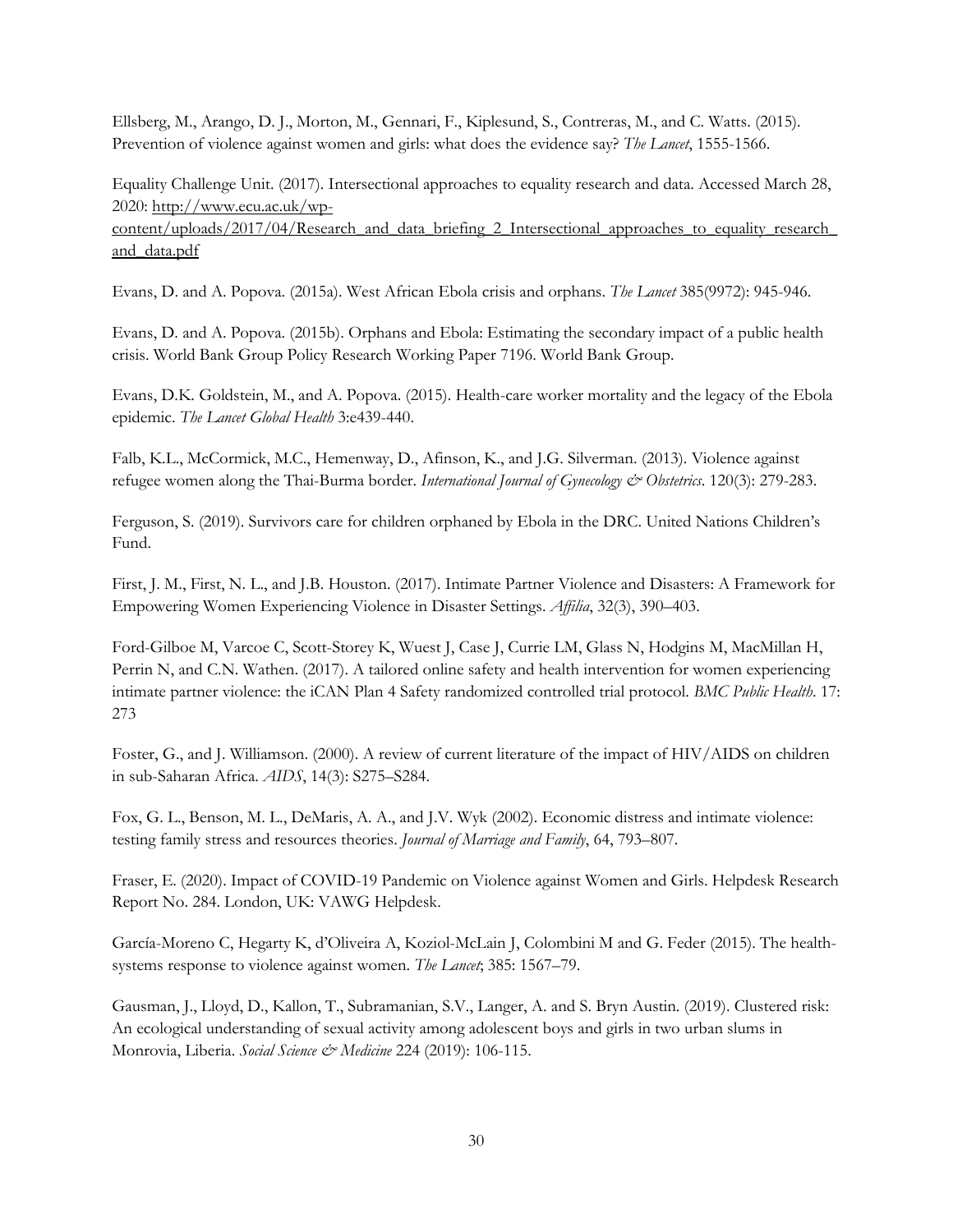GBD 2017 Influenza Collaborators (2019). Mortality, morbidity, and hospitalizations due to influenza lower respiratory tract infections, 2017: An analysis for the global burden of disease study 2017. *Lancet Respir Med*, 7:69-89.

Glass, N., Clough, A., Case, J., Hanson, G., Barnes-Hoyt, J., Waterbury, A., et al. (2015). A safety app to respond to dating violence for college women and their friends: the MyPlan study randomized controlled trial protocol. *BMC Public Health*, 15: 871.

Gentilini, U, Grosh M, Rigolini, J and R. Yemtsov, Eds. (2020). Exploring Universal Basic Income. A Guide to Navigating Concepts, Evidence and Practices. World Bank Group, Washington DC.

Gibbs, A., Dunkle, K., Ramsoomar, L., Willan, S., Shai, NJ., Chatterji, S., Naved, R., Jewkes, R. (2020) New learnings on drivers of men's physical and/or sexual violence against their female partners, and women's experiences of this, and the implications for prevention interventions, Global Health Action, 13:1, 1739845.

Gollub, E.L. and M. Gardner. (2019). Firearm legislation and firearm use in female intimate partner homicide using National Violent Death Reporting System data. *Preventive Medicine*, 118: 216-219.

Godin, M. (2020). As Cities Around the World Go on Lockdown, Victims of Domestic Violence Look for a Way Out. Accessed March 28, 2020:<https://time.com/5803887/coronavirus-domestic-violence-victims/>

Goodman, L.A., and K.F. Smyth. (2011). A call for a social network-oriented approach to services for survivors of intimate partner violence. *Psychology of Violence, 1*(2), 79–92.

Hagan, E., Raghavan, C., and K. Doychak. (2019). Functional Isolation: Understanding Isolation in Trafficking Survivors. *Sex Abuse (online ahead of print).*

Hall, J.E., Walters, M.L. and K.C. Basile. (2012). Intimate partner violence perpetration by court-ordered men: Distinctions among subtypes of physical violence, sexual violence, psychological abuse, and stalking. *Journal of Interpersonal Violence* 27(7): 1374-1395.

Harper, J. (2018). A 24-year old Midwife Was Taken Hostage in March – And Killed This Month. Accessed March 28, 2020: [https://www.npr.org/sections/goatsandsoda/2018/10/23/659524407/a-24-year-old](https://www.npr.org/sections/goatsandsoda/2018/10/23/659524407/a-24-year-old-midwife-was-taken-hostage-in-march-and-killed-this-month)[midwife-was-taken-hostage-in-march-and-killed-this-month](https://www.npr.org/sections/goatsandsoda/2018/10/23/659524407/a-24-year-old-midwife-was-taken-hostage-in-march-and-killed-this-month)

Harris, B.A. and D. Woodlock. (2019): Digital Coercive Control: Insights From Two Landmark Domestic Violence Studies, *The British Journal of Criminology*. 59(3): 530-550.

Harris, K. (2020). Trudeau unveils \$82B COVID-19 emergency response package for Canadians, businesses. Accessed March 28, 2020: <https://www.cbc.ca/news/politics/economic-aid-package-coronavirus-1.5501037>

Handa, S., S. Daidone, A. Peterman, B. Davis, A. Pereira, T. Palermo, J. Yablonski and on behalf of the Transfer Project. (2018).Myth-busting? Confronting Six Common Perceptions about Unconditional Cash Transfers as a Poverty Reduction Strategy in Africa. *World Bank Research Observer* 33(2): 259-298.

Haugen, G.A. and V. Boutros. (2015). The Locust Effect: Why the End of Poverty Requires the End of Violence. Oxford University Press.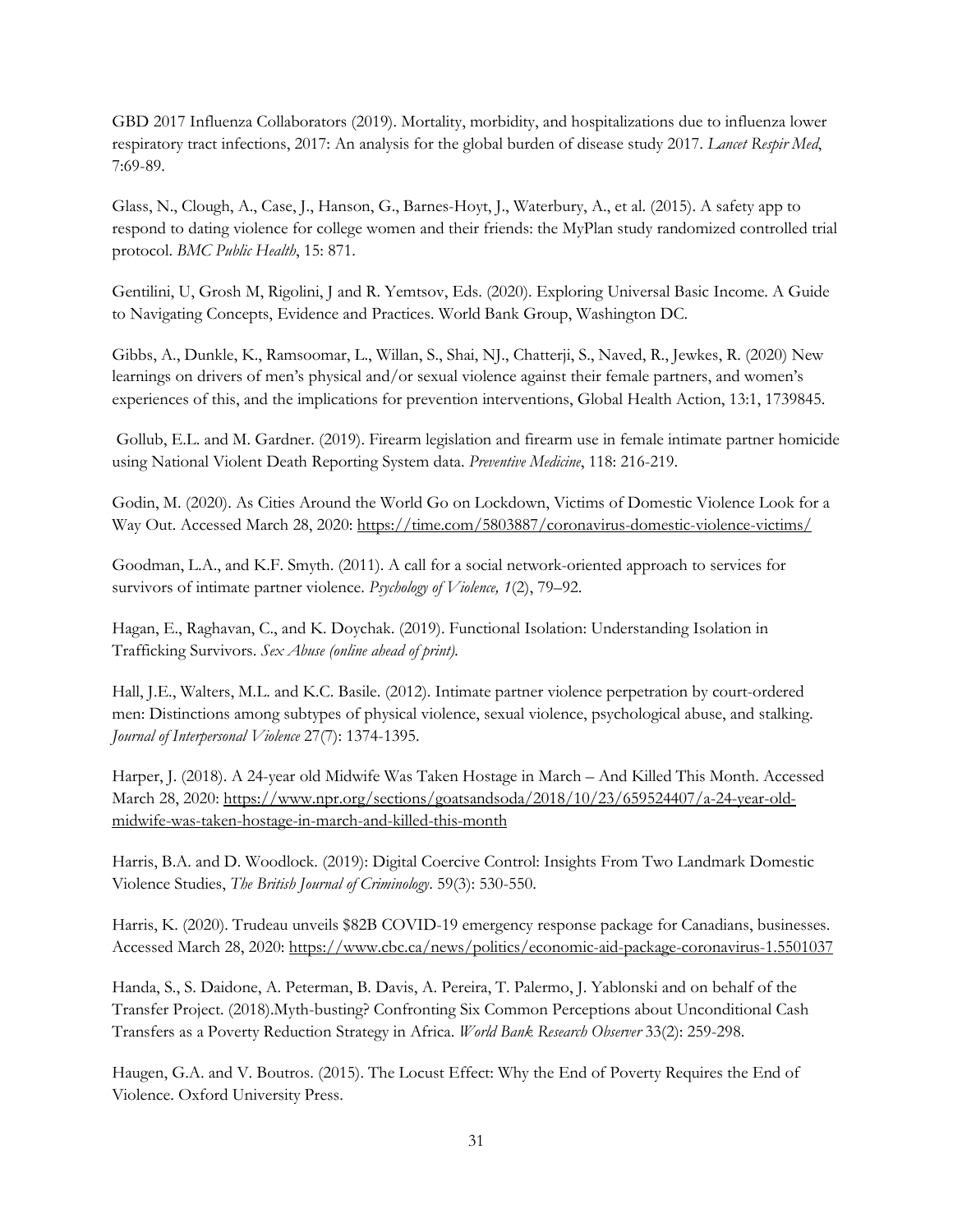Harman, S. (2016) Ebola, gender and conspicuously invisible women in global health governance, *Third World Quarterly*, 37:3, 524-541

Heath, R., Hidrobo, M. and S. Roy. (2020). Cash Transfers, polygamy and intimate partner violence: Experimental evidence from Mali. *Journal of Development Economics.* 143: 102410.

Heise, L., and A. Kotsadam. (2015). Cross-national and multilevel correlates of partner violence: An analysis of data from population-based surveys. *Lancet Glob Health*; 3: e332–40.

Hillis S, Mercy J, Amobi A, and H. Kress (2016). Global prevalence of past-year violence against children: a systematic review and minimum estimates. *Pediatrics* 2016, 137(3):1-13.

Hidrobo, M., J. Hoddinott, N. Kumar, and M. Olivier. 2018. Social Protection, Food Security, and Asset Formation. *World Development* 101: 88–103.

Holt, K. and Ratcliffe, R. (2019). Ebola vaccine offered in exchange for sex, Congo taskforce meeting told. Accessed March 28, 2020: [https://www.theguardian.com/global-development/2019/feb/12/ebola-vaccine](https://www.theguardian.com/global-development/2019/feb/12/ebola-vaccine-offered-in-exchange-for-sex-say-women-in-congo-drc)[offered-in-exchange-for-sex-say-women-in-congo-drc](https://www.theguardian.com/global-development/2019/feb/12/ebola-vaccine-offered-in-exchange-for-sex-say-women-in-congo-drc)

Horn, R. (2010). Responses to intimate partner violence in Kakuma a refugee camp: Refugee interactions with agency systems. *Social Science & Medicine*. 70(1): 160-168.

Hughs, K., Bellis, M.A., Jones, L., Wood, S., Bates, G., Eckley, L. et al. (2012). Prevalence and risk of violence against adults with disabilities: A systematic review and meta-analysis of observational studies. *The Lancet*. 379(9826): 1621-1629.

Huber, C., Finelli, L. and W. Stevens. (2018). The Economic and Social Burden of the 2014 Ebola Outbreak in West Africa. *Journal of Infectious Diseases* 218 (5): S698-S704.

Inter-Agency Standing Committee (IASC). (2016). Final IASC System-wide Level 3 (L3) Activation Procedures for Infectious Disease Events. Accessed March 28, 2020: [https://interagencystandingcommittee.org/principals/documents-public/final-iasc-system-wide-level-3-l3](https://interagencystandingcommittee.org/principals/documents-public/final-iasc-system-wide-level-3-l3-activation-procedures-infectious) [activation-procedures-infectious.](https://interagencystandingcommittee.org/principals/documents-public/final-iasc-system-wide-level-3-l3-activation-procedures-infectious)

International Rescue Committee (IRC). (2015). Private violence, public concern: Intimate partner violence in humanitarian settings. Accessed March 28, 2020: [https://www.rescue.org/report/private-violence-public](https://www.rescue.org/report/private-violence-public-concern-intimate-partner-violence-humanitarian-settings)[concern-intimate-partner-violence-humanitarian-settings](https://www.rescue.org/report/private-violence-public-concern-intimate-partner-violence-humanitarian-settings)

International Rescue Committee (IRC) and Global Women's Institute (GWI). (2015) Responding to Typhoon Haiyan: Women and Girls Left Behind. A study on violence against women and girls prevention and mitigation in the response to Typhoon Haiyan. Accessed March 28, 2020: [https://globalwomensinstitute.gwu.edu/sites/g/files/zaxdzs1356/f/downloads/REPORT%20Responding](https://globalwomensinstitute.gwu.edu/sites/g/files/zaxdzs1356/f/downloads/REPORT%20Responding%20to%20Typhoon%20Haiyan%20-%20women%20and%20girls%20left%20behind.pdf) [%20to%20Typhoon%20Haiyan%20-%20women%20and%20girls%20left%20behind.pdf](https://globalwomensinstitute.gwu.edu/sites/g/files/zaxdzs1356/f/downloads/REPORT%20Responding%20to%20Typhoon%20Haiyan%20-%20women%20and%20girls%20left%20behind.pdf)

International Rescue Committee (IRC). (2019). 'Everything on her Shoulders': Rapid Assessment on Gender and Violence against Women and Girls in Beni, DRC. New York: International Rescue Committee.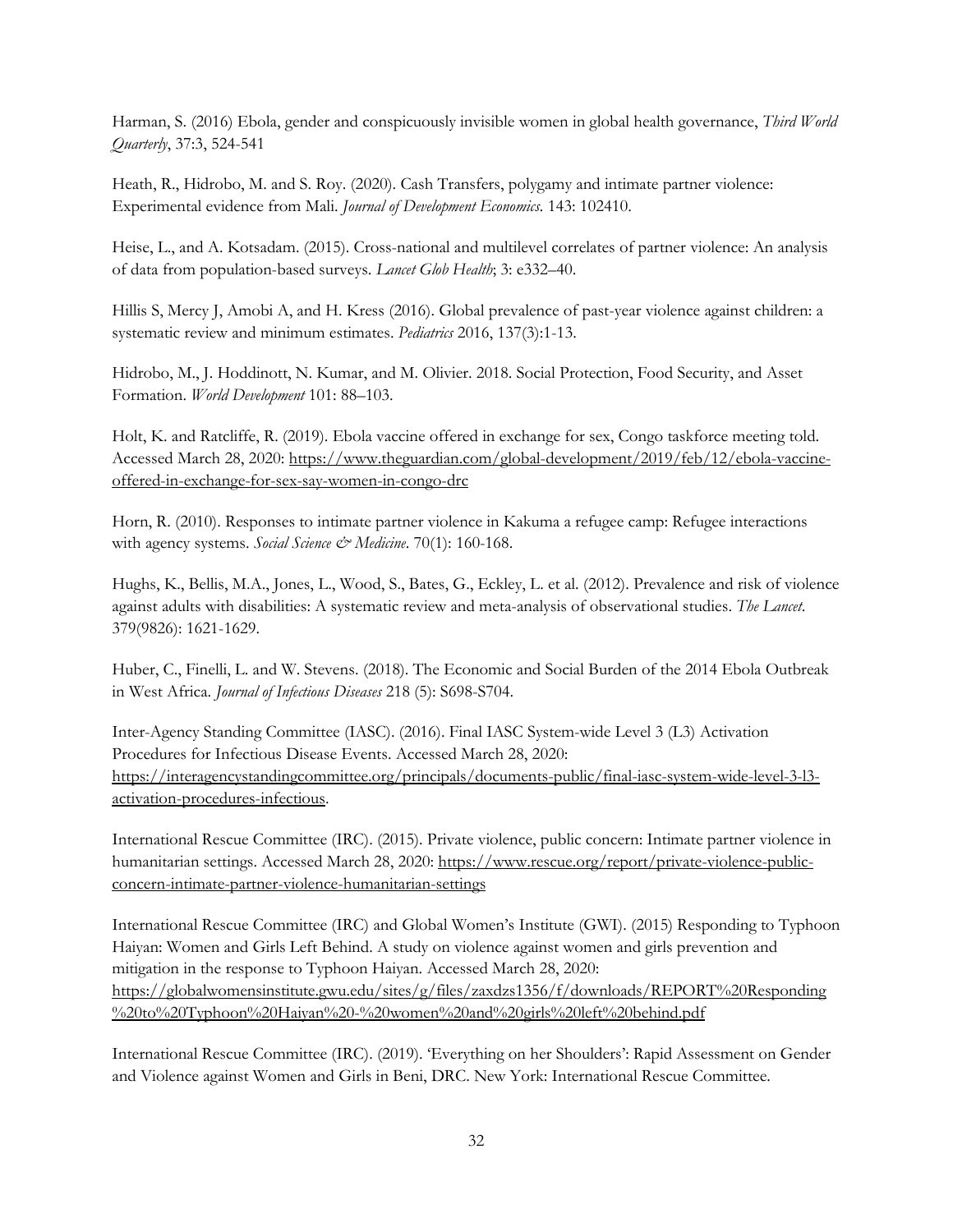Jenner S, Djermester P, Prügl J, Kurmeyer C, Oertelt-Prigione S. (2019). Prevalence of Sexual Harassment in Academic Medicine. *JAMA Int Med* 1;179(1):108-111.

Jewkes, R. (2002). Intimate Partner Violence: Causes and Prevention. *Lancet* 359: 1423–29.

Jones, K.E., Patel, N., Levy, M., Storeygard, A., Balk, D., Gittleman, J.L. et al. (2008). Global trends in emerging infectious diseases. *Nature* 451: 990-94.

Jones, L., Bellis, M.A., Wood, S., Hughes, K., McCoy, E., Eckley, L., et al. (2012). Prevalence and risk of violence against children with disabilities: A systematic review and meta-analysis of observational studies*. Lancet*, 380, 899–907.

Jones, S.A., Gopalakrishnan, S., Ameh, C.A., White, S., and N.R. van den Broek. (2016). 'Women and babies are dying but not of Ebola': the effect of the Ebola virus epidemic on the availability, uptake and outcomes of maternal and newborn health services in Sierra Leone. *BMJ Global Health* 1: e000065.

Karim, N. (2020). Women in Bangladesh promote hygiene in refugee camps amid coronavirus fears. Accessed March 28, 2020:<https://news.trust.org/item/20200311121342-ncyuh/>

Kidman, R. (2016). Child marriage and intimate partner violence: a comparative study of 34 countries. *International Journal of Epidemiology*, 662–675.

Kivisto, A.J., and M. Porter. (2020). Firearm Use Increases Risk of Multiple Victims in Domestic Homicides. *J Am Acad Psychiatry Law* 48(1): 1-9.

Kostelny, K., Lamin, D., Manyeh, M., Ondoro, K., Stark, L., Lilley, S. et al. (2016) "Worse than the war": An ethnographic study of the impact of the Ebola crisis on life, sex, teenage pregnancy, and a community-driven intervention in rural Sierra Leone. London: Save the Children.

Kotsadam, A., and E. Villanger. (2020). Jobs and Intimate Partner Violence – Evidence from a Field Experiment in Ethiopia. *Working paper.*

Kouyoumdjian, F.G., Findlay, N., Schwandt, M., and L.M. Calzavara. (2013). A Systematic Review of the Relationship between Intimate Partner Violence and HIV/AIDS. *PLoS ONE*, 8(110): e81044.

Koziol-McLain, J., Vandal, A.C., Nada-Raja, S., Wilson, D., Glass, N.E., Eden, K.B., et al. (2015). A webbased intervention for abused women: the New Zealand *isafe* randomised controlled trial protocol. *BMC Public Health*, 15: 56

Larcombe, W. (2011). Falling rape conviction rates:(Some) feminist aims and measures for rape law. *Feminist Legal Studies* 19(1): 27-45.

Lattouf, A. (2020). Domestic Violence Spikes During Coronavirus As Families Trapped At Home. Accessed March 28, 2020: [https://10daily.com.au/news/australia/a200326zyjkh/domestic-violence-spikes-during](https://10daily.com.au/news/australia/a200326zyjkh/domestic-violence-spikes-during-coronavirus-as-families-trapped-at-home-20200327)[coronavirus-as-families-trapped-at-home-20200327](https://10daily.com.au/news/australia/a200326zyjkh/domestic-violence-spikes-during-coronavirus-as-families-trapped-at-home-20200327)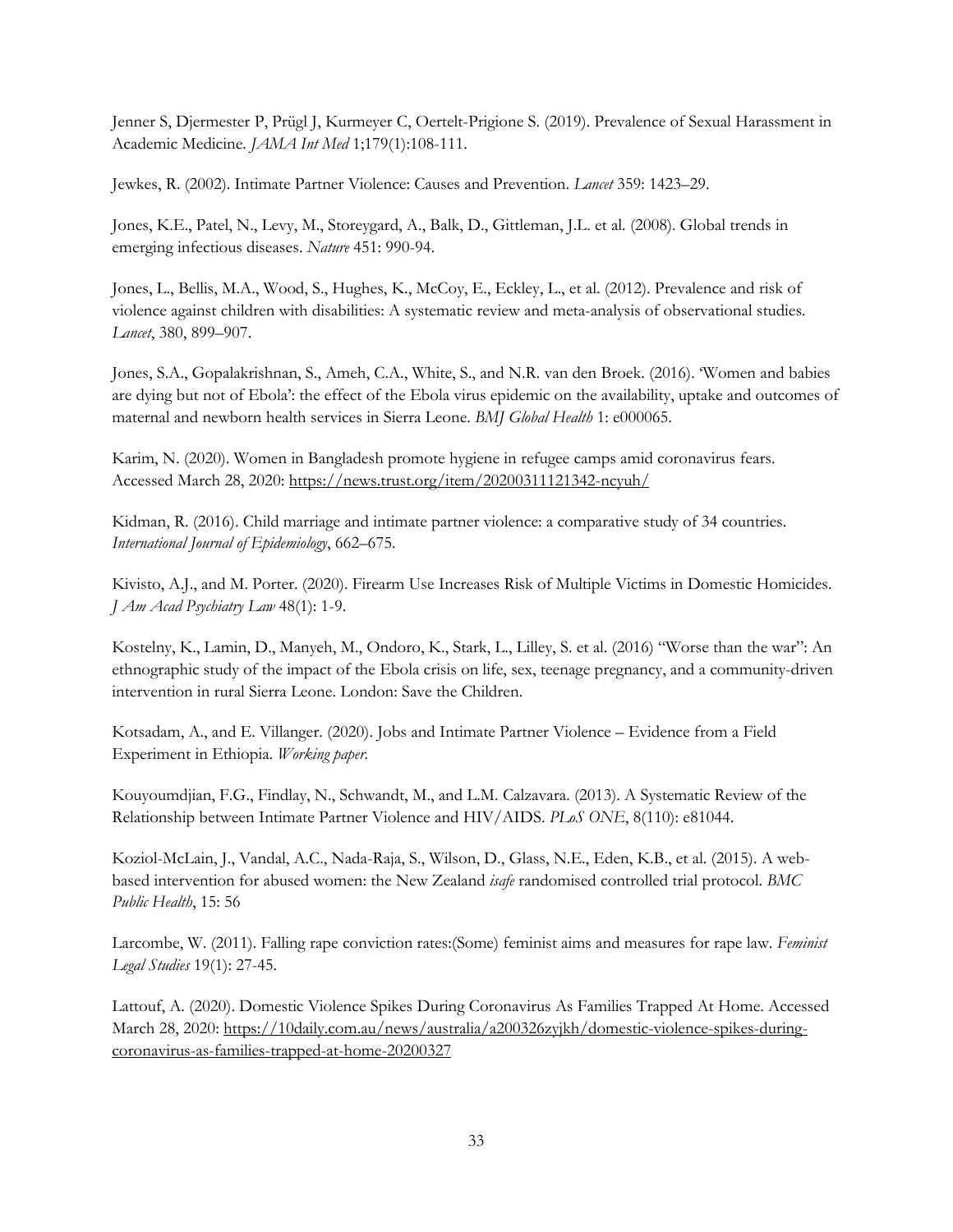Lattu, K. (2008). To complain or not to complain: Still the question. Consultations with humanitarian aid beneficiaries on their perceptions of efforts to prevent and respond to sexual exploitation and abuse. Geneva: Humanitarian Accountability Partnership (HAP).

Lau, J.T.F., Yang, X., Pang, E., Tsui, H.Y., Wong, E., and Y.K. Wing. (2005). SARS-related Perceptions in Hong Kong. *Emerging Infectious Diseases*, 11(3): 417-424.

Leclerc-Madlada S. (2010). On the virgin cleansing myth: gendered bodies, AIDS and ethnomedicine. *African Journal of AIDS Research*, 1(2): 87-95.

Lemmon, G.T. (2020). If coronavirus spreads to this population, it could be catastrophic. Accessed March 28, 2020: [https://www.cnn.com/2020/03/23/opinions/refugees-displaced-people-coronavirus-threat](https://www.cnn.com/2020/03/23/opinions/refugees-displaced-people-coronavirus-threat-lemmon/index.html)[lemmon/index.html.](https://www.cnn.com/2020/03/23/opinions/refugees-displaced-people-coronavirus-threat-lemmon/index.html)

MacGregor, J.C.D., Oliver C.L., MacQuarrie B.J. and C.N. Wathen. (2019). Intimate Partner Violence and Work: A Scoping Review of Published Research. *Trauma, Violence & Abuse*: 1-11.

Madhav, N., Oppenheim, B., Gallivan, M., Mulembakani, P., Rubin, E., and N. Wolfe. (2017). Pandemics: Risks, Impacts, and Mitigation. In: Jamison, D.T., Gelband, H., Horton, S., et al., Eds. Disease Control Priorities: Improving Health and Reducing Poverty. 3rd edition. Washington (DC): The International Bank for Reconstruction and Development / The World Bank; Chapter 17. Accessed March 20, 2020: <https://www.ncbi.nlm.nih.gov/books/NBK525302/>

Mak, I.W.C., Chu, C.M., Pan, P.C., You, M.G.C. and V. L. Chan. (2009). Long-term psychiatric morbidities among SARS survivors. *General Hospital Psychiatry* 31: 318-326.

Manell, T., Radice, HW., Moncada, A., and C. Vargas. (2019). Utilizing Cash and Voucher Assistance within Gender-based Violence Case Management to Support Crisis-Affected Populations in Ecuador. Learning Brief, WRC. Accessed March 19, 2020: [https://reliefweb.int/sites/reliefweb.int/files/resources/Ecuador-](https://reliefweb.int/sites/reliefweb.int/files/resources/Ecuador-LearningBriefFinal-rev.pdf)[LearningBriefFinal-rev.pdf](https://reliefweb.int/sites/reliefweb.int/files/resources/Ecuador-LearningBriefFinal-rev.pdf)

McAlpine, A., Hossain, M. and Zimmerman, C. (2016) Sex trafficking and sexual exploitation in settings affected by armed conflicts in Africa, Asia and the Middle East: systematic review. *BMC Int Health Human Rights 16:34.* 

Mobarak, M.A. and A. Ramos. (2019). The Effects of Migration on Intimate Partner Violence: Evidence for the Exposure Reduction Theory in Bangladesh. Working paper, accessed March 19, 2020: [https://sistemas.colmex.mx/Reportes/LACEALAMES/LACEA-LAMES2019\\_paper\\_321.pdf](https://sistemas.colmex.mx/Reportes/LACEALAMES/LACEA-LAMES2019_paper_321.pdf)

Morantz, G., Cole, D., Vreeman, R., Ayaya, S., Ayuku, D., and P. Braitstein. (2013). Child abuse and neglect among orphaned children and youth living in extended families in sub-Saharan Africa: What have we learned from qualitative inquiry? *Vulnerable Child Youth Studies* 8(4): 338-352.

Munyo, I., and M.A. Rossi. (2015). The effects of real exchange rate fluctuations on the gender wage gap and domestic violence in Uruguay. Technical Report, Inter-Am. Dev. Bank,Washington, DC.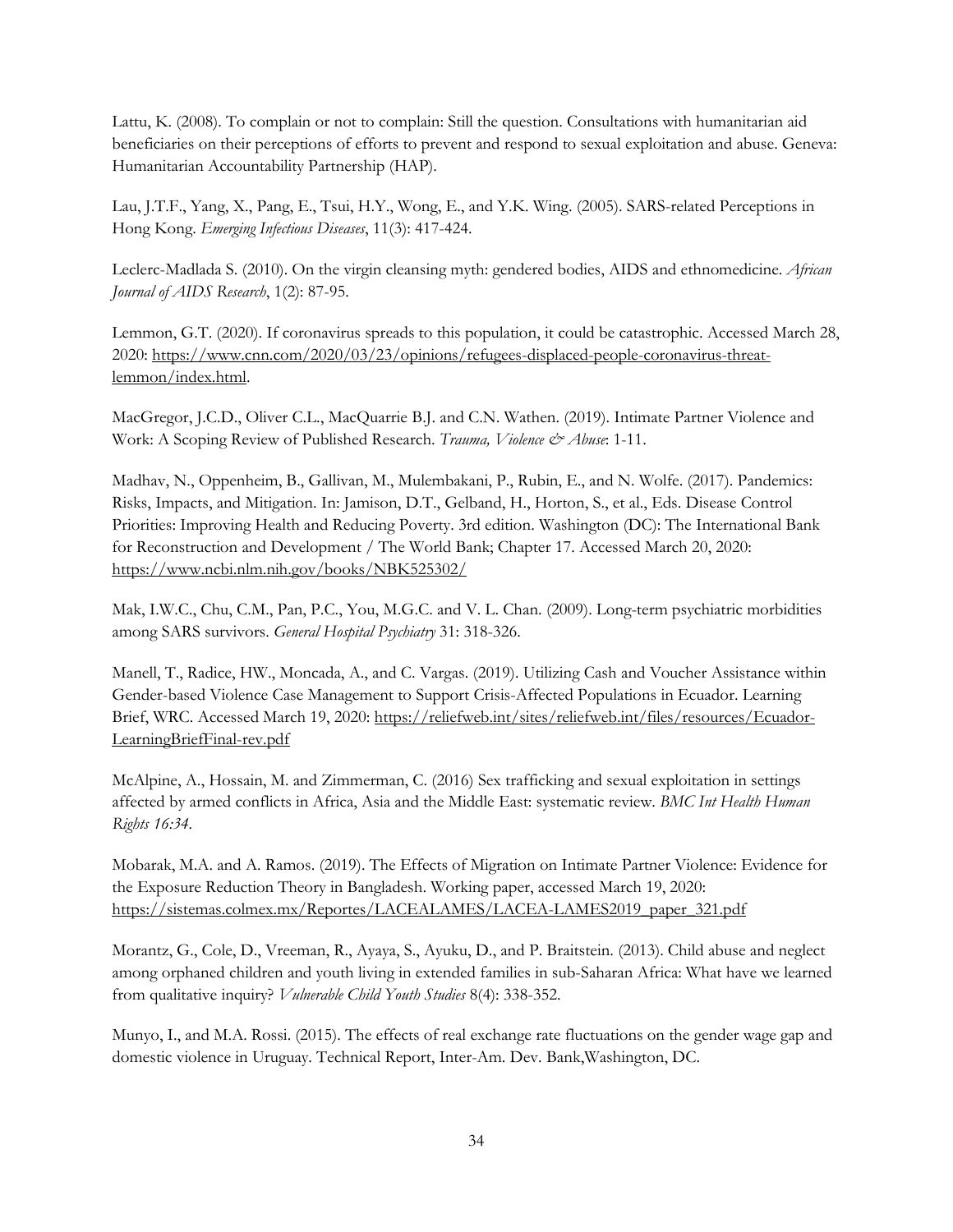Mueller, V., Peterman, A., Billings, L. and A. Wineman. (2019). Exploring Impacts of Community-based Legal Aid on Intrahousehold Gender Relations in Tanzania. *Feminist Economics*, 25(2): 115-145.

Murphy, K. (2020). Australian government pumps \$1bn into health and family violence services as coronavirus spreads. The Guardian. Accessed March 29, 2020: [https://www.theguardian.com/australia](https://www.theguardian.com/australia-news/2020/mar/29/australian-government-to-pump-1bn-into-health-and-family-violence-services-as-coronavirus-spreads)[news/2020/mar/29/australian-government-to-pump-1bn-into-health-and-family-violence-services-as](https://www.theguardian.com/australia-news/2020/mar/29/australian-government-to-pump-1bn-into-health-and-family-violence-services-as-coronavirus-spreads)[coronavirus-spreads](https://www.theguardian.com/australia-news/2020/mar/29/australian-government-to-pump-1bn-into-health-and-family-violence-services-as-coronavirus-spreads) 

National Domestic Violence Hotline (2020). Staying Safe During COVID-19. Accessed March 17, 2020: <https://www.thehotline.org/2020/03/13/staying-safe-during-covid-19/>

O'Doherty, L., Hegarty, K. Ramsay, J., Davidson, LL. Feder, G., Taft, A. (2015) Screening Women for intimate partner violence in healthcare settings. *Cochrane Database of Systematic Reviews* 7.

O'Sullivan, T. and M. Bourgoin. (2010). Vulnerability in an Influenza Pandemic: Looking Beyond Medical Risk*.* Technical Report. Accessed March 28, 2020: [https://www.semanticscholar.org/paper/Vulnerability-in](https://www.semanticscholar.org/paper/Vulnerability-in-an-Influenza-Pandemic-%3A-Looking-%2C-O%E2%80%99Sullivan-Bourgoin/48b390413d140b148a598a81dc4ec4515f1d458e)[an-Influenza-Pandemic-%3A-Looking-%2C-O%E2%80%99Sullivan-](https://www.semanticscholar.org/paper/Vulnerability-in-an-Influenza-Pandemic-%3A-Looking-%2C-O%E2%80%99Sullivan-Bourgoin/48b390413d140b148a598a81dc4ec4515f1d458e)[Bourgoin/48b390413d140b148a598a81dc4ec4515f1d458e](https://www.semanticscholar.org/paper/Vulnerability-in-an-Influenza-Pandemic-%3A-Looking-%2C-O%E2%80%99Sullivan-Bourgoin/48b390413d140b148a598a81dc4ec4515f1d458e)

Okeke-Ihejirika, P., Yohani, S., Muster, J., Ndem, A., Chambers, T., and V. Pow (2018). A Scoping Review on Intimate Partner Violence in Canada's Immigrant Communities. *Trauma, Violence & Abuse*, 1524838018789156.

Onyango, M.A., Resnick, K., Davis, A., and R.R. Shah. (2019). Gender-Based Violence Among Adolescent Girls and Young Women: A Neglected Consequence of the West African Ebola Outbreak. In: Schwartz D., Anoko J., Abramowitz S. (eds) Pregnant in the Time of Ebola. Global Maternal and Child Health (Medical, Anthropological, and Public Health Perspectives). Springer, Cham: 121-132.

Oram, S., K. Trevillion, H. Khalifeh, G. Feder, and L. Howard. (2014). Systematic Review and Meta-analysis of Psychiatric Disorder and the Perpetration of Partner Violence. *Epidemiol Psychiatr Sci* 23: 361–76.

Oxley, Dyer. (2020). Gun sales spike alongside COVID-19 concerns in Seattle area. Accessed March 28, 2020:<https://www.kuow.org/stories/gun-sales-spike-alongside-covid-19-concerns-in-western-washington>

Palermo, T., Bleck, J., and A. Peterman. (2014). Tip of the iceberg: reporting and gender-based violence in developing countries. *American Journal of Epidemiology*, 179(5):602-612.

Palermo, T. and A. Peterman (2011). Undercounting, overcounting, and the longevity of flawed estimates: Statistics on sexual violence in conflict. *Bulletin of the World Health Organization*, 89(853): 924-926.

Pan-American Health Organization (PAHO). (2020). Ethics guidance on issues raised by the novel coronavirus disease (COVID-19) pandemic. Washington, DC.

Patel, V., Chisholm., D., Dua, T., Laxminarayan, R. and M. E. Medina-Mora, Eds. (2015). Mental, Neurological, and Substance Use Disorders. Disease Control Priorities, Third Edition, Volume 4. Washington, DC: World Bank. Accessed March 20, 2020: <https://elibrary.worldbank.org/doi/book/10.1596/978-1-4648-0426-7>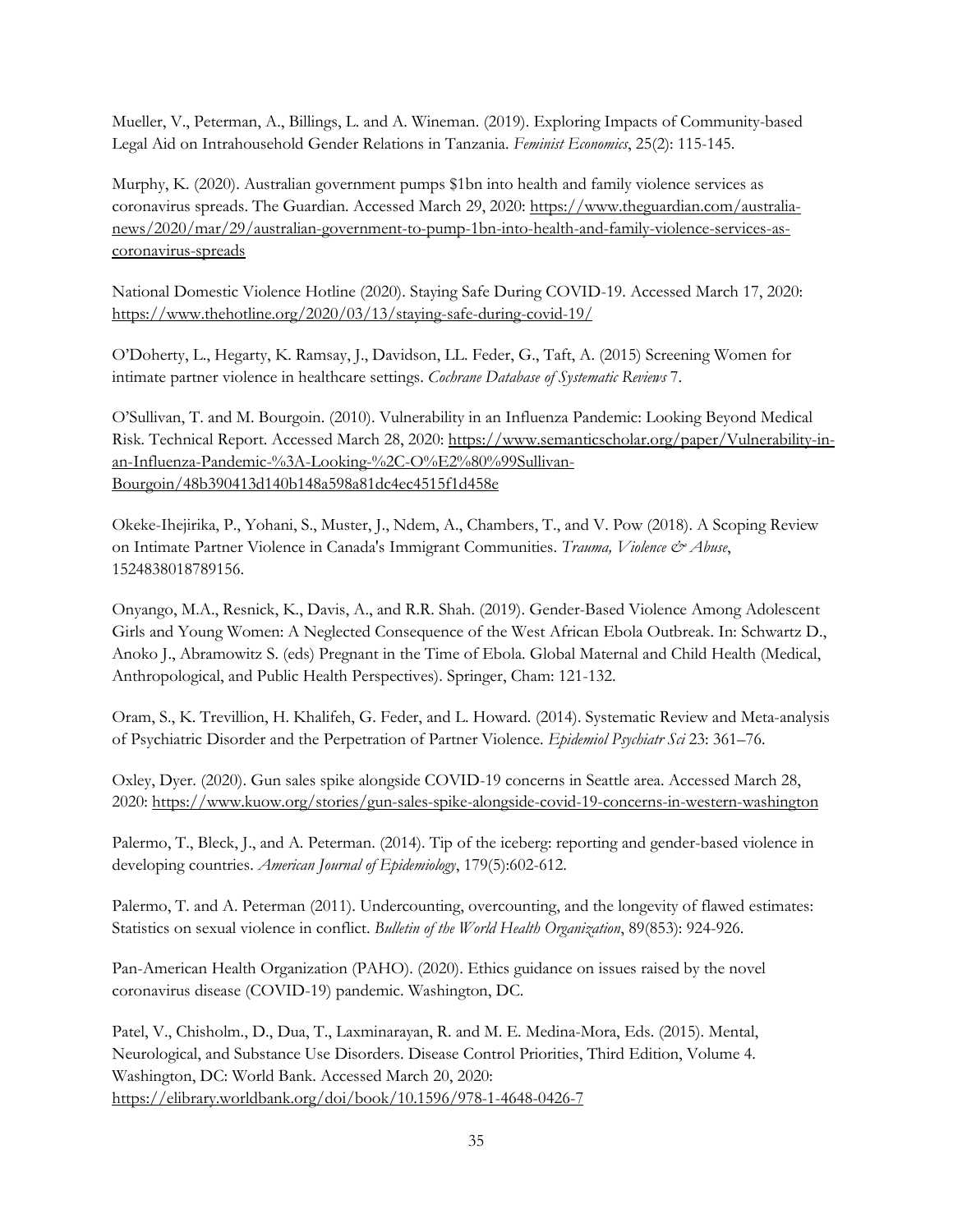Park M, Cho S-H, and H-J Hong. (2015). Prevalence and perpetrators of workplace violence by nursing unit and the relationship between violence and the perceived work environment. *Journal of Nursing Scholarship*. 47(1): 87–95.

Peterman, A,. Neijhoft, A., Cook, S., and T.M. Palermo. (2017a). Understanding the linkages between social safety nets and childhood violence: a review of the evidence from low-and middle-income countries. *Health Policy and Planning*, 32(7):1049-1071.

Peterman, A., Pereira, A.L., Bleck, J., Palermo, T. and K.Y.M. Yount (2017b). Women's individual asset ownership and experience of intimate partner violence: Evidence from 28 international surveys. *American Journal of Public Health,* 107(5): 747-755.

Peterman, A., Palermo, T. and J. Ferrari (2018). Still a leap of faith: Microfinance for prevention of violence against women and girls in low- and middle-income settings. *BMJ Global Health,* 3(6): e001143.

Pereira, A., Peterman, A., Neijhoft, A., Buluma, R., Kaloga, I.F., Harvey, R., et al. (2020). Disclosure and help-seeking behavior among child victims of physical and sexual violence: A cross-country analysis from six countries. *Working Paper.*

Perry, J. and T.D. Sayndee (2016). Social Mobilization and the Ebola Virus Disease in Liberia. Hamilton Books.

Pommells, M. (2015). Water, Sanitation, and Hygiene as a Gender Based Violence Risk: How Inadequate Access to Clean and Reliable Water Increases Rates of Violence Against Women in East Africa. Accessed March 28, 2020:<https://macsphere.mcmaster.ca/handle/11375/18420>

Postmus, J.L., Severson, M., Berry, M. and J.A. Yoo. (2009). Women's experiences of violence and seeking help. *Violence Against Women* 15(7): 852-868.

Potts, A. (2018) Marginalization in motion: Understanding and addressing violence against women and girls along the migration journey. *Migration Policy Practice* 8(2): 16-20.

Potts, A., Kolli, H., Hedge, E., Ullman, C. (2020). Empowered Aid: Participatory action research with refugee women & girls to better prevent sexual exploitation & abuse – Uganda Results Report. Washington DC: The Global Women's Institute.

Prasad, S.B., and K.P. Bhusal. (2015). Work place sexual harassment among female health workers in grassroot level health institutions in Nepal. *Occupational Medicine and Health Affairs*. 3:4.

PREDICT Consortium. (2016). One Health in Action. EcoHealth Alliance. Accessed March 23, 2020: [https://www.ecohealthalliance.org/wp-content/uploads/2016/10/One-Health-in-Action-Case-Study-](https://www.ecohealthalliance.org/wp-content/uploads/2016/10/One-Health-in-Action-Case-Study-Booklet_24-October-2016.pdf)[Booklet\\_24-October-2016.pdf](https://www.ecohealthalliance.org/wp-content/uploads/2016/10/One-Health-in-Action-Case-Study-Booklet_24-October-2016.pdf)

Rajah, V., and M. Osborn. (2020). Understanding Women's Resistance to Intimate Partner Violence: A Scoping Review. *Trauma, Violence, & Abuse*: 1524838019897345.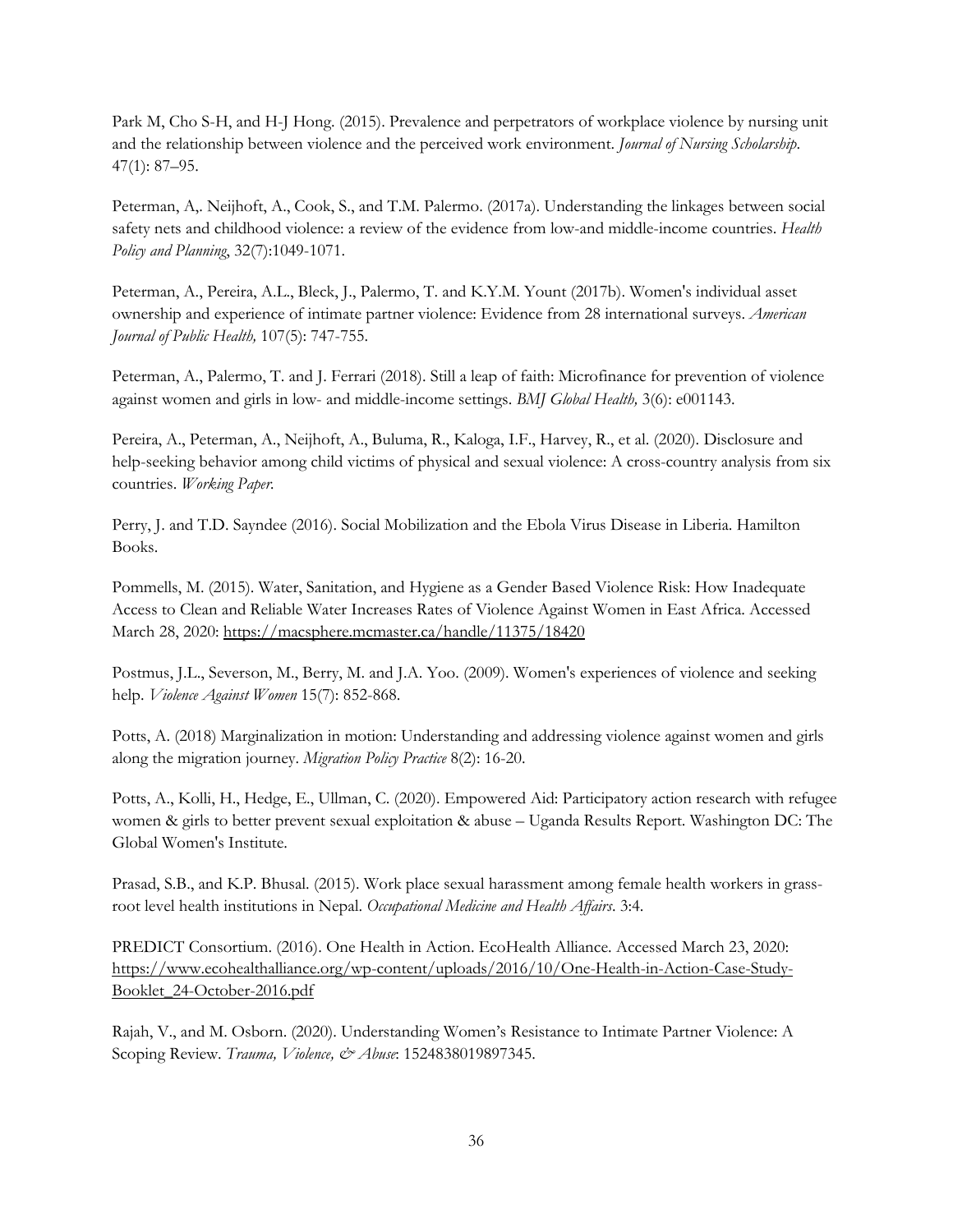Reissman, D.B., Watson, P.J., Klomp, R.W., Tanielian, T.L., and S.D. Prior. (2006). Pandemic Influenza Preparedness: Adaptive Responses to an Evolving Challenge. *Journal of Homeland Security and Emergency Management*. 3(2): 1-26.

Rempel, E., Donelle, L., Hall, J., and S. Rodger. (2019). Intimate partner violence: A review of online interventions. *Informatics for Health and Social Care*. 44(2): 204-209.

Renzetti, C.M. (2009). Economic stress and domestic violence. Harrisburg, PA: VAWnet, a project of the National Resource Center on Domestic Violence/Pennsylvania Coalition Against Domestic Violence. Retrieved from [http://www.vawnet.org](http://www.vawnet.org/)

Reynolds, M. (2020). How the coronavirus is upending the criminal justice system. Criminal Justice. Accessed March 22, 2020:<https://www.abajournal.com/web/article/pandemic-upends-criminal-justice-system>

Risso-Gill, I. and Finnegan, L. on behalf of Save the Children, World Vision International and Plan International and UNICEF. (2015). Children's Ebola Recovery Assessment: Sierra Leone.

Robbers, G.M.L., and A. Morgan. (2017). Programme potential for the prevention of and response to sexual violence among female refugees: a literature review. Reproductive Health Matters, 25(51), 68-89.

Robinson, J., and E. Yeh. (2011). Transactional Sex as a Response to Risk in Western Kenya." *American Economic Journal: Applied Economics*, 3 (1): 35-64.

Ross, A.G., Crowe, S.M., and M.W. Tyndall. (2015). Planning for the Next Global Pandemic. *International Journal of Infectious* 38:89-94.

Roy, S., Hidrobo, M., Hoddinott, J. and A. Ahmed. (2019). Transfers, behavior change communication and intimate partner violence: Post-program evidence from rural Bangladesh. *Review of Economics and Statistics* (ahead of print).

Safeguarding Health in Conflict. (2017). Violence on the Front Line: Attacks on Health Care in 2017. Accessed March 23, 2020:<https://www.safeguardinghealth.org/sites/shcc/files/SHCC2018final.pdf>

Salber, P., and B. McCaw. (2000). Barriers to screening for intimate partner violence: Time to reframe the question. *American Journal of Preventative Medicine*, 19(4): 276-278.

Schneider, D., Harknett, K., and S. McLanahan. (2016). Intimate Partner Violence in the Great Recession. *Demography*, 53: 471-505.

Schull, M.J., Stukel, T.A., Vermenulen, M.J., Zwarenstein, M., Alter, D.A., Manuel, D.G. et al. (2007). Effect of widespread restrictions on the use of hospital services during an outbreak of severe acute respiratory syndrome. *CMAJ*, 176(13): 1827-32.

Schwefer, M. (2018). Sitting on a Volcano: Domestic Violence in Indonesia Following Two Volcano Eruptions. Ifo Working Paper Series 263, ifo Institute – Leibniz Institute for Economic Resarch at the University of Munich.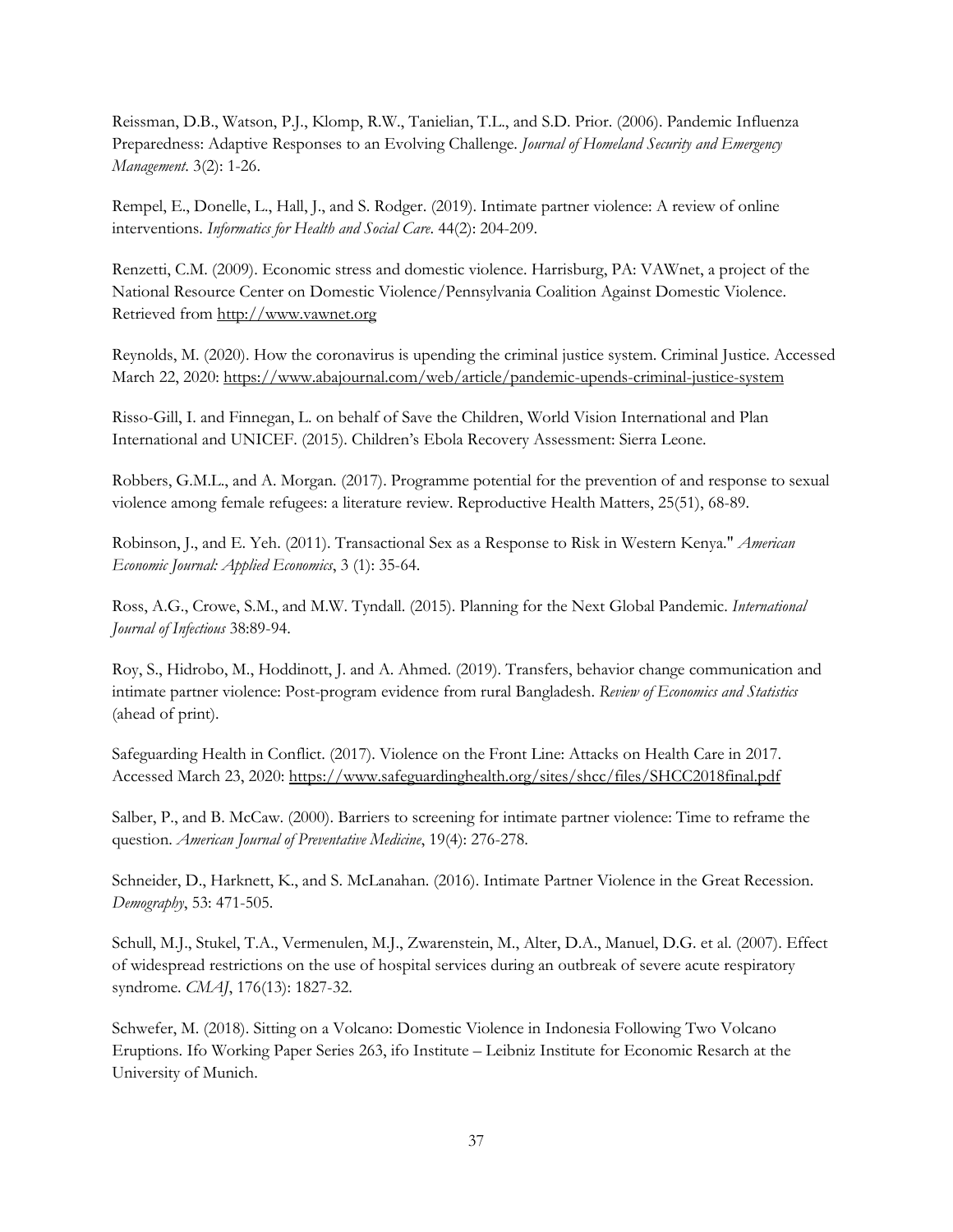Siemieniuk, R.A.C., Krentz, H.B., and M.J. Gill. (2013). Intimate Partner Violence and HIV: A Review. *Curr HIV/AIDS Rep*. 10: 380-389.

Smith, J. (2019). Overcoming the 'tyranny of the urgent': integrating gender into disease outbreak preparedness and response. *Gender & Development* 27(20): 355-369.

Sochas, L., Channon, AA., and S. Nam. (2017). Counting indirect crisis-related deaths in the context of a lowresilience health system: the case of maternal and neonatal health during the Ebola epidemic in Sierra Leone. *Health Policy Plan* 32(3): iii32-iii39.

Spangaro, J. (2017). What is the role of health systems in responding to domestic violence? An evidence review. *Australian Health Review*, 41: 639-645.

Sprague, S., Madden K., Simunovic, N., Godin, K., Pham, N.K., Bhandari, M. (2012). Barriers to Screening for Intimate Partner Violence. *Women & Health*. 52(6): 587-605.

Stockl, H., Devries, K., Rotstein, A., Abrahams, N., Campbell, J., Watts C., et al. (2013). The global prevalence of intimate partner homicide: a systematic review. *The Lancet*, 382(9895): 859-856.

St Vil, N.M., Sabri, B., Nwokolo, V., Alexander, K.A., and J.C. Campbell. (2017). A qualitative study of survival strategies used by low-income black women who experience intimate partner violence. *Social work* 62(1): 63-71.

Stark, E. (2007). Coercive control: How men entrap women in personal life. Oxford, UK: Oxford University Press.

Stark, L. and A. Ager. (2011). A systematic review of prevalence studies of gender-based violence in complex emergencies. *Trauma Violence Abuse* 12 (3): 127-34.

Sullivan, C.M. (2012). Domestic Violence Shelter Services: A Review of the Empirical Evidence. Domestic Violence Evidence Project.

Sylaska, K.M., and K.M. Edwards. (2013). Disclosure of Intimate Partner Violence to Informal Social Support Network Members: A Review of the Literature*. Trauma, Violence and Abuse.* 15(1): 3-21.

Taillieu T. L., and D.A. Brownridge. (2010). Violence against pregnant women: Prevalence, patterns, risk factors, theories, and directions for future research. *Aggression and Violent Behavior* 15: 14–35.

Tankard, M.E. and R. Iyengar. (2018). Economic Policies and Intimate Partner Violence Prevention: Emerging Complexities in the Literature. *Journal of Interpersonal Violence*: 33(21): 3367-3387.

The Alliance for Child Protection in Humanitarian Action. (2018). Guidance Note: Protection of Children During Infectious Disease Outbreaks. Accessed March 28, 2020: https://alliancecpha.org/en/system/tdf/library/attachments/cp\_during\_ido\_guide\_0.pdf?file=1&type=nod e&id=30184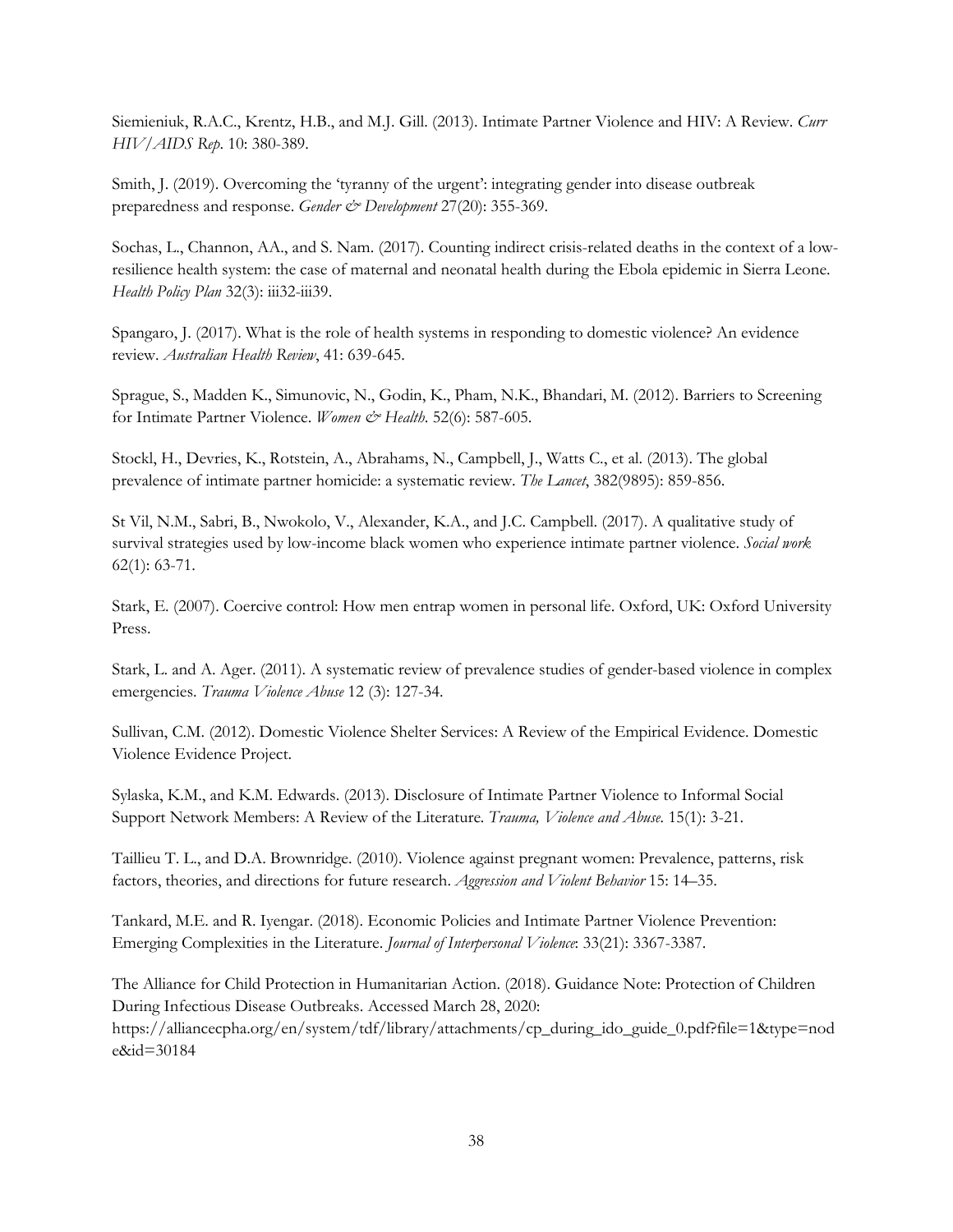The Global Women's Institute (GWI) and International Rescue Committee (IRC). (2016). Evidence brief: What works to prevent and respond to violence against women and girls in conflict and humanitarian settings? Accessed March 28, 2020:

https://globalwomensinstitute.gwu.edu/sites/g/files/zaxdzs1356/f/downloads/WWs%20Evidence%20Brie f%20August%202016%20WEB.pdf.

Tur-Prats, A. (2017). Unemployment and Intimate-Partner Violence: A Gender Identity Approach. Working Paper N. 963. Barcelona GSE Working Paper Series.

UNAIDS (2019). World AIDS Day Fact Sheet, 1 December 2019. Accessed March 22, 2020: [https://www.unaids.org/sites/default/files/media\\_asset/UNAIDS\\_FactSheet\\_en.pdf](https://www.unaids.org/sites/default/files/media_asset/UNAIDS_FactSheet_en.pdf)

UNDP. (2015). Ebola Recovery in Sierra Leone: Tackling the rise in sexual and gender based violence and teenage pregnancy during the Ebola crisis. Accessed March 28, 2020: https://www.undp.org/content/dam/sierraleone/docs/Ebola%20Docs./SL%20FS%20SGBV.pdf

UNDP. (2017). A Socio-Economic Impact Assessment of the Zika Virus in Latin America and the Caribbean: With a Focus on Brazil, Colombia and Suriname. Accessed March 20, 2020: [http://www.undp.org/content/undp/en/home/librarypage/hiv-aids/a-socio-economic-impact-assessment](http://www.undp.org/content/undp/en/home/librarypage/hiv-aids/a-socio-economic-impact-assessment-of-the-zika-virus-in-latin-am.html)[of-the-zika-virus-in-latin-am.html](http://www.undp.org/content/undp/en/home/librarypage/hiv-aids/a-socio-economic-impact-assessment-of-the-zika-virus-in-latin-am.html)

UNFPA. (2015). Institutional analysis of the UNFPA response to Ebola Crisis. In Guinea, Liberia and Sierra Leone and readiness of the Sexual and Reproductive, Maternal, Neonatal and Adolescent Health Services. Accessed March 22, 2020: [https://wcaro.unfpa.org/sites/default/files/pub-pdf/UNFPA-WCARO-Ebola-](https://wcaro.unfpa.org/sites/default/files/pub-pdf/UNFPA-WCARO-Ebola-Crisis.pdf)[Crisis.pdf](https://wcaro.unfpa.org/sites/default/files/pub-pdf/UNFPA-WCARO-Ebola-Crisis.pdf)

UNFPA. (2019). The Inter-Agency Minimum Standards for Gender-Based Violence in Emergencies Programming. Accessed March 28, 2020:<https://www.unfpa.org/minimum-standards>

UNICEF. (2018). UNICEF Helpdesk Gender Based Violence in Emergencies: Emergency Responses to Public Health Outbreaks. Accessed March 28, 2020: /http://www.sddirect.org.uk/media/1617/healthresponses-and-gbv-short-query-v2.pdf

UNICEF. (2006). Africa's orphaned and vulnerable generations: Children affected by AIDS. United Nations Children's Fund.

UN. (2002). Sexual Violence & Exploitation: The Experience of Refugee Children in Guinea, Liberia and Sierra Leone. Note for Implementing and Operational Partners by UNHCR and Save the Children-UK. Accessed March 20, 2020: [https://www.savethechildren.org.uk/content/dam/global/reports/health-and](https://www.savethechildren.org.uk/content/dam/global/reports/health-and-nutrition/sexual_violence_and_exploitation_1.pdf)[nutrition/sexual\\_violence\\_and\\_exploitation\\_1.pdf](https://www.savethechildren.org.uk/content/dam/global/reports/health-and-nutrition/sexual_violence_and_exploitation_1.pdf)

UN OCHA. (2019). Global Humanitarian Overview 2020. UN Office for the Coordination of Humanitarian Affairs: Geneva.

Vu, A., Adam, A., Wirtz, A., Pham, K., Rubenstein, L., Glass, N., Beyrer, C. and S. Singh. (2014). The Prevalence of Sexual Violence among Female Refugees in Complex Humanitarian Emergencies: A Systematic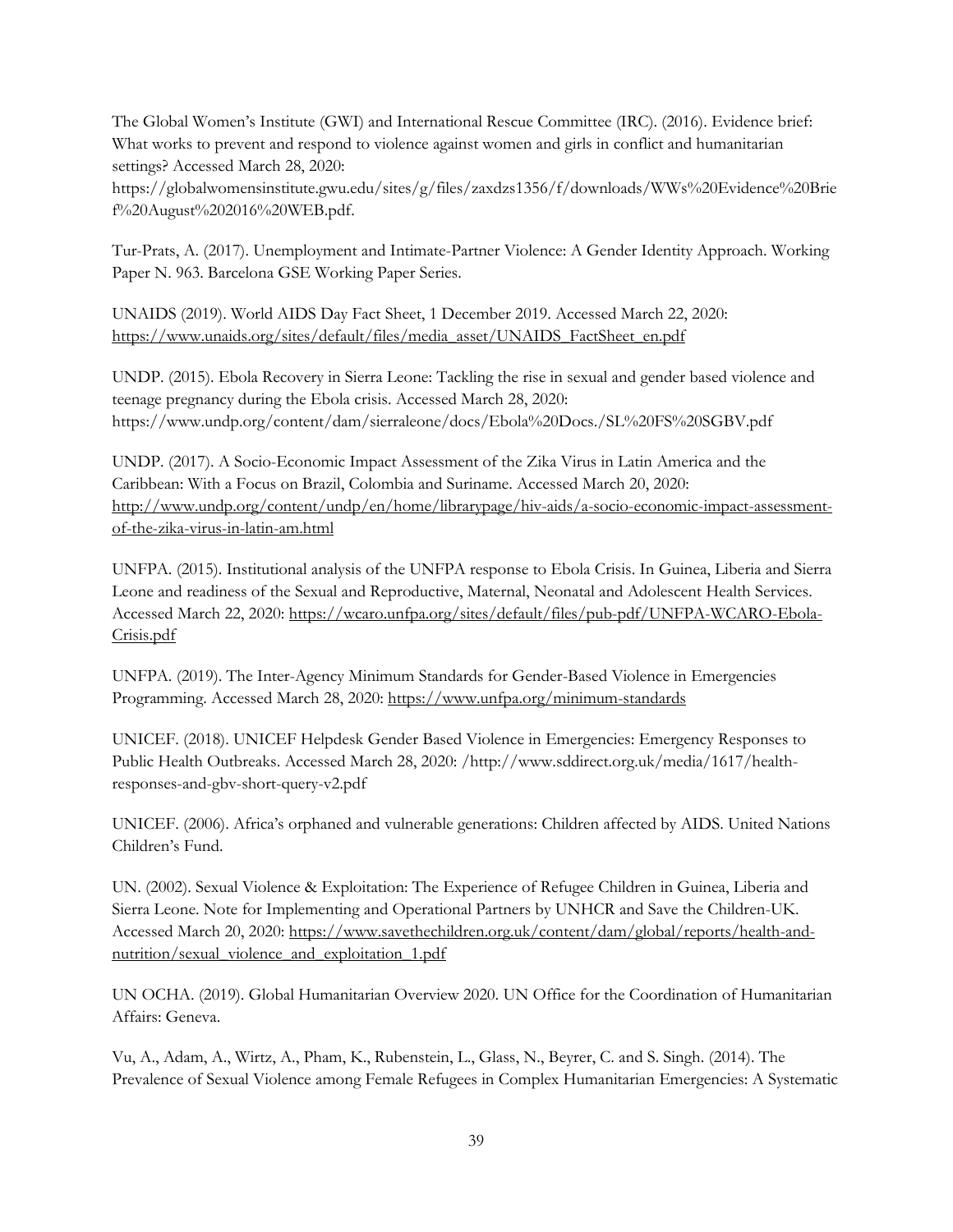Review and Meta-Analysis. *PLoS Curr*. Edition 1. doi: 10.1371/currents.dis.835f10778fd80ae031aac12d3b533ca7

Wako, E., Elliott, L., De Jesus, S., Zotti, M.E., Swahn, M.H., and J. Beltrami. (2015). Conflict, Displacement and IPV: Findings from Two Congolese Refugee Camps in Rwanda. Violence Against Women. *Violence Against Women.* 21(9): 1087-101.

Wanqing, Z. (2020). Domestic Violence Cases Surger During COVID-19 Epidemic. Accessed March 28, 2020:<https://www.sixthtone.com/news/1005253/domestic-violence-cases-surge-during-covid-19-epidemic>

Weitzman, A., and J.A. Behrman (2016). Disaster, Disruption to Family Life and Intimate Partner Violence: The Case of the 2010 Earthquake in Haiti. *Sociological Science,* 3: 167-189.

Wenham, C., Smith, J., and R. Morgan on behalf of the Gender and COVID-19 Working Group. (2020). COVID-19: The gendered impacts of the outbreak. *The Lancet*. 395(10227): P846-848.

Willmer, G. (2020). 'Gender blind' coronavirus policies could hinder disease fight. Accessed March 28, 2020: [https://www.scidev.net/global/gender/news/gender-blind-coronavirus-policies-could-hinder-disease](https://www.scidev.net/global/gender/news/gender-blind-coronavirus-policies-could-hinder-disease-fight.html?utm_source=IGWG&utm_campaign=c0a486cdd2-EMAIL_CAMPAIGN_2020_03_24_02_34&utm_medium=email&utm_term=0_a24996ea0a-c0a486cdd2-60889735&__cf_chl_jschl_tk__=2c80b248b942a9df90512544522f7e9f2b411770-1585103324-0-AX36re0xg_H8NKqU92okWITKqBbqdlZhfESOapZjz_ANCycYWSvTrSNWw9jlM-b42bFj-9LMDc-M-tbMu4M3r_ePl7hfP1_ZgEJ9MfX4rKZheiITPgRPHqJ_rjOiAOtCgTvK2tSgFzuk7t0LEAb72K3irLTdrI19-aX0UEQmYfv2qzCOHBFtTEEZYcaKz_ULY77QKkhBjyCrPovqesoF6BMkE3QVsOp8arOR5E9veqvun75t-UfIJcq2Pyt7CrK5m1ehMsGBOq09eb09erneDFXBYlisto0MSH9Ilp9qEzjbbqncPbpCsVgBNXoLDEDXX8-x8RyEZzQMwVLdn1-f28tFuyFoCDhZ6jSDUk0LeSweuGaj-12frbuud9vZM3qjfSF92xHWVIusnSLW16fVmdhf2N4j41JT-LggLy-DF1AdJfIvr92qLmlk2mefaM_o52EeVSQeRBvFH9DuNuSMQ-https://www.scidev.net/global/gender/news/gender-blind-coronavirus-policies-could-hinder-disease-fight.html)[fight.html](https://www.scidev.net/global/gender/news/gender-blind-coronavirus-policies-could-hinder-disease-fight.html?utm_source=IGWG&utm_campaign=c0a486cdd2-EMAIL_CAMPAIGN_2020_03_24_02_34&utm_medium=email&utm_term=0_a24996ea0a-c0a486cdd2-60889735&__cf_chl_jschl_tk__=2c80b248b942a9df90512544522f7e9f2b411770-1585103324-0-AX36re0xg_H8NKqU92okWITKqBbqdlZhfESOapZjz_ANCycYWSvTrSNWw9jlM-b42bFj-9LMDc-M-tbMu4M3r_ePl7hfP1_ZgEJ9MfX4rKZheiITPgRPHqJ_rjOiAOtCgTvK2tSgFzuk7t0LEAb72K3irLTdrI19-aX0UEQmYfv2qzCOHBFtTEEZYcaKz_ULY77QKkhBjyCrPovqesoF6BMkE3QVsOp8arOR5E9veqvun75t-UfIJcq2Pyt7CrK5m1ehMsGBOq09eb09erneDFXBYlisto0MSH9Ilp9qEzjbbqncPbpCsVgBNXoLDEDXX8-x8RyEZzQMwVLdn1-f28tFuyFoCDhZ6jSDUk0LeSweuGaj-12frbuud9vZM3qjfSF92xHWVIusnSLW16fVmdhf2N4j41JT-LggLy-DF1AdJfIvr92qLmlk2mefaM_o52EeVSQeRBvFH9DuNuSMQ-https://www.scidev.net/global/gender/news/gender-blind-coronavirus-policies-could-hinder-disease-fight.html)

Wolf, M.E., Ly, U., Hobart, M.A. and M.A. Kernic. (2003). Barriers to seeking police help for intimate partner violence. *Journal of family Violence* 18(2): 121-129.

Women's Refugee Commission (WRC). (2009). Peril or Protection: The Link Between Livelihoods and Gender-based Violence in Displacement Settings.

Women's Refugee Commission (WRC), Mercy Corps, and RC. (2017). Protocol for GBV Caseworkers for Assessing Survivors Financial Needs and Referring Clients of GBV Case Management for Cash Assistance. Accessed March 19, 2020: [https://www.womensrefugeecommission.org/issues/livelihoods/research-and](https://www.womensrefugeecommission.org/issues/livelihoods/research-and-resources/1549-mainstreaming-gbv-considerations-in-cbis-and-utilizing-cash-in-gbv-response)[resources/1549-mainstreaming-gbv-considerations-in-cbis-and-utilizing-cash-in-gbv-response](https://www.womensrefugeecommission.org/issues/livelihoods/research-and-resources/1549-mainstreaming-gbv-considerations-in-cbis-and-utilizing-cash-in-gbv-response)

Wood, S.N., Glass, N. and M.R. Decker. (2019). An Integrative Review of Safety Strategies for Women Experiencing Intimate Partner Violence in Low- and Middle-Income Countries. Trauma, Violence and Abuse *(online ahead of print).*

World Bank. (2015). Back to School After the Ebola Outbreak. Accessed March 22, 2020: <https://www.worldbank.org/en/news/feature/2015/05/01/back-to-school-after-ebola-outbreak>

World Health Organization. (2006). Addressing violence against women in HIV testing and counselling. A meeting report. Geneva: WHO.

World Health Organization. (2007). WHO ethical and safety recommendations for researching, documenting and monitoring sexual violence in emergencies. Geneva: WHO. Accessed March 18, 2020: [https://www.who.int/gender/documents/OMS\\_Ethics&Safety10Aug07.pdf](https://www.who.int/gender/documents/OMS_Ethics&Safety10Aug07.pdf)

World Health Organization. (2010). What Is a Pandemic? WHO, February 24. Accessed March 18, 2020: http://www.who.int/csr/disease/swineflu/frequently\_asked\_questions/pandemic/en/.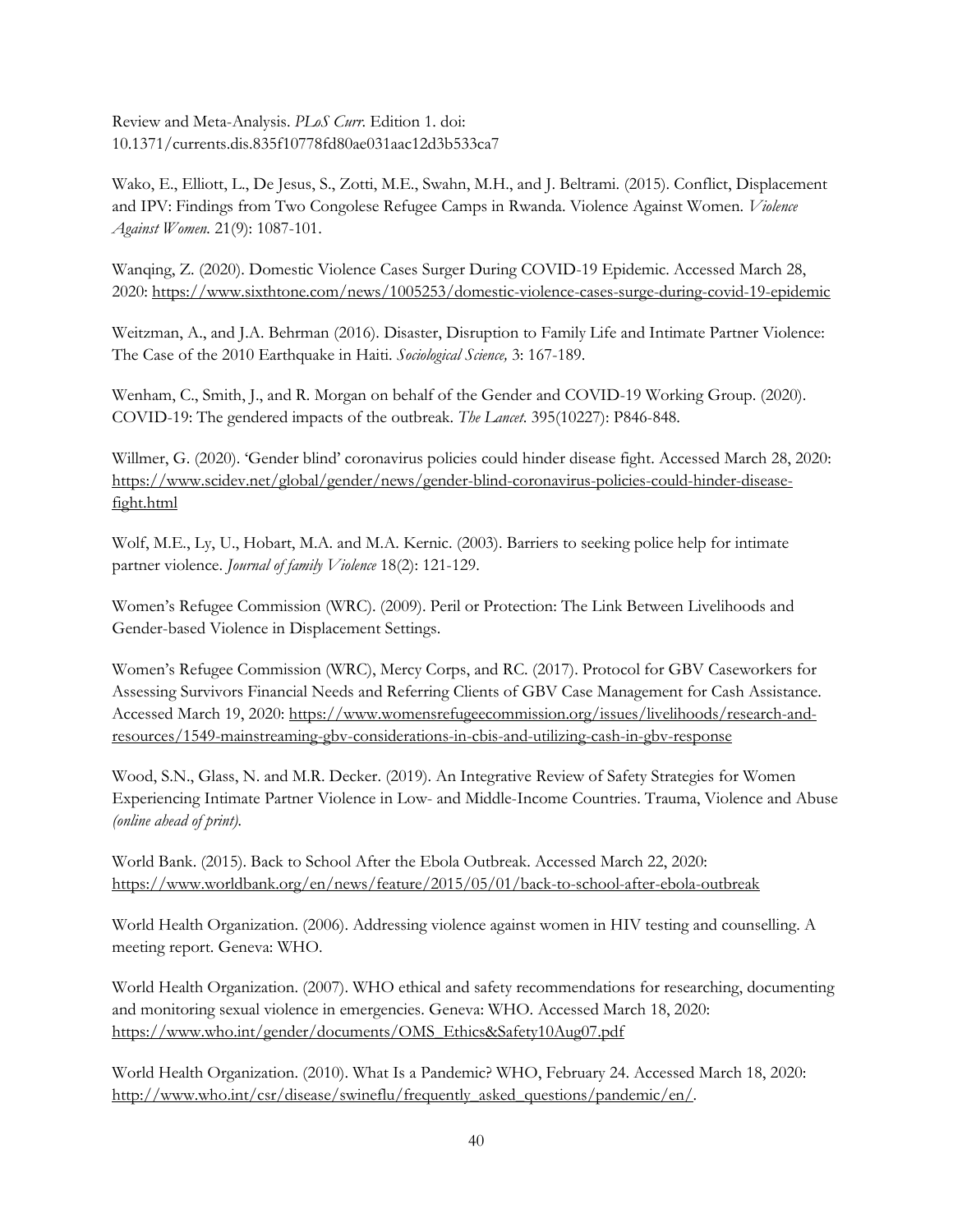World Health Organization (2016a). INSPIRE: seven strategies for ending violence against children. Geneva: WHO.

World Health Organization (2016b). Ethical and safety recommendations for intervention research on violence against women. Building on lessons from WHO publication: Putting women first: Ethical and safety recommendations for research on domestic violence against women. Geneva: WHO.

World Health Organization. (2017). Responding to children and adolescents who have been sexually abused. WHO Clinical Guidelines. Geneva: WHO. Accessed March 28, 2020: <https://www.who.int/reproductivehealth/publications/violence/clinical-response-csa/en/>

World Health Organization (2019a). RESPECT: Preventing violence against women. Geneva: WHO.

World Health Organization (2019b). Delivered by women, led by men: A gender and equity analysis of the global health and social workforce. Geneva: World Health Organization; 2019 (Human Resources for Health Observer Series No. 24).

World Health Organization (2019c). Caring for women subjected to violence: A WHO curriculum for training health-care providers. Geneva: WHO. Accessed March 22, 2020: <https://www.who.int/reproductivehealth/publications/caring-for-women-subject-to-violence/en/>

World Health Organization (2019d). WHO Guidelines for the health sector response to child maltreatment. Technical Report. Geneva: WHO. Accessed March 28, 2020: [https://www.who.int/publications-detail/who](https://www.who.int/publications-detail/who-guidelines-for-the-health-sector-response-to-child-maltreatment)[guidelines-for-the-health-sector-response-to-child-maltreatment](https://www.who.int/publications-detail/who-guidelines-for-the-health-sector-response-to-child-maltreatment)

World Health Organization. (2020). Ebola virus disease. Accessed March 23, 2020: <https://www.who.int/news-room/fact-sheets/detail/ebola-virus-disease>

Yaker, R., and D. Erskine (2020). GBV Case Management and the COVID-19 Pandemic. GBV AoR Helpdesk Research Query. Accessed March 23, 2020: [http://www.sddirect.org.uk/media/1882/guidance-on](http://www.sddirect.org.uk/media/1882/guidance-on-gbv-case-management-in-the-face-of-covid-19-outbreak-final-draft.pdf)[gbv-case-management-in-the-face-of-covid-19-outbreak-final-draft.pdf](http://www.sddirect.org.uk/media/1882/guidance-on-gbv-case-management-in-the-face-of-covid-19-outbreak-final-draft.pdf)

Yasmin, S. (2016).The Ebola Rape Epidemic No One's Talking About. Accessed March 28, 2020: [https://foreignpolicy.com/2016/02/02/the-ebola-rape-epidemic-west-africa-teenage-pregnancy/.](https://foreignpolicy.com/2016/02/02/the-ebola-rape-epidemic-west-africa-teenage-pregnancy/)

Yeung, D.Y-L., and H.H. Fung. (2007). Age difference in coping and emotional responses towards SARS: A longitudinal study of Hong Kong Chinese. *Aging and Mental Health*, 11(5): 579-587.

Yildirim, J., S. Ozdemir, and F. Sezgin. (2014). A Qualitative Evaluation of a Conditional Cash Transfer Program in Turkey: The Beneficiaries' and Key Informants' Perspectives. *Journal of Social Service Research* 40 (1): 62–79.

Zou, M. (2020). Virtual Justice in the Time of COVID-19. Oxford Business Law Blog. Accessed March 20, 2020:<https://www.law.ox.ac.uk/business-law-blog/blog/2020/03/virtual-justice-time-covid-19>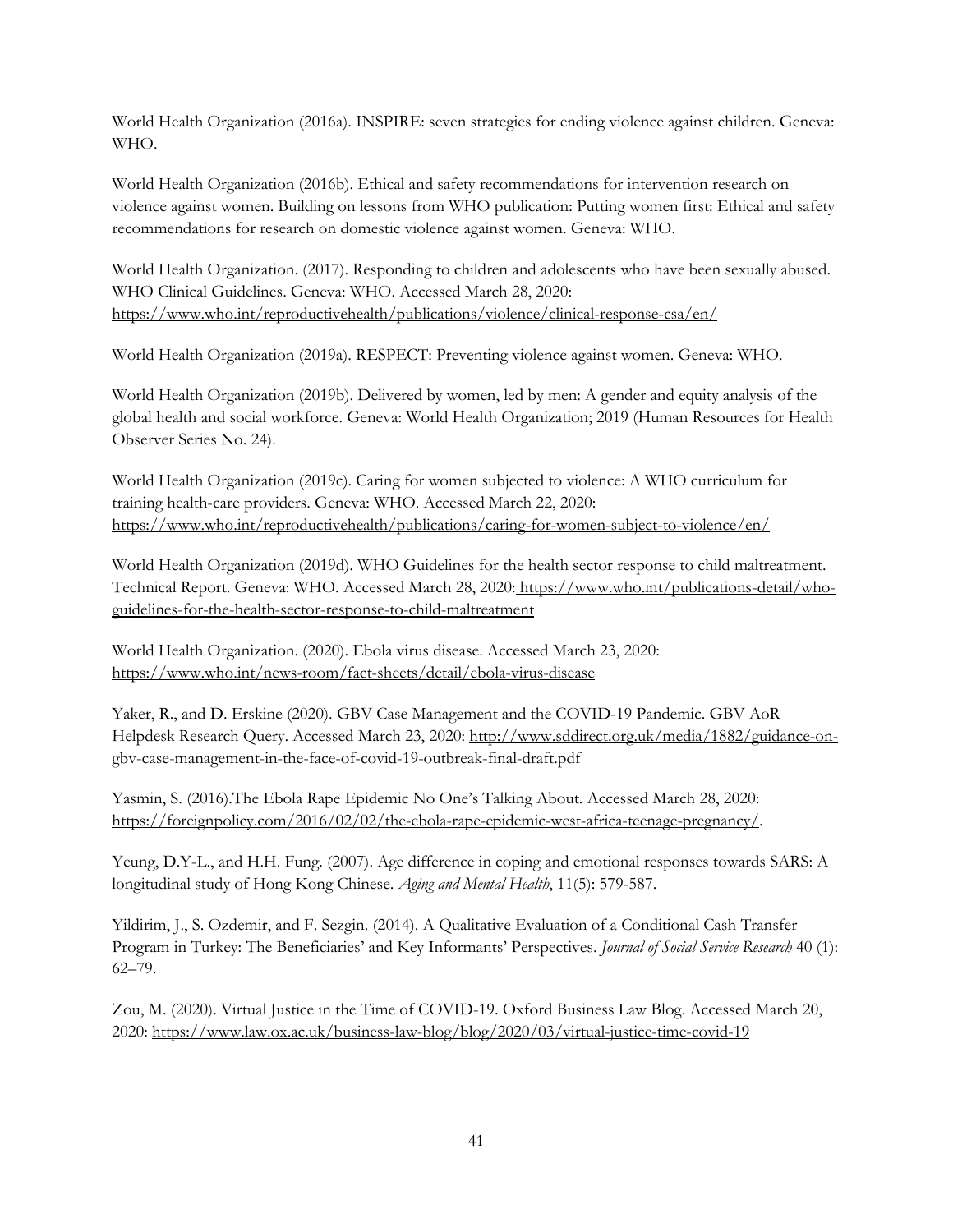## <span id="page-43-0"></span>**Annex. Information Sources and Guidance**

#### <span id="page-43-1"></span>**Resources Guiding Immediate Violence Response**

End Violence Against Children. [Protecting Children During the COVID-19 Outbreak](https://www.end-violence.org/protecting-children-during-covid-19-outbreak) (global institution including variety of resources and links to help-lines in 173 countries across the world).

Futures without Violence. [Information on COVID-19 for survivors, communities and DV/SA](https://www.futureswithoutviolence.org/get-updates-information-covid-19/)  [programs](https://www.futureswithoutviolence.org/get-updates-information-covid-19/) (US-based organization working to end violence globally).

National Domestic Violence Hotline[. Staying Safe During COVID-19](https://www.futureswithoutviolence.org/get-updates-information-covid-19/) (US hotline with information and assistance for violence)

National Network to End Domestic Violence (NNEDV). [Resources on the Response to the](https://nnedv.org/latest_update/resources-response-coronavirus-covid-19/)  [Coronavirus \(COVID-19\)](https://nnedv.org/latest_update/resources-response-coronavirus-covid-19/) (United States).

UNFPA. [Gender Equality and Addressing Gender-based Violence \(GBV\) and Coronavirus Disease](https://www.unfpa.org/resources/gender-equality-and-addressing-gender-based-violence-gbv-and-coronavirus-disease-covid-19)  [\(COVID-19\) Prevention, Protection and Response.](https://www.unfpa.org/resources/gender-equality-and-addressing-gender-based-violence-gbv-and-coronavirus-disease-covid-19) UNFPA Interim Technical Brief.

#### <span id="page-43-2"></span>**Resources for VAW/C in Emergencies and Pandemics**

Alliance for Child Protection in Humanitarian Action. [Protection of Children During Infectious](https://alliancecpha.org/en/series-of-child-protection-materials/protection-children-during-infectious-disease-outbreaks)  [Disease Outbreaks](https://alliancecpha.org/en/series-of-child-protection-materials/protection-children-during-infectious-disease-outbreaks) (various resources).

CARE. [Gender Implications of COVID-19 Outbreaks in Development and Humanitarian Settings](https://mcusercontent.com/716e51821045377fabd064202/files/8cc85566-d804-4812-a5df-7e509c86c50f/CARE_Gendered_Implications_of_COVID_19_Executive_Summary.pdf) (brief).

GBV AoR Helpdesk Research Query. [GBV Case Management and the COVID-19 Pandemic.](http://www.sddirect.org.uk/media/1882/guidance-on-gbv-case-management-in-the-face-of-covid-19-outbreak-final-draft.pdf) (drafted by Robin Yaker and Dorcas Erskine)

GBV Guidelines. [COVID-19 resources to address gender-based violence](https://gbvguidelines.org/en/knowledgehub/covid-19/) and [Pocket Guide for](https://gbvguidelines.org/en/pocketguide/)  [humanitarian practitioners](https://gbvguidelines.org/en/pocketguide/) (Guidelines and pocket guide [app] for Integrating Gender-Based Violence Interventions in Humanitarian Action).

UNFPA. [Inter-Agency Minimum Standards for Gender-based Violence in](https://www.unfpa.org/minimum-standards) Emergency Programming.

VAWG Helpdesk Research Report. [Impact of COVID-19 Pandemic on Violence against Women](https://www.svri.org/sites/default/files/vawg-helpdesk-284-covid-19-and-vawg.pdf)  [and Girls](https://www.svri.org/sites/default/files/vawg-helpdesk-284-covid-19-and-vawg.pdf) (drafted by Erika Fraser)

VAWnet. [Preventing and Managing the Spread of COVID-19 within Domestic Violence Programs](https://vawnet.org/news/preventing-managing-spread-covid-19-within-domestic-violence-programs) (including links to guidance on managing risk in domestic violence shelters and temporary housing).

#### <span id="page-43-3"></span>**Resources for Parenting and Addressing Mental Health in Outbreaks**